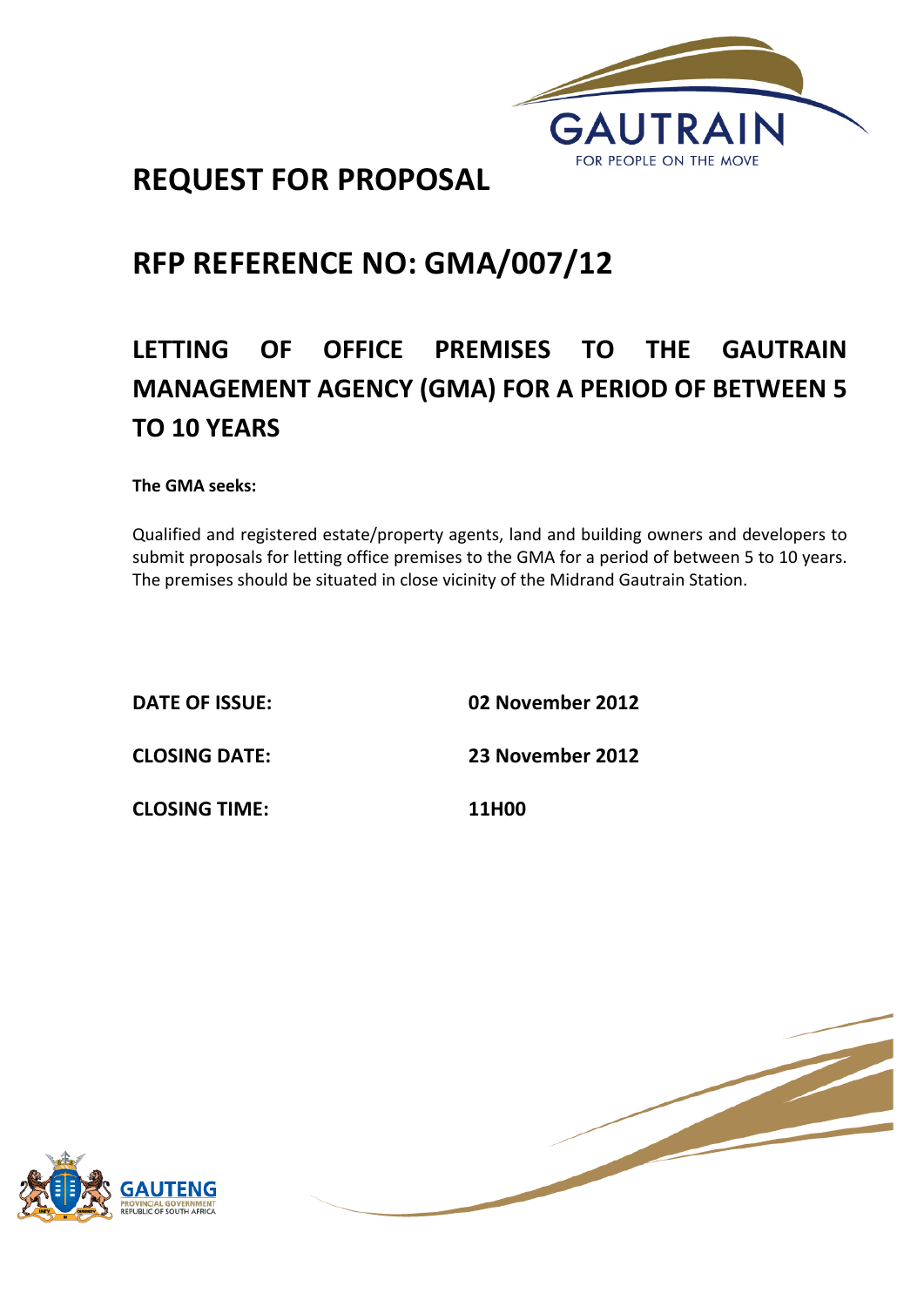## **CONTENTS**

#### **GAUTRAIN MANAGEMENT AGENCY - REQUEST FOR PROPOSAL**

|                                                    | Page |
|----------------------------------------------------|------|
|                                                    | 4    |
|                                                    | 4    |
|                                                    | 5    |
| <b>RFP PART A</b>                                  |      |
|                                                    | 6    |
|                                                    |      |
|                                                    | 7    |
|                                                    | 8    |
| Rules governing this RFP and the Tendering Process |      |
|                                                    | 9    |
| REQUEST FOR PROPOSAL                               |      |
|                                                    | 9    |
|                                                    | 9    |
|                                                    | 10   |
|                                                    | 10   |
|                                                    | 10   |
| Communication during the tender process            |      |
|                                                    | 10   |
|                                                    | 11   |
|                                                    | 11   |
|                                                    | 11   |
|                                                    | 12   |
|                                                    | 12   |
|                                                    | 13   |
| <b>Tender documents</b>                            |      |
|                                                    | 13   |
|                                                    | 14   |
|                                                    | 14   |
|                                                    | 14   |
|                                                    | 14   |
|                                                    | 15   |
|                                                    | 15   |
|                                                    | 15   |
|                                                    | 16   |
| <b>Tender Response</b>                             |      |
|                                                    | 16   |
|                                                    | 17   |
|                                                    | 17   |
|                                                    | 18   |
| <b>Contract Disclosure Requirements</b>            |      |
|                                                    | 18   |
|                                                    | 19   |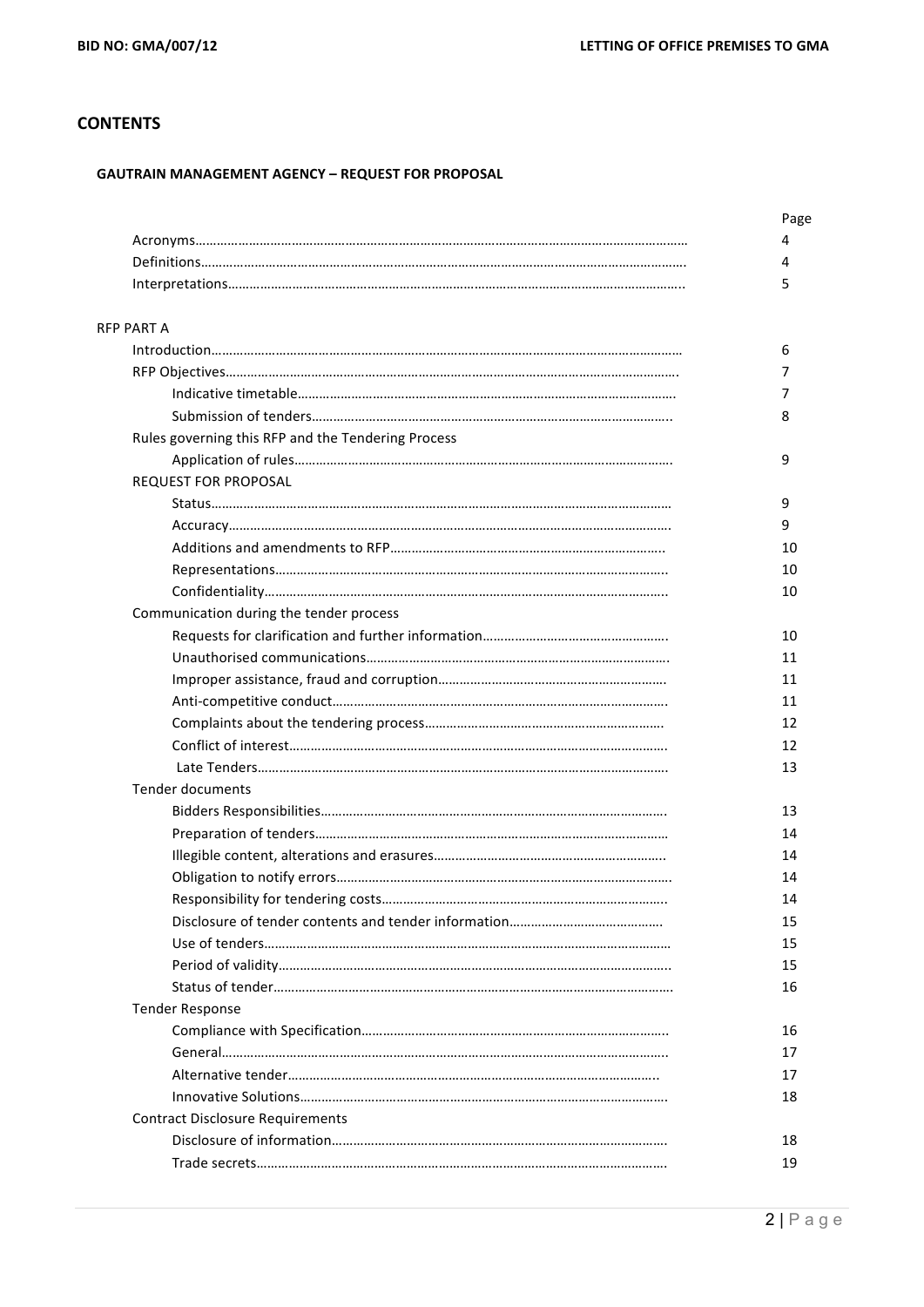|                              |                                                                                  | 19 |
|------------------------------|----------------------------------------------------------------------------------|----|
| <b>Evaluation of tenders</b> |                                                                                  |    |
|                              |                                                                                  | 19 |
|                              |                                                                                  | 20 |
|                              |                                                                                  | 21 |
|                              |                                                                                  | 22 |
|                              |                                                                                  | 22 |
|                              |                                                                                  | 23 |
|                              |                                                                                  | 23 |
|                              |                                                                                  | 23 |
| <b>Successful Tenders</b>    |                                                                                  |    |
|                              |                                                                                  | 24 |
|                              |                                                                                  | 24 |
|                              |                                                                                  | 24 |
|                              |                                                                                  | 24 |
|                              |                                                                                  | 25 |
|                              |                                                                                  | 25 |
|                              |                                                                                  | 26 |
|                              |                                                                                  | 26 |
|                              |                                                                                  |    |
|                              |                                                                                  | 27 |
|                              |                                                                                  | 28 |
| <b>ANNEXURE A</b>            | Tax Clearance Certificate Requirements/Financial Viability/Risk and Professional | 32 |
|                              |                                                                                  |    |
| <b>ANNEXURE B</b>            |                                                                                  | 33 |
| ANNEXURE C                   |                                                                                  | 35 |
| ANNEXURE D                   |                                                                                  | 37 |
| ANNEXURE E                   |                                                                                  | 42 |
| ANNEXURE F                   |                                                                                  | 52 |
| ANNEXURE G                   |                                                                                  | 54 |
| <b>ANNEXURE H</b>            |                                                                                  | 57 |
| CHECKLIST                    |                                                                                  | 60 |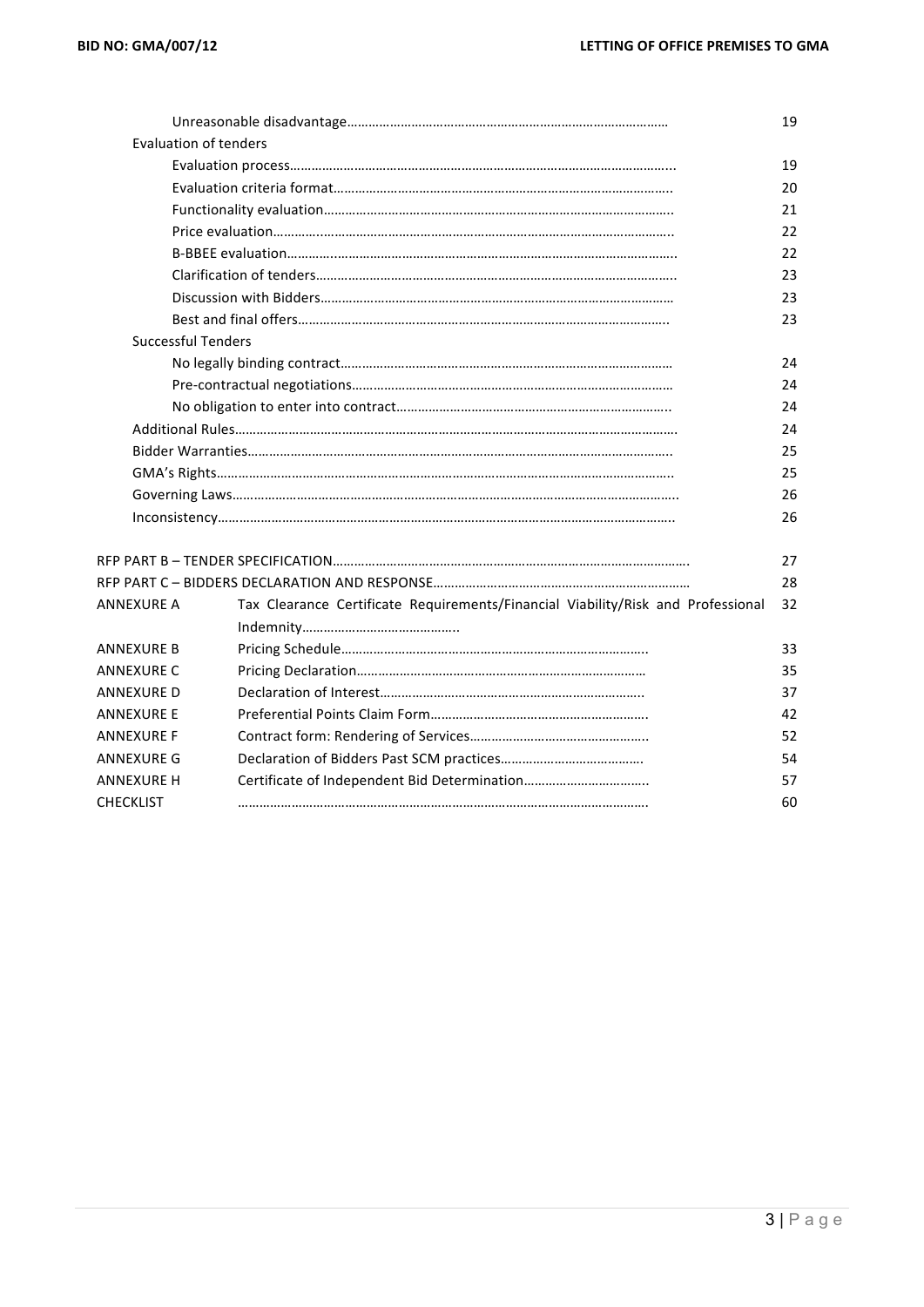#### **LIST OF ACRONYMS**

| AG               | <b>Auditor General</b>                                       |
|------------------|--------------------------------------------------------------|
| <b>CPIX</b>      | <b>Consumer Price Index</b>                                  |
| CV               | Curriculum Vitae                                             |
| <b>GMA</b>       | <b>Gautrain Management Agency</b>                            |
| HDI              | Historical Disadvantaged Individual                          |
| MEC              | Member of the Executive Council                              |
| OCD <sub>2</sub> | <b>Operating Commencement Date 2</b>                         |
| P.a.             | Per annum                                                    |
| PFMA             | <b>Public Finance Management Act</b>                         |
| <b>PPPFA</b>     | Preferential Procurement Policy Framework Act                |
| <b>PSP</b>       | Professional Service Provider                                |
| <b>RFP</b>       | <b>Request for Proposal</b>                                  |
| <b>SARS</b>      | South African Revenue Service                                |
| SBD              | <b>Standard Bidding Document</b>                             |
| <b>SCM</b>       | <b>Supply Chain Management</b>                               |
| <b>SMME</b>      | Small, Medium and Micro Enterprise                           |
| SP               | Service Provider                                             |
| TA               | <b>Technical Assistance</b>                                  |
| TOR              | Specification as provided in RFP Part B (terms of reference) |

#### **DEFINITIONS**

In this Request for Proposal, unless a contrary intention is apparent:

**Business Day** means a day which is not a Saturday, Sunday or public holiday.

**Bid** means a written offer in a prescribed or stipulated form lodged by a Bidder in response to an invitation in this Request for Proposal, containing an offer to provide goods, works or services in accordance with the Specification as provided in RFP Part B.

**Closing Time** means the time, specified as such under the clause "Indicative Timetable" of this RFP Part A, by which Tenders must be received.

**Evaluation Criteria** means the criteria set out under the clause "Evaluation Criteria Format" of this RFP Part A.

**GMA** means the Gautrain Management Agency; a PFMA Schedule 3(C) listed Provincial Public Entity, established in terms of the GMA Act No. 5 of 2006.

**Intellectual Property Rights** includes copyright and neighbouring rights, and all proprietary rights in relation to inventions (including patents) registered and unregistered trademarks (including service marks), registered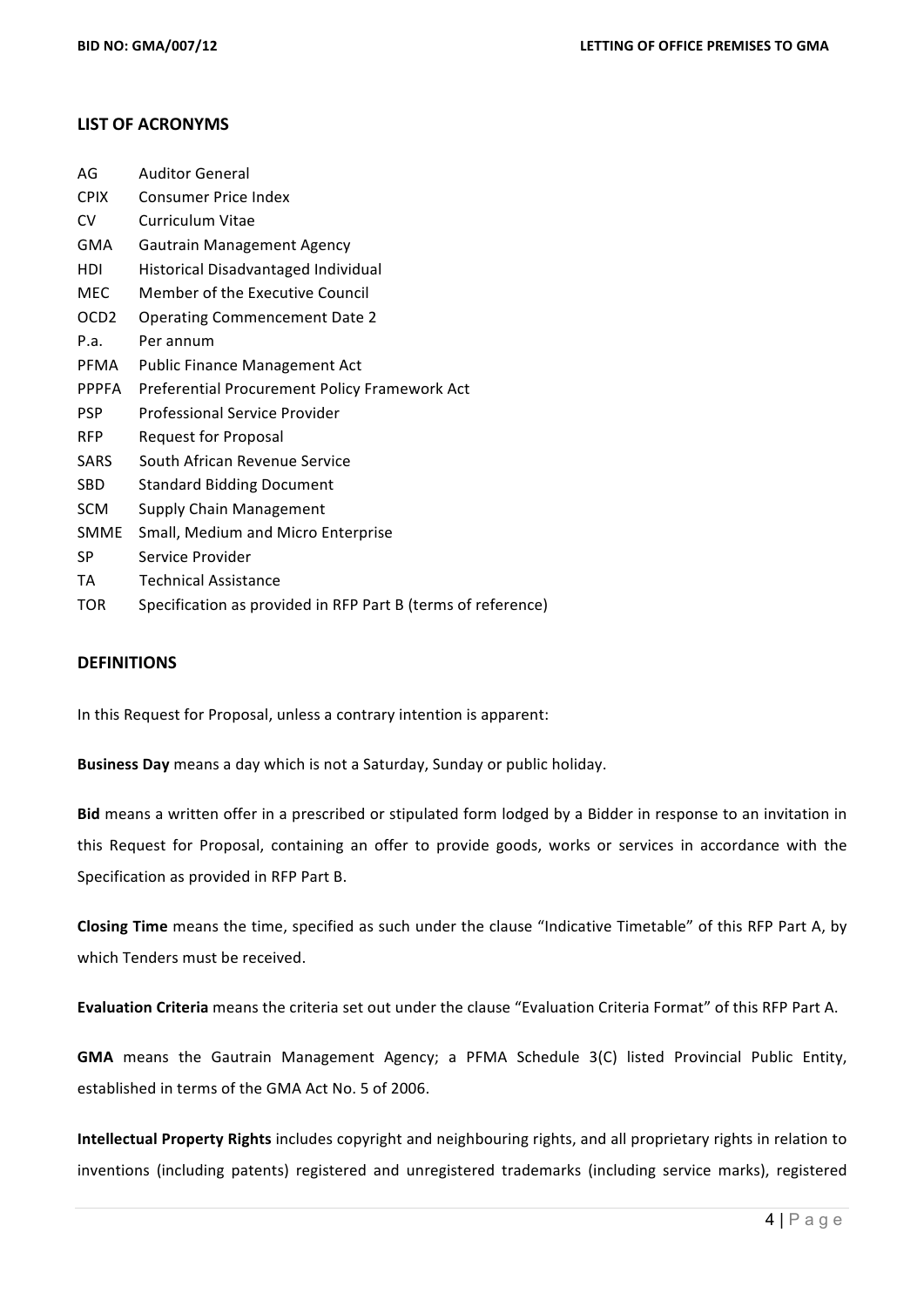designs, confidential information (including trade secrets and know how) and circuit layouts, and all other proprietary rights resulting from intellectual activity in the industrial, scientific, literary or artistic fields.

**Member** means an employee of the GMA.

**Project Manager** means the person so designated under the clause "Project Manager" of this RFP Part A.

**Project Sponsor** means the person so designated under the clause "Project Sponsor" of this RFP Part A.

Proposed Contract means the agreement including any other terms and conditions contained in or referred to in this RFP that may be executed between the GMA and the successful Bidder.

**Request for Proposal** or RFP means this document (comprising each of the parts identified under RFP Part A, Part B and Part C) including all annexure and any other documents so designated by the GMA.

**Services** means the services required by the GMA, as specified in this RFP Part B.

**Specification** means any specification or description of the GMA's requirements contained in this RFP Part B.

**State** means the Republic of South Africa.

**Statement of Compliance** means the statement forming part of a Tender indicating the Bidders compliance with the Specification.

**Bidder** means a person or organisation that submits a Bid.

**Tendering Process** means the process commenced by the issuing of this Request for Proposal and concluding upon formal announcement by the GMA of the selection of a successful Bidder(s) or upon the earlier termination of the process.

**Website** means the website administered by GMA located at www.gautrain.co.za/gma

#### **INTERPRETATIONS**

In this RFP, unless expressly provided otherwise:

A reference to:

- (a) "includes" or "including" means includes or including without limitation; and
- (b) "R" or "Rands" is a reference to the lawful currency of the Republic of South Africa.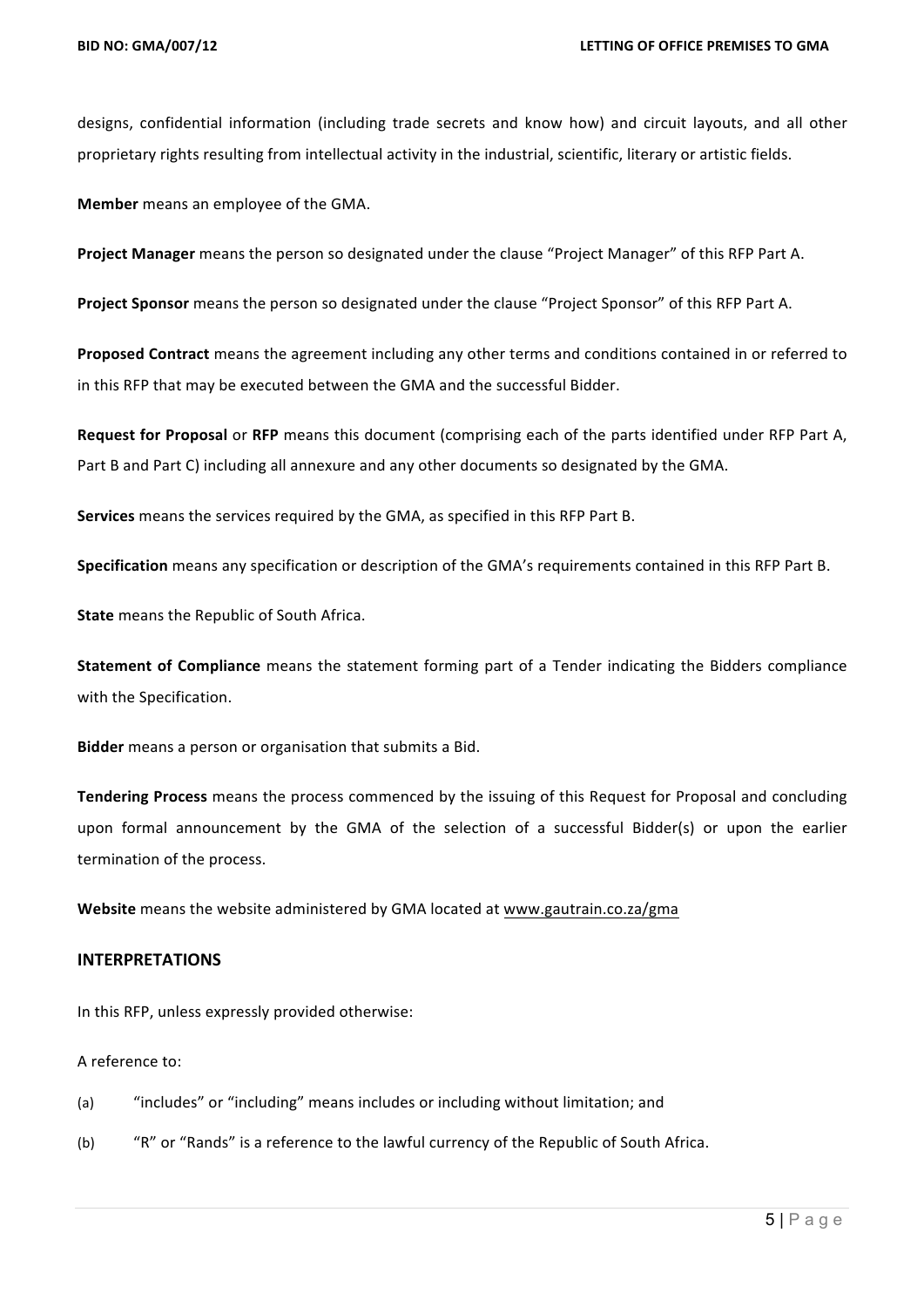## **RFP - PART A:**

#### **INTRODUCTION**

- 1. The Gautrain Management Agency (GMA) is a PFMA Schedule 3(C) listed provincial public entity which has been established in terms of the GMA Act No. 5 of 2006. The GMA is substantially funded from the Provincial Revenue Fund in order to carry out the following strategic objectives:
	- To assist the Province of Gauteng in implementing the Gautrain Rapid Rail Link Project and achieving the project objectives:
	- to manage the project on behalf of the Gauteng Provincial Government;
	- to act on behalf of the Province of Gauteng in managing the relationship between the Province and the Concessionaire (Public Private Partnership) in terms of the Concession Agreement and ensuring that the interests of the Province are protected.

During the Development Period, the GMA's primary function was to assure the design, construction and development activities of the Concessionaire and to ensure the procurement of land for the rail reserve. During the Operating Period, the primary function of the GMA is to assure the activities of the Concessionaire, who is responsible for operating, earning revenue from and maintaining the fully developed Gautrain System in accordance with the Concession Agreement.

- 2. The GMA is inviting responses to this Request for Proposal (reference number GMA/007/12) in order to appoint a suitably qualified and experienced service provider to deliver services to the GMA as specified in this RFP PART  $B -$  Specification.
- 3. The term of the contract shall commence from the date to be agreed by GMA and the successful bidder and shall endure for a period between 5 to 10 years, unless terminated by either party, and subject to the terms and conditions as agreed in the service level agreement.
- 4. The appointment of a successful service provider is subject to the conclusion of a service level agreement between the GMA and the service provider.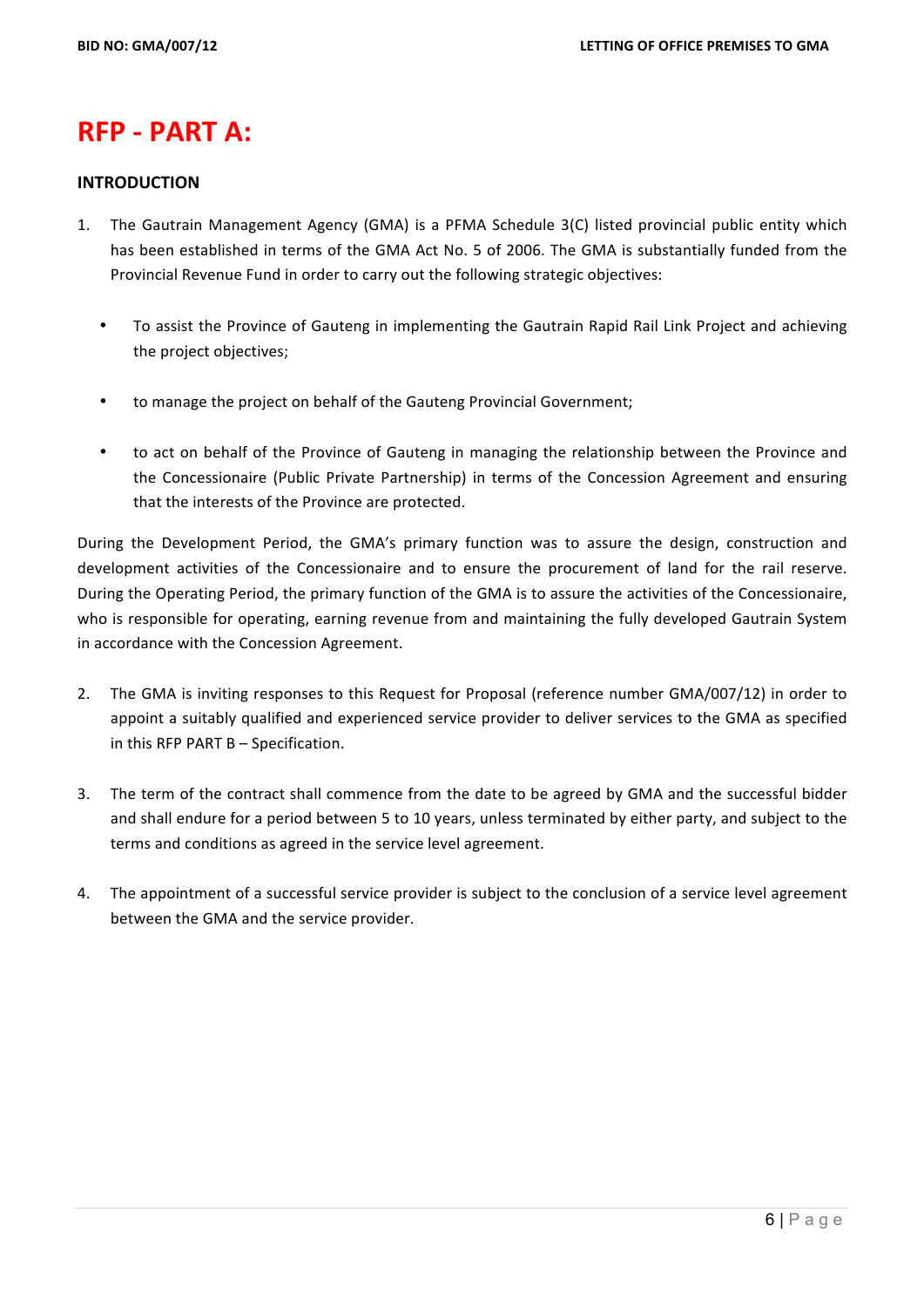#### **RFP OBJECTIVES**

- 5. The GMA is seeking responses to this RFP for the successful service provider(s) provide leased office premises to the GMA for a period of between 5 to 10 years.
- 6. The Gautrain Management Agency (GMA) seeks suitably qualified and registered estate/property agents, land and building owners and developers to submit proposals for letting office premises to the GMA for a period of between 5 to 10 years.
- 7. The premises should be situated in close vicinity of the Midrand Gautrain Station and must be available for occupation by 1 April 2013 or sooner.
- 8. The GMA's lease for the current offices in Linbro Business Park will be expiring at the end of March 2013 and the GMA has no intention of extending the lease agreement as the premises are significantly oversized relative to the GMA needs.
- 9. The service provider/s will work under the direction of the Senior Executive: Technical who remains accountable for the outcomes of the assignment.

#### **PROJECT SPONSOR**

| :Hatioi | Technical<br>senior -<br>rxecutive: |
|---------|-------------------------------------|

### **PROJECT TIMETABLE**

| <b>ACTIVITY</b>                              | <b>DATE</b>          |
|----------------------------------------------|----------------------|
| Advertisement of RFP                         | 02 November 2012     |
| Closing date for tender enquiries            | 16 November 2012     |
| <b>Closing Date and Time</b>                 | 23 November at 11H00 |
| Intended completion of evaluation of tenders | 6 December 2012      |
| Intended formal notification of successful   | 10 December 2012     |
| <b>Bidders</b>                               |                      |
| Signing of Service Level Agreements          | 14 December 2012     |
| Occupation date                              | 01 April 2013        |

*\*This timetable is provided as an indication of the timing of the tender process. It is indicative only and subject*  to change by the GMA. Bidders are to provide proposals that will allow achievement of the intended *commencement date.*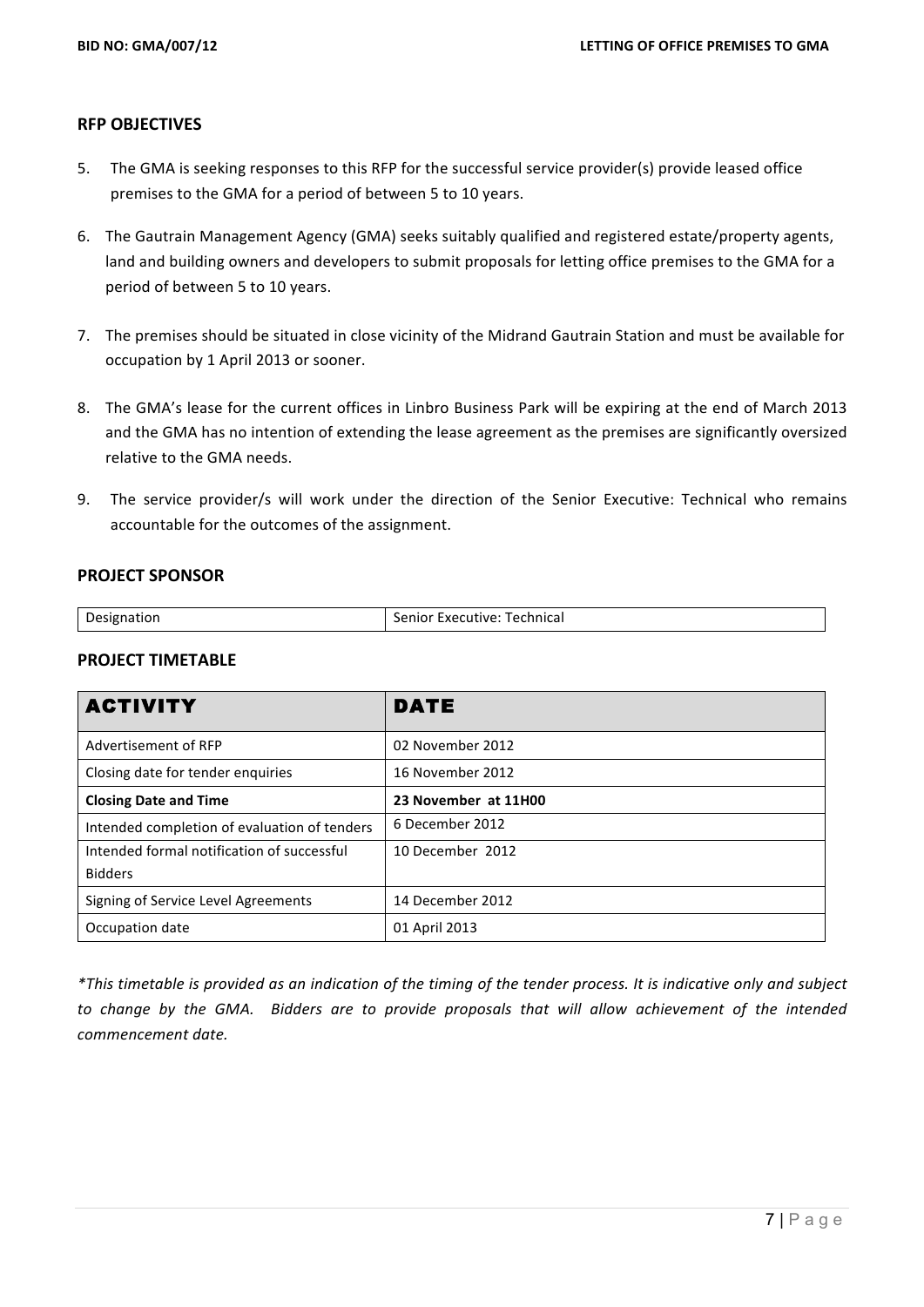## **SUBMISSION OF TENDERS**

#### **Hardcopy Submission**

| Physical Address of Tender Box         | 22 Milky Way Avenue, Linbro Business Park, Marlboro |
|----------------------------------------|-----------------------------------------------------|
| Hours of access to Tender Box          | 24 hour access                                      |
| Information to be marked on<br>package | Gautrain Management Agency                          |
| containing Tender                      | <b>SCM Unit</b>                                     |
|                                        | RFP Ref. No. GMA 007/12                             |
|                                        | Name of Bidder                                      |

### **Electronic Submission**

| E-mail Address      | tenders@gautrainpo.co.za                       |
|---------------------|------------------------------------------------|
| Access restrictions | Mailbox will expire at 11H00, 23 November 2012 |

- 10. Bidders are to provide one (1) original and three (3) hard copies of the Bidders Response (Bid).
- 11. Bidders must include an electronic copy of the Bidders Response for each proposal in PDF or Microsoft Office 2007 format in the hardcopy submission. All responses must be submitted in a sealed envelope in accordance with the conditions of Tendering and on the official forms included in this document.
- 12. All documents must be virus checked by the Bidder before lodgement. In this case of inconsistency between the electronic and hardcopy submissions, the hardcopy submission will prevail.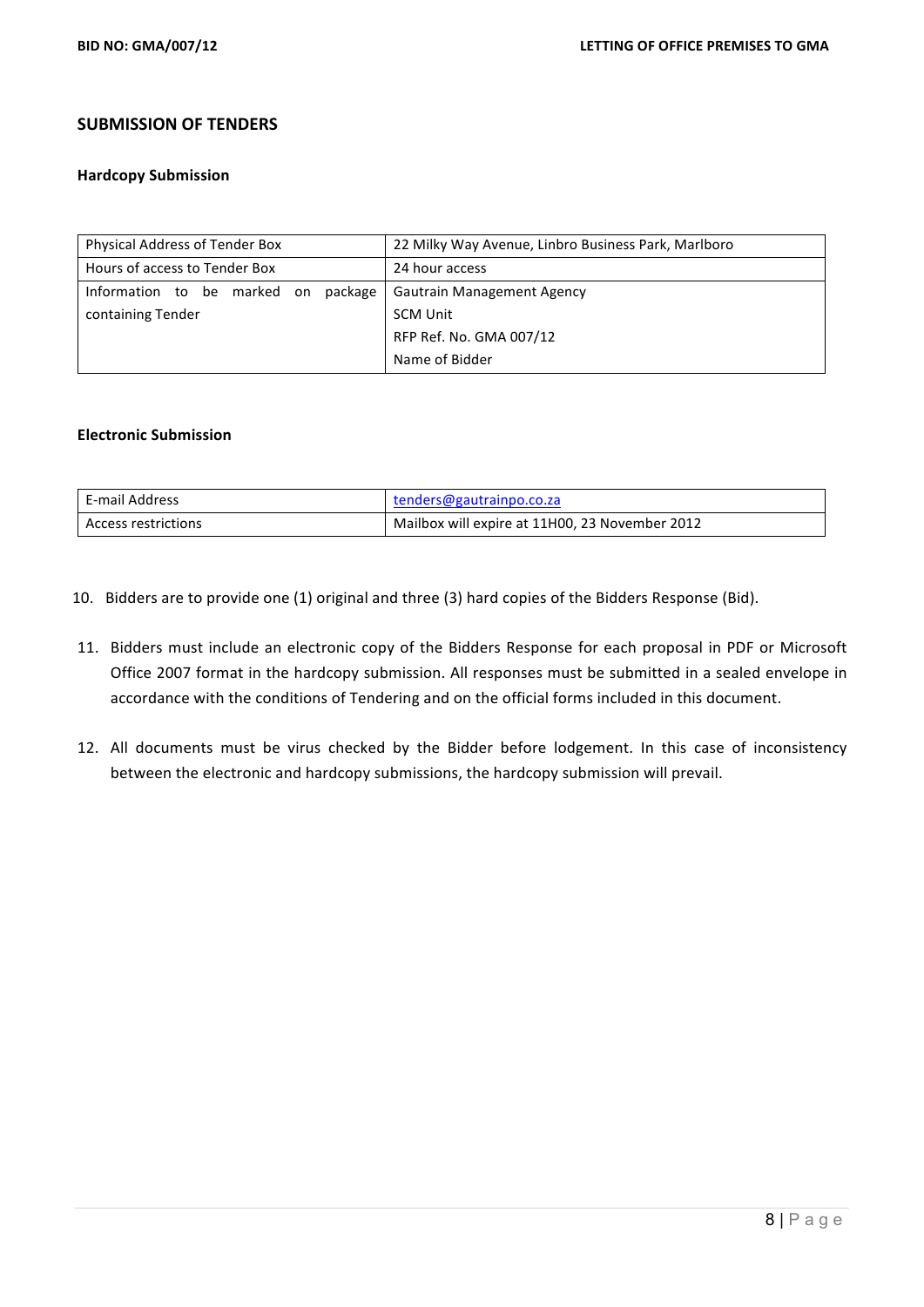#### **RULES GOVERNING THIS RFP AND THE TENDERING PROCESS**

#### **APPLICATION OF RULES**

- 13. Participation in the tender process is subject to compliance with the rules contained in this RFP Part A.
- 14. All persons (whether or not a Participant in this tender process) having obtained or received this RFP may only use it, and the information contained therein, in compliance with the rules contained in this RFP Part A.
- 15. All Bidders are deemed to accept the rules contained in this RFP Part A.
- 16. The rules contained in this RFP Part A apply to:
	- a. The RFP and any other information given, received or made available in connection with this RFP, and any revisions or annexure:
	- b. the Tendering Process; and
	- c. any communications (including any briefings, presentations, meetings and negotiations) relating to the RFP or the Tendering Process.

#### **REQUEST FOR PROPOSAL**

#### **STATUS OF REQUEST FOR PROPOSAL**

- 17. This RFP is an invitation for service provider/s to submit a proposal(s) for the provision of the services as set out in the Specification contained in this RFP Part B. Accordingly, this RFP must not be construed, interpreted, or relied upon, whether expressly or implied, as an offer capable of acceptance by any person(s), or as creating any form of contractual, promissory or other rights.
- 18. No binding contract or other understanding for the supply of the Services will exist between the GMA and any Bidder unless and until the Agency has executed a formal written contract with the successful Bidder.

#### **ACCURACY OF REQUEST FOR PROPOSAL**

19. Whilst all due care has been taken in connection with the preparation of this RFP, the GMA makes no representations or warranties that the content in this RFP or any information communicated to or provided to Bidders during the Tendering Process is, or will be, accurate, current or complete. The GMA,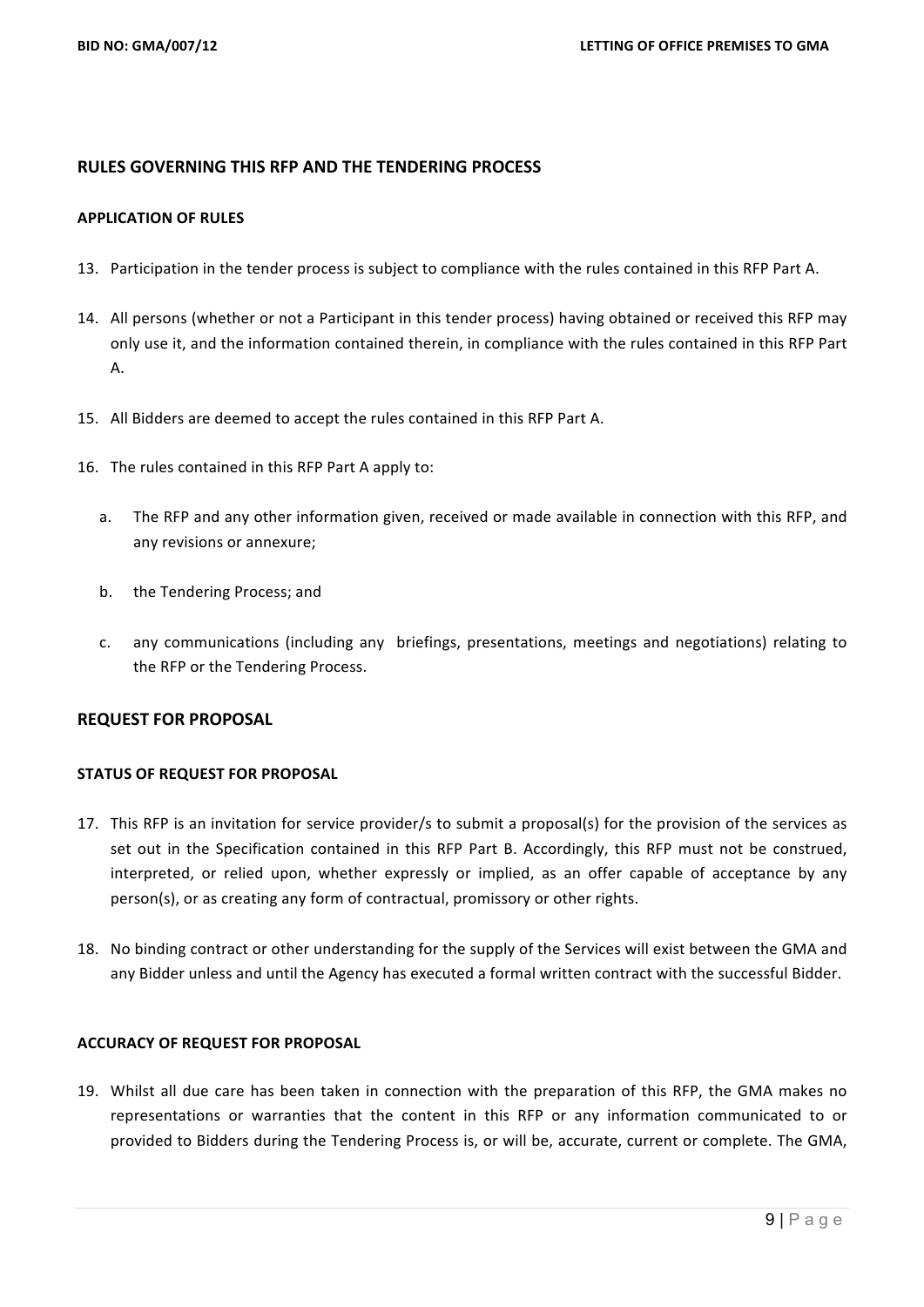and its officers, employees and advisors will not be liable with respect to any information communicated which is not accurate, current or complete.

- 20. If a Bidder finds or reasonably believes it has found any discrepancy, ambiguity, error or inconsistency in this RFP or any other information provided by the GMA (other than minor clerical matters), the Bidder must promptly notify the Agency in writing of such discrepancy, ambiguity, error or inconsistency in order to afford the GMA an opportunity to consider what corrective action is necessary (if any).
- 21. Any actual discrepancy, ambiguity, error or inconsistency in this RFP or any other information provided by the GMA will, if possible, be corrected and provided to all Bidders without attribution to the Bidder who provided the written notice.

#### **ADDITIONS AND AMENDMENTS TO THE RFP**

- 22. The GMA reserves the right to change any information in, or to issue any addendum to this RFP before the Closing Time. The GMA and its officers, employees and advisors will not be liable in connection with either the exercise of, or failure to exercise this right.
- 23. If the GMA exercises its right to change information in terms of clause 22, it may seek amended Tenders from all Bidders.

#### **REPRESENTATIONS**

24. No representations made by or on behalf of the GMA in relation to this RFP will be binding on the GMA unless that representation is expressly incorporated into the contract ultimately entered into between the GMA and the successful Bidder.

#### **CONFIDENTIALITY**

25. All persons (including all Bidders) obtaining or receiving this RFP and any other information in connection with this RFP or the Tendering Process must keep the contents of the RFP and other such information confidential, and not disclose or use the information except as required for the purpose of developing a proposal in response to this RFP.

#### **COMMUNICATIONS DURING THE TENDERING PROCESS**

## **REQUESTS FOR CLARIFICATION OR FURTHER INFORMATION**

- 26. All communication and attempts to solicit information of any kind relative to this tender should be in writing and channelled to the Supply Chain Management Unit via email to: **tenderenquiries@gautrainpo.co.za**.
- 27. Any communication by a Bidder to the GMA will be effective upon receipt by the SCM Unit (provided such communication is in the required format).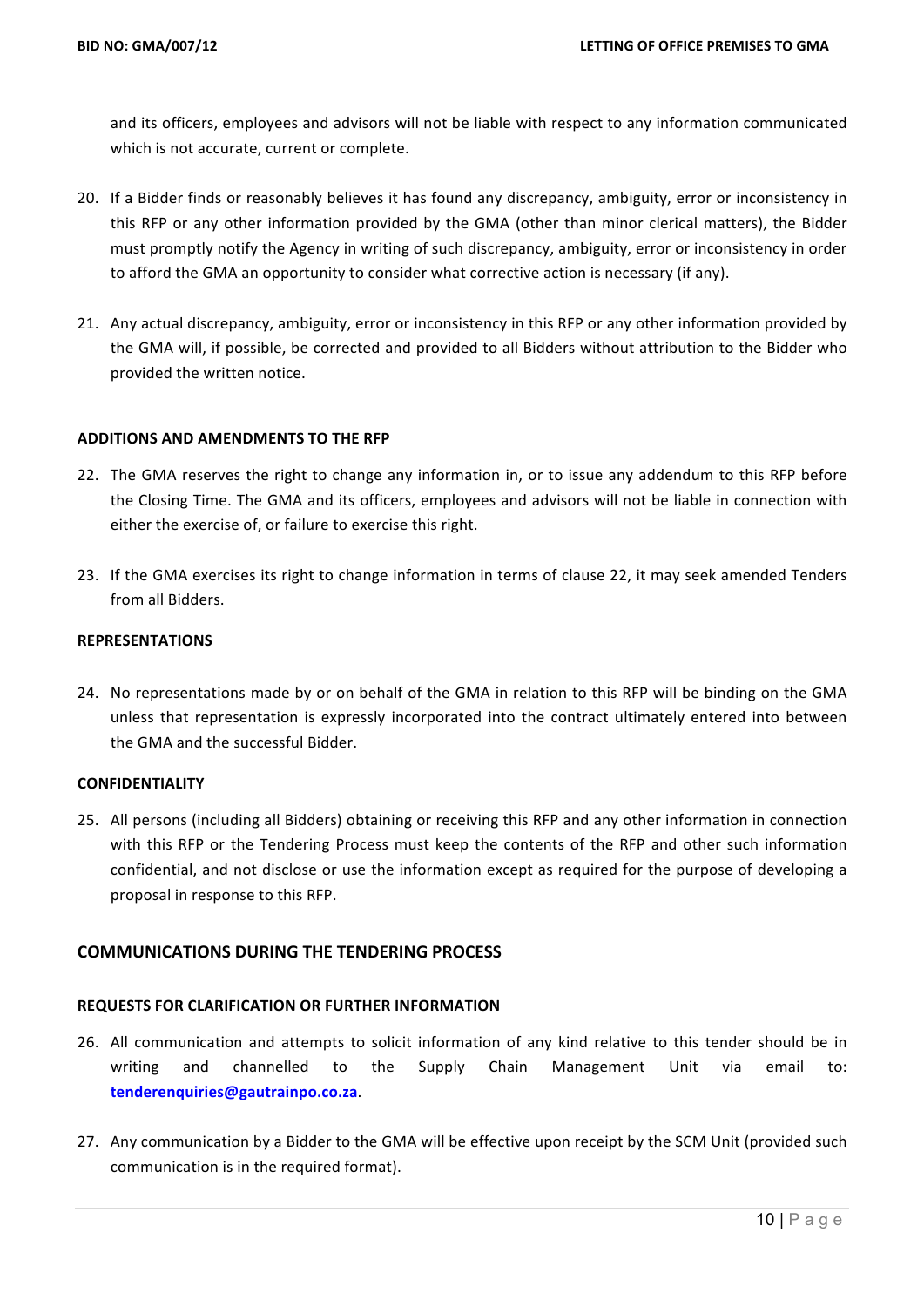- 28. The GMA has restricted the period during which it will accept questions or requests for further information or clarification and reserves the right not to respond to any enquiry or request, irrespective of when such enquiry or request is received.
- 29. Except where the GMA is of the opinion that issues raised apply only to an individual Bidder, questions submitted and answers provided will be made available to all Bidders by e-mail, as well as on the GMA's website without identifying the person or organisation which submitted the question.
- 30. In all other instances, the GMA may directly provide any written notification or response to a Bidder by email to the address of the Bidder (as notified by the Bidder to the SCM Unit).
- 31. A Bidder may, by notifying the SCM Unit in writing, withdraw a question submitted in accordance with clause 30, in circumstances where the Bidder does not wish the GMA to publish its response to the question to all Bidders.

#### **UNAUTHORISED COMMUNICATIONS**

- 32. Communications (including promotional or advertising activities) with staff of the GMA or advisors assisting with the Tendering Process are not permitted during the Tendering. Nothing in this clause 33 is intended to prevent communications with staff of, or advisors of the GMA to the extent that such communications do not relate to this RFP or the Tendering Process.
- 33. Bidders must not otherwise engage in any activities that may be perceived as, or that may have the effect of, influencing the outcomes of the Tendering Process in any way.

#### **IMPROPER ASSISTANCE, FRAUD AND CORRUPTION**

- 34. Bidders may not seek or obtain the assistance of employees, contractors or advisor's of the GMA in the preparation of their tender responses.
- 35. The GMA may in its absolute discretion, immediately disqualify a Bidder that it believes has sought or obtained such improper assistance.
- 36. Bidders are to be familiar with the implications of contravening the Prevention and Combating of Corrupt Activities Act, No. 12 of 2004 and any other relevant legislation.

#### **ANTI-COMPETITIVE CONDUCT**

- 37. Bidders and their respective officers, employees, agents and advisors must not engage in any collusion, anti-competitive conduct or any other similar conduct in respect of this Tendering Process with any other Bidder or any other person(s) in relation to:
	- a. The preparation or lodgement of their Tender
	- b. the evaluation and clarification of their Tender; and
	- c. the conduct of negotiations with the GMA.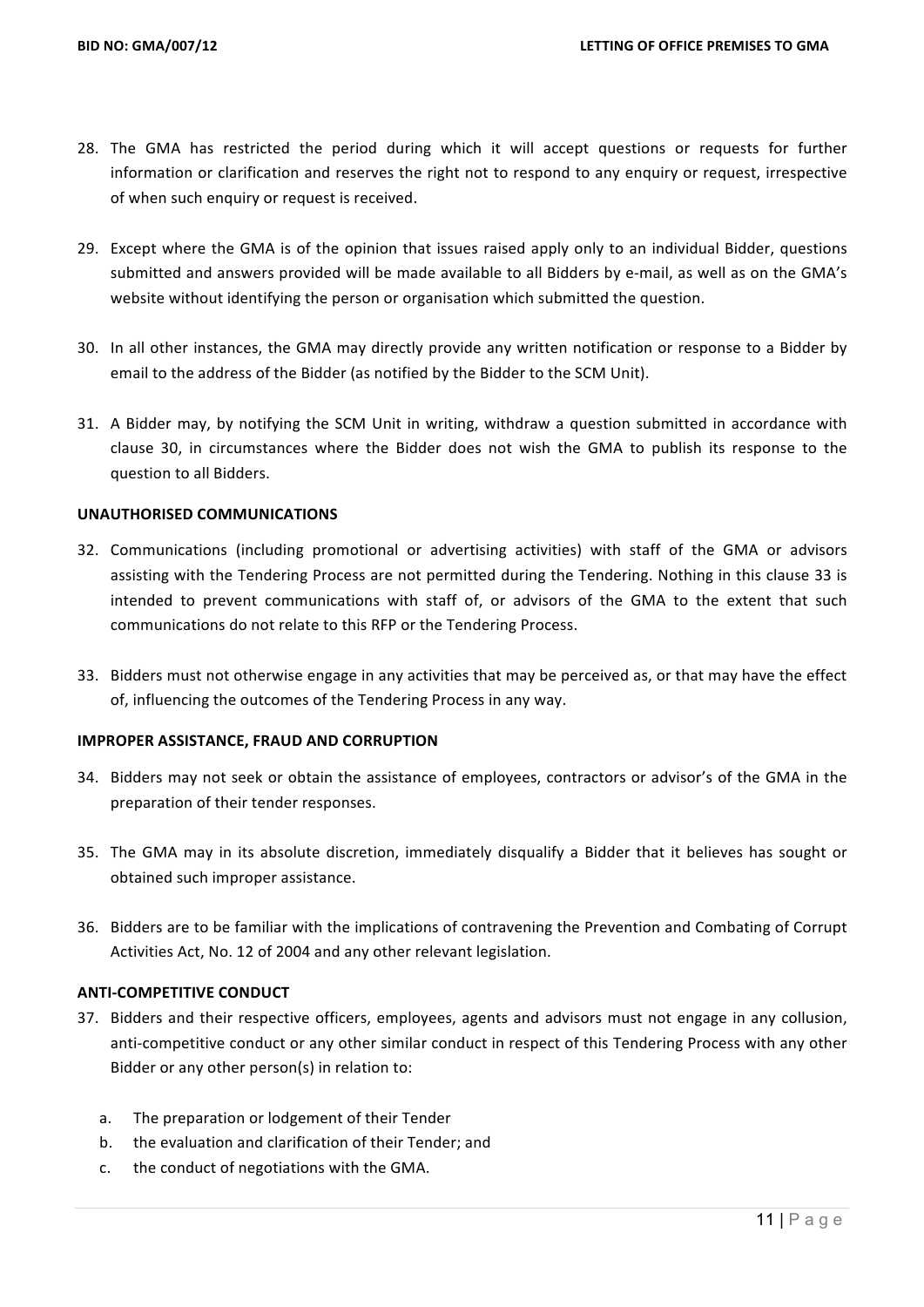- 38. For the purposes of clause 38, collusion, anti-competitive conduct or any other similar conduct may include disclosure, exchange and clarification of information whether or not such information is confidential to the GMA or any other Bidder or any other person or organisation.
- 39. In addition to any other remedies available to it under law or contract, the GMA may, in its absolute discretion, immediately disqualify a Bidder that it believes has engaged in any collusive, anti-competitive conduct or any other similar conduct during the entire Tendering Process.

#### **COMPLAINTS ABOUT THE TENDERING PROCESS**

- 40. Any complaint about the RFP or the Tendering Process must be submitted to the SCM Unit in writing, (preferably by email), immediately upon the cause of the complaint arising or becoming known to the Bidder.
- 41. The written complaint must set out:
	- a. The basis for the complaint, specifying the issues involved;
	- b. how the subject of the complaint affect the organisation or person making the complaint;
	- c. any relevant background information; and
	- d. the outcome desired by the person or organisation making the complaint.
- 42. If the matter relates to the conduct of an official, employee or advisor of the GMA, the complaint should be addressed in writing marked for the attention of the Chief Executive Officer of the GMA, and delivered to the physical address of the GMA, as notified.

#### **CONFLICT OF INTEREST**

- 43. A Bidder must not, and must ensure that its officers, employees, agents and advisors do not place themselves in a position that may give rise to actual, potential or perceived conflict of interest between the interests of the GMA and/or the Gauteng Provincial Government and the Bidders interests during the Tender Process.
- 44. The Bidders Response in this RFP Part C requires the Bidder to provide details of any interests, relationships or clients which may or do give rise to a conflict of interest in relation to the supply of the services under any contract that may result from this RFP.
- 45. If the Bidder submits its Tender and a subsequent conflict of interest arises, or is likely to arise, which was not disclosed in the Tender, the Bidder must notify the GMA immediately in writing of that conflict.
- 46. The GMA may immediately disqualify a Bidder from the Tendering Process if the Bidder fails to notify the GMA of the conflict as required.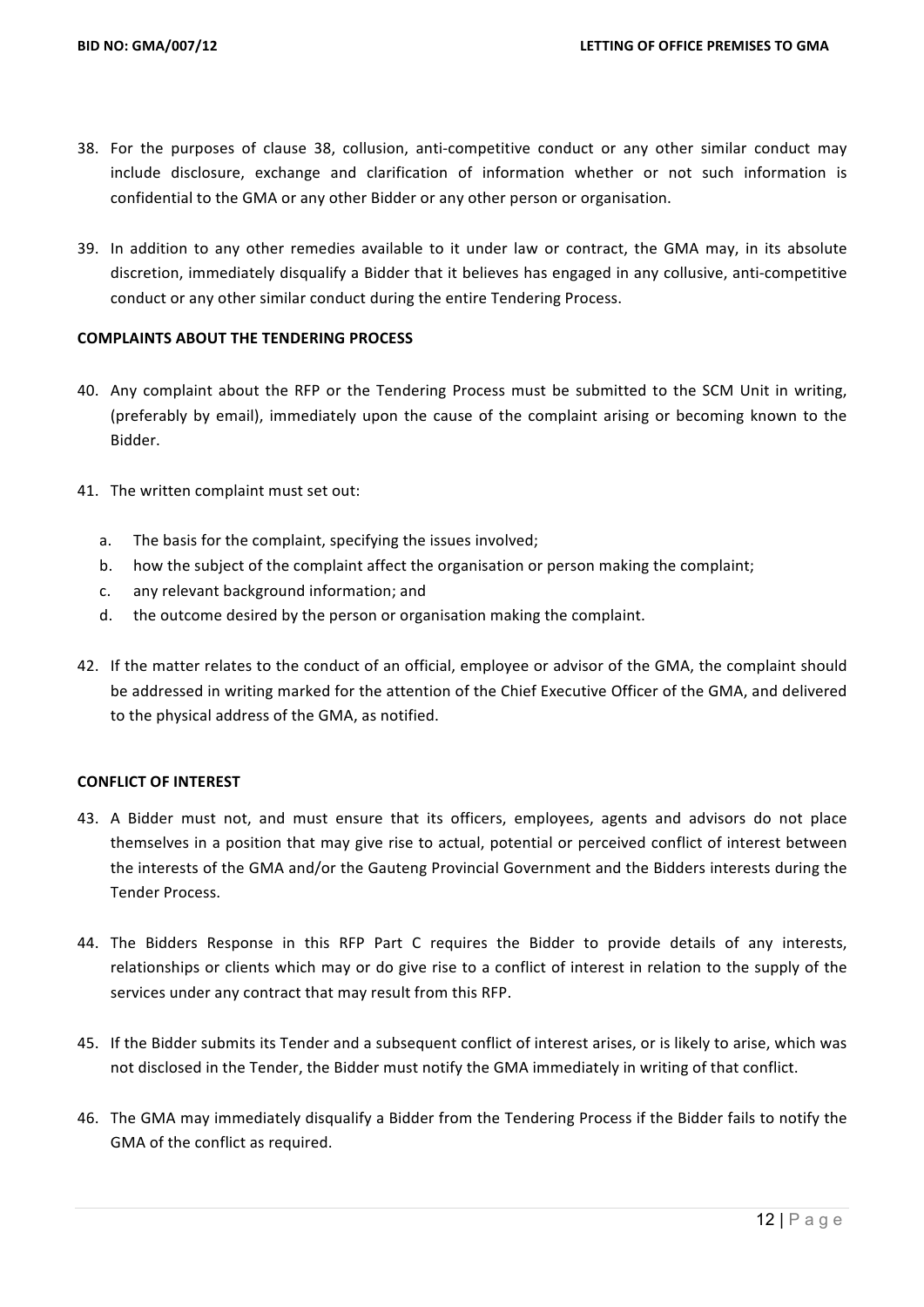#### **LATE TENDERS**

- 47. Tenders must be lodged by the Closing Time. Where a tender document is not in the tender box at the time of the bid closing, such a bid document will be regarded as a late bid. Late bids will not be considered.
- 48. Tenders lodged after the Closing Time or lodged at a location or in a manner that is contrary to that specified in this RFP will be disqualified from the Tendering Process and will be ineligible for consideration.
- 49. The determination of the GMA as to the actual time that a Tender is lodged is final. Subject to clause 49, all Tenders lodged after the Closing Time will be recorded by the GMA and will only be opened for the purposes of identifying a business name and address of the Bidder. The GMA will inform a Bidder whose Tender was lodged after the Closing Time of its ineligibility for consideration. The general operating practice is for the late tender to be returned within 5 (Five) working days of receipt or within 5 (Five) working days after determination not to accept a late tender.

#### **TENDER DOCUMENTS**

#### **BIDDERS RESPONSIBILITIES**

- 51. Bidders are responsible for:
	- a. Examining this RFP and any documents referenced or attached to this RFP and any other information made or to be made available by the GMA to Bidders in connection with this RFP;
	- b. fully informing themselves in relation to all matters arising from this RFP, including all matters regarding the GMA's requirements for the provision of the Services;
	- c. ensuring that their Tenders are accurate and complete;
	- d. making their own enquiries and assessing all risks regarding this RFP, and fully considering and incorporating the impact of any known and unknown risks into their Tender;
	- e. ensuring that they comply with all applicable laws in regards to the Tendering Process particularly as specified by National Treasury Regulations, Guidelines, Instruction Notes and Practice Notes and other relevant legislation as published from time to time in the Government Gazette;
	- f. submitting an Original Valid Tax Clearance Certificate;
	- g. completing the section on "Financial Viability" of the bidder; and

Failure to provide the required information could result in disqualification of the bidder.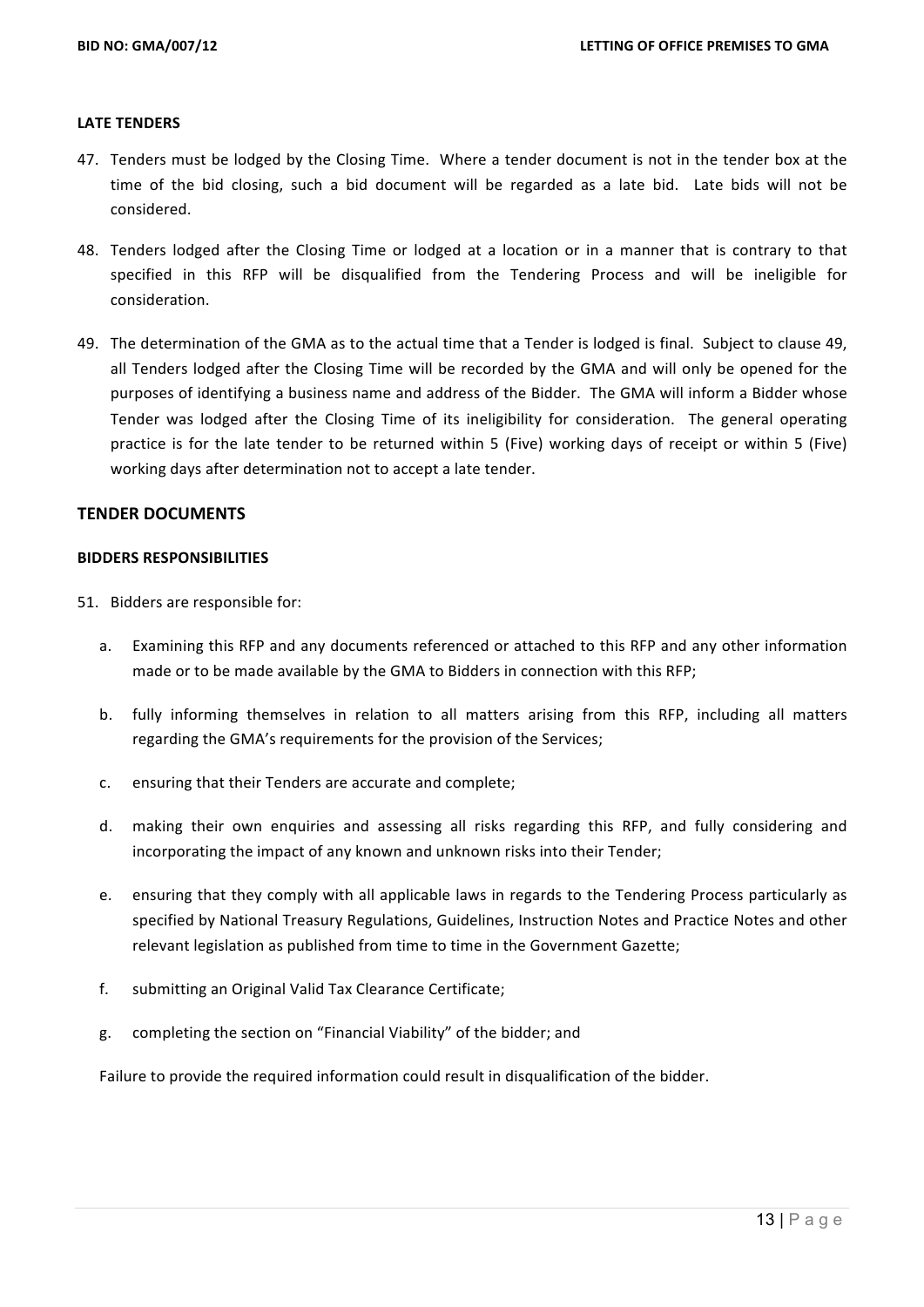#### **PREPARATION OF TENDERS**

- 52. Bidders must ensure that:
	- a. Their Tender is submitted in the required format as stipulated in this RFP Part C; and
	- b. all the required information fields in RFP Part C are completed in full and contain the information requested by the GMA.

*Note to Bidders: The GMA may in its absolute discretion reject a Tender that does not include the information requested or is not in the format required.* 

- 53. Unnecessarily elaborate responses or other presentations beyond that which is sufficient to present a complete and effective tender proposal are not desired or required. Elaborate and expensive visual and other presentation aids are not necessary.
- 54. Word limits and page limits where specified should be observed and documented by the bidder on the ''Compliance with Specification'' pages under Part C of this RFP.

#### **ILLEGIBLE CONTENT, ALTERATION AND ERASURES**

- 55. Incomplete Tenders may be disqualified or evaluated solely on information contained in the Tender.
- 56. The GMA may disregard any content in a Tender that is illegible and will be under no obligation whatsoever to seek clarification from the Bidder.
- 57. The GMA is entitled to amend any bid conditions, validity period, specifications, or extend the closing date of bids before the closing date. All bidders, to whom the bid documents have been issued, will be advised in writing of such amendments in good time.

#### **OBLIGATION TO NOTIFY ERRORS**

58. Amended bids may be sent, together with the original bid, in an envelope marked "Amendment to bid" and should be placed in the bid box before the closing date and time. An amendment bids without original bid document will not be considered.

#### **RESPONSIBILITY FOR TENDERING COSTS**

59. The Bidders participation or involvement in any stage of the Tendering Process is at the Bidders sole risk, cost and expense. The GMA will not be held responsible for, or pay for, any expense or loss that may be incurred by Bidders in relation to the preparation or lodgement of their Tender.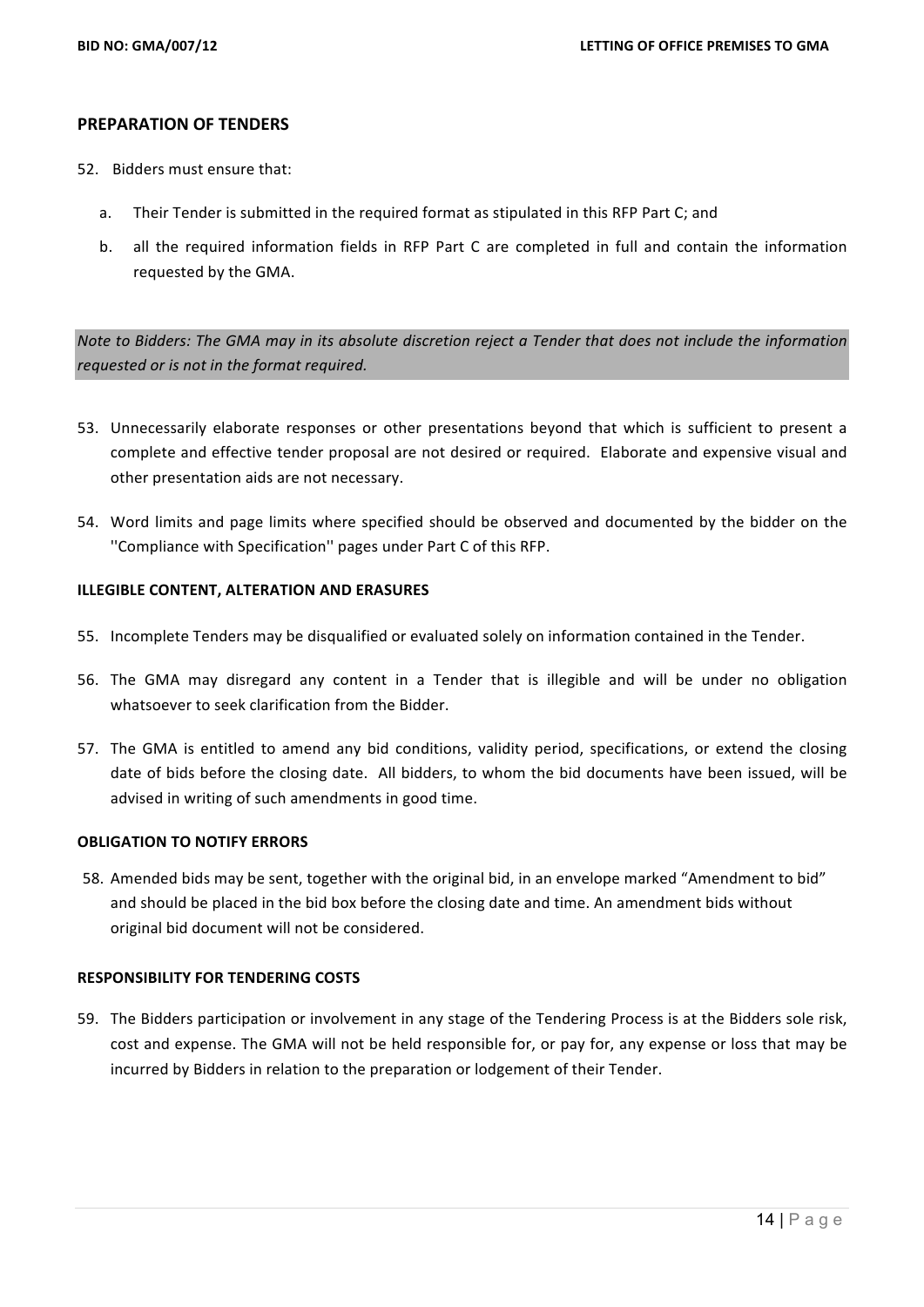- 60. The GMA is not liable to the Bidder for any costs on the basis of any contractual, or promissory or restitutionary grounds whatsoever as a consequence of any matter relating to the Bidders participation in the Tendering Process, including without limitation, instances where:
	- a. The Bidder is not engaged to perform under any contract; or
	- b. the GMA exercises any right under this RFP or at law.

#### **DISCLOSURE OF TENDER CONTENTS AND TENDER INFORMATION**

- 61. All Tenders received by the GMA will be treated as confidential. The GMA will not disclose any Tender contents and Tender information, except:
	- a. As required by law;
	- b. for the purpose of investigations by other government authorities having relevant jurisdiction;
	- c. to external consultants and advisors of the GMA engaged to assist with the Tendering Process; or
	- d. for the general information of Bidders required to be disclosed as per National Treasury Regulations, Guidelines, Instruction Notes or Practice Notes.

#### **USE OF TENDERS**

- 62. Upon submission in accordance with the requirements of submission of Tenders, all Tenders submitted become the property of the GMA. Bidders will retain all ownership rights in any intellectual property contained in the Tender.
- 63. Each Bidder, by submission of their Tender, is deemed to have licensed the GMA to reproduce the whole, or any portion, of their Tender for the purposes of enabling the GMA to evaluate the Tender.
- 64. Further, in submitting a Tender, the Bidder accepts that the GMA shall, in accordance with the requirements of Treasury Regulation No. 16A.6.3(d) and the National Treasury Instruction Note on *Enhancing Compliance Monitoring and Improving Transparency and Accountability in Supply Chain Management, publish (on the internet or otherwise):* 
	- a. The names of all Bidders that submitted bids in relation to this RFP within 10 (Ten) working days after the closing date of this RFP, if the bid is above the threshold value of R500 000; and
	- b. on award of the bid, the name of the successful Bidder, the contract price, B-BBEE level of contribution status, the contract number and description of the contract awarded.

#### **PERIOD OF VALIDITY**

65. All Tenders received must remain valid and open for acceptance for a minimum of 90 (Ninety) days from the Closing Time. This period may be extended by written mutual agreement between the GMA and the Bidder.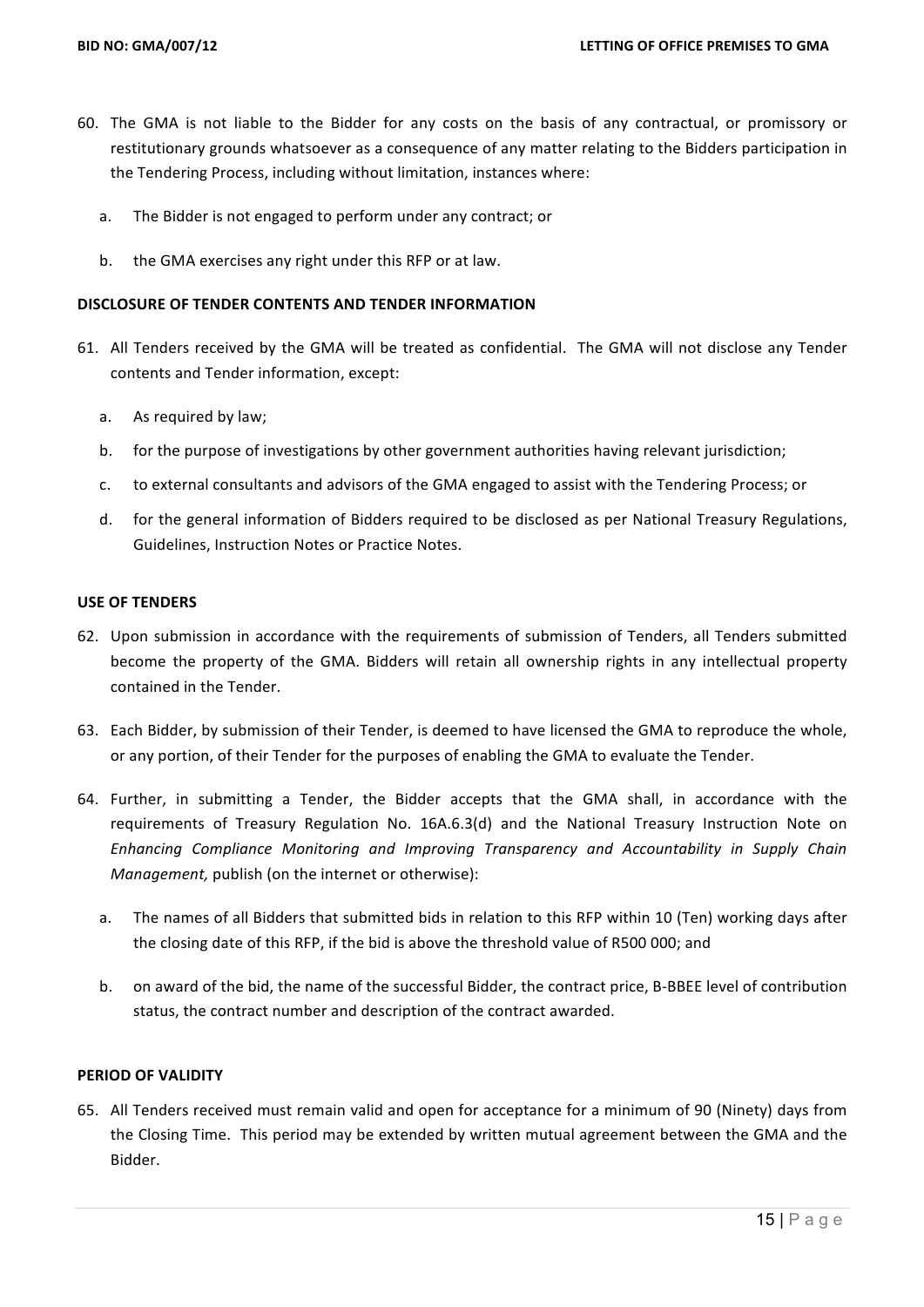#### **STATUS OF TENDER**

- 66. Each Tender constitutes an irrevocable offer by the Bidder to the GMA to provide the Services required and otherwise to satisfy the requirements of the Specification as set out in this RFP Part B.
- 67. A Tender must not be conditional on:
	- a. The Board approval of the Bidder or any related governing body of the Bidder being obtained;
	- b. the Bidder conducting due diligence or any other form of enquiry or investigation;
	- c. the Bidder (or any other party) obtaining any regulatory approval or consent;
	- d. the Bidder obtaining the consent or approval of any third party; or
	- e. the Bidder stating that it wishes to discuss or negotiate any commercial terms of the contract.
- 68. The GMA may, in its absolute discretion, disregard any tender that is, or is stated to be, subject to any one or more of the conditions detailed above (or any other relevant conditions).
- 69. The GMA reserves the right to accept a Tender in part or in whole or to negotiate with a Bidder in accordance with the clause 88 (Unreasonable disadvantage) of this RFP Part A.

#### **TENDER RESPONSE**

#### **COMPLIANCE WITH SPECIFICATION**

- 70. Under Part C of this RFP, a Bidder must submit a tabulated statement showing its level of compliance to the Specification contained in this RFP Part B.
- 71. In particular, Bidders must state if they will not comply with the Specification, or will only comply with the Specification subject to conditions. Full details of the non-compliance (including the nature and extent of the non-compliance and any reasons for such non-compliance) must be stated in the space provided in the tabulated statement.
- 72. No response is required in respect of a particular section of the Specification where Bidders will comply with the Specification. Only sections that Bidders have not complied with, or will only comply with subject to conditions, should be noted in the tabulated statement.
- 73. The GMA is prepared to contemplate minor variations or departures from the Specification proposed by Bidders.
- 74. However, Bidders should note that significant or substantive variations or departures from the Specifications will not be viewed favourably unless the Bidder is able to clearly demonstrate to the satisfaction of the GMA the necessity for such variations or departures.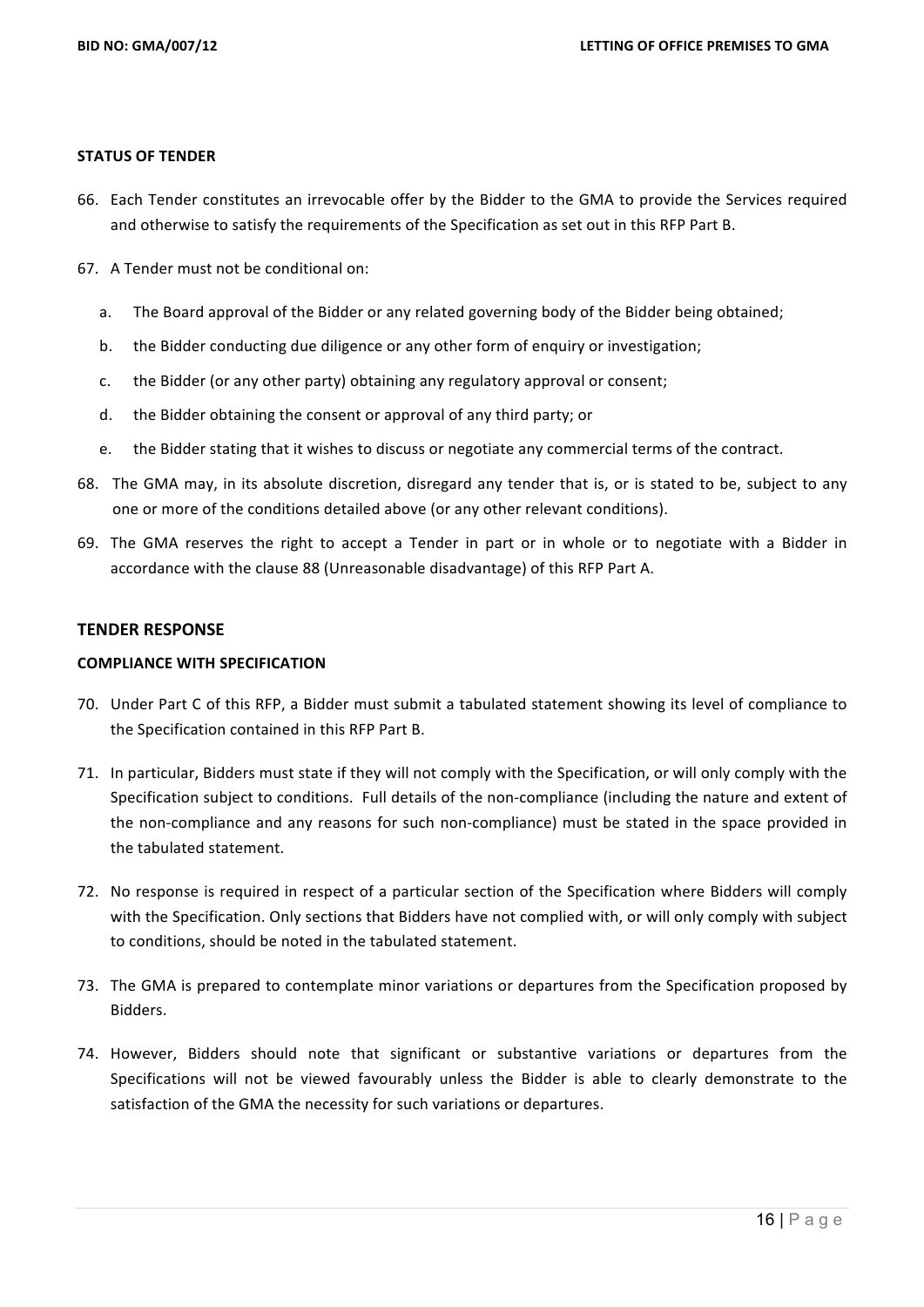*Note to Bidders: The GMA will assume that a Bidders Response complies in all relevant respects with the* Specification unless the Bidder states otherwise. Failure to notify the GMA of any non-compliance may result in *a Bidders Response being disregarded.*

75. For the purposes of clauses 70,71 and 72:

- Yes/Complies means that in all respects the Bidders Response meets or otherwise satisfies all specified outputs, characteristics or performance standards.
- **Will comply subject to conditions** means that the specified outputs, characteristics or performance standards can only be met by the Bidder subject to certain conditions.
- **No/Will not comply** means that the specified outputs, characteristics or performance standards is not met by the Bidders Response.

#### **GENERAL**

- 76. Indefinite responses such as "noted", "to be discussed" or "to be negotiated" are not acceptable.
- 77. Where the Bidder is unwilling to accept a specified condition, the non-acceptance must be clearly and expressly stated. Prominence must be given to the statement detailing the non-acceptance. It is not sufficient that the statement appears only as part of an attachment to the Tender, or be included in a general statement of the Bidders usual operating conditions.
- 78. An incomplete Tender may be disqualified or assessed solely on the information completed or received with the Tender.

#### **ALTERNATIVE TENDER**

- 79. A Bidder may submit an alternative proposal. An alternative proposal will only be accepted if:
	- a. The Bidder also provides a conforming Bidders Response: and
	- b. The alternative proposal is clearly identified as an "Alternative Tender".
- 80. An Alternative Tender may:
	- a. Not comply with the Specifications for the relevant Services due to inherent design or capability in the operation of the Services; or
	- b. Provide the Services in a manner different to that specified in this RFP Part B.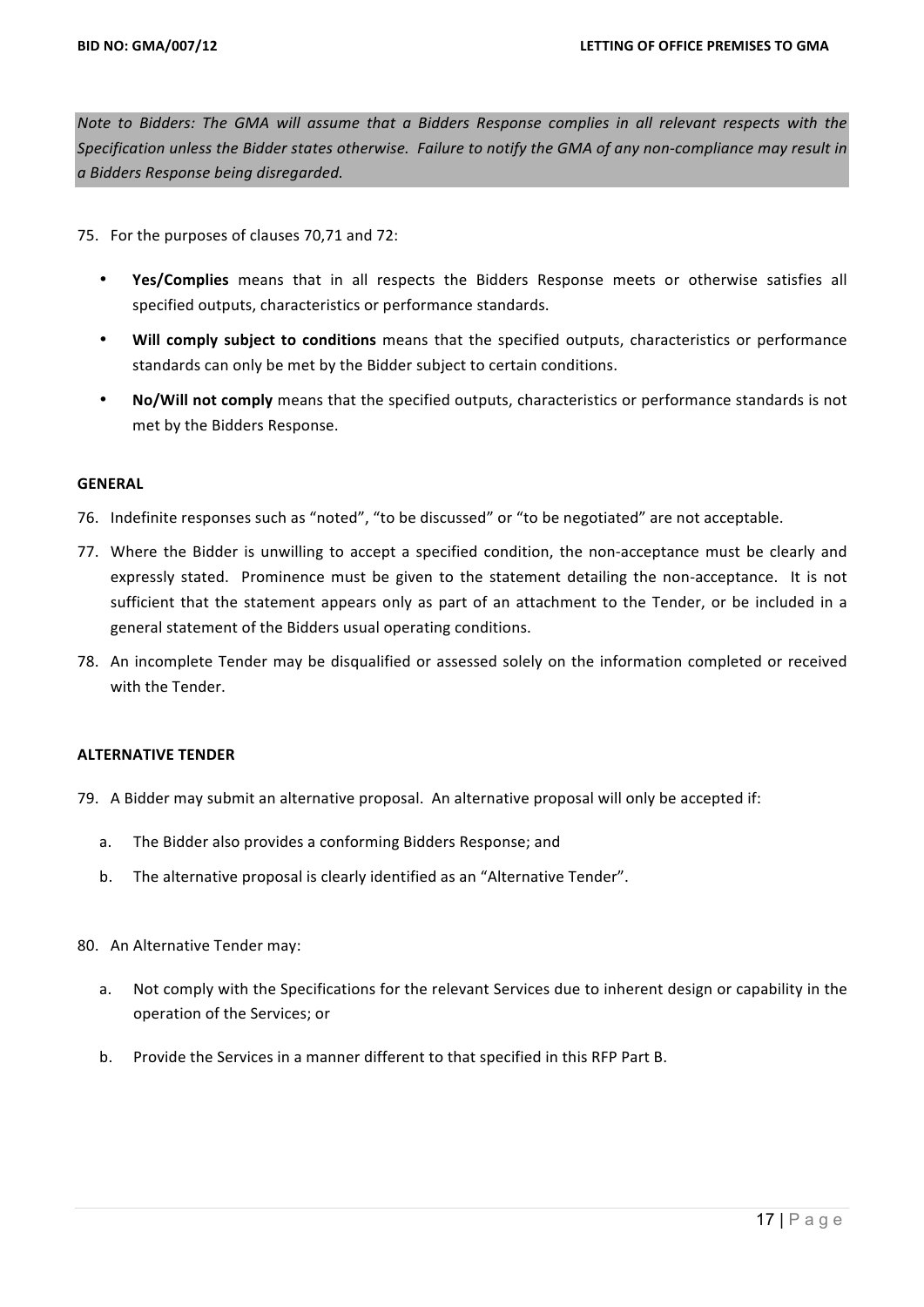#### **INNOVATIVE SOLUTIONS**

- 81. Bidders are encouraged to offer options or solutions which may, in an innovative way, contribute to the GMA's ability to carry out its operations in a more cost-effective manner.
- 82. These options or solutions may be related to:
	- a. The outputs, functional, performance and technical aspects of the requirement; or
	- b. opportunities for more advantageous commercial arrangements.
- 83. Any such options or solutions will be considered by the GMA on a "commercial in confidence" basis if so requested by the Bidder.
- 84. Where a Bidder submits an offer which meets the requirements of this RFP in an alternative and practical manner, the Tender must also include any supplementary material (including such pricing and costing details as may be necessary to enable the GMA to fully assess the financial impact of the alternative proposal), which demonstrates in detail that such an alternative will fully achieve and/or exceed all the specified requirements, together with references as to why the additional features may be advantageous.
- 85. The GMA reserves the right to consider such offers on their merits or not to consider them at all.

#### **CONTRACT DISCLOSURE REQUIREMENTS**

#### **DISCLOSURE OF INFORMATION**

- 86. The Conditions of Tendering include a provision for the disclosure of contract information (refer to this RFP Part A dealing with "Use of Tenders").
- 87. If a Bidder wishes to withhold the disclosure of specific contract information, the Bidder must clearly outline how the release of this information will expose trade secrets, business strategy or unique methodologies that may expose the business unreasonably to disadvantage.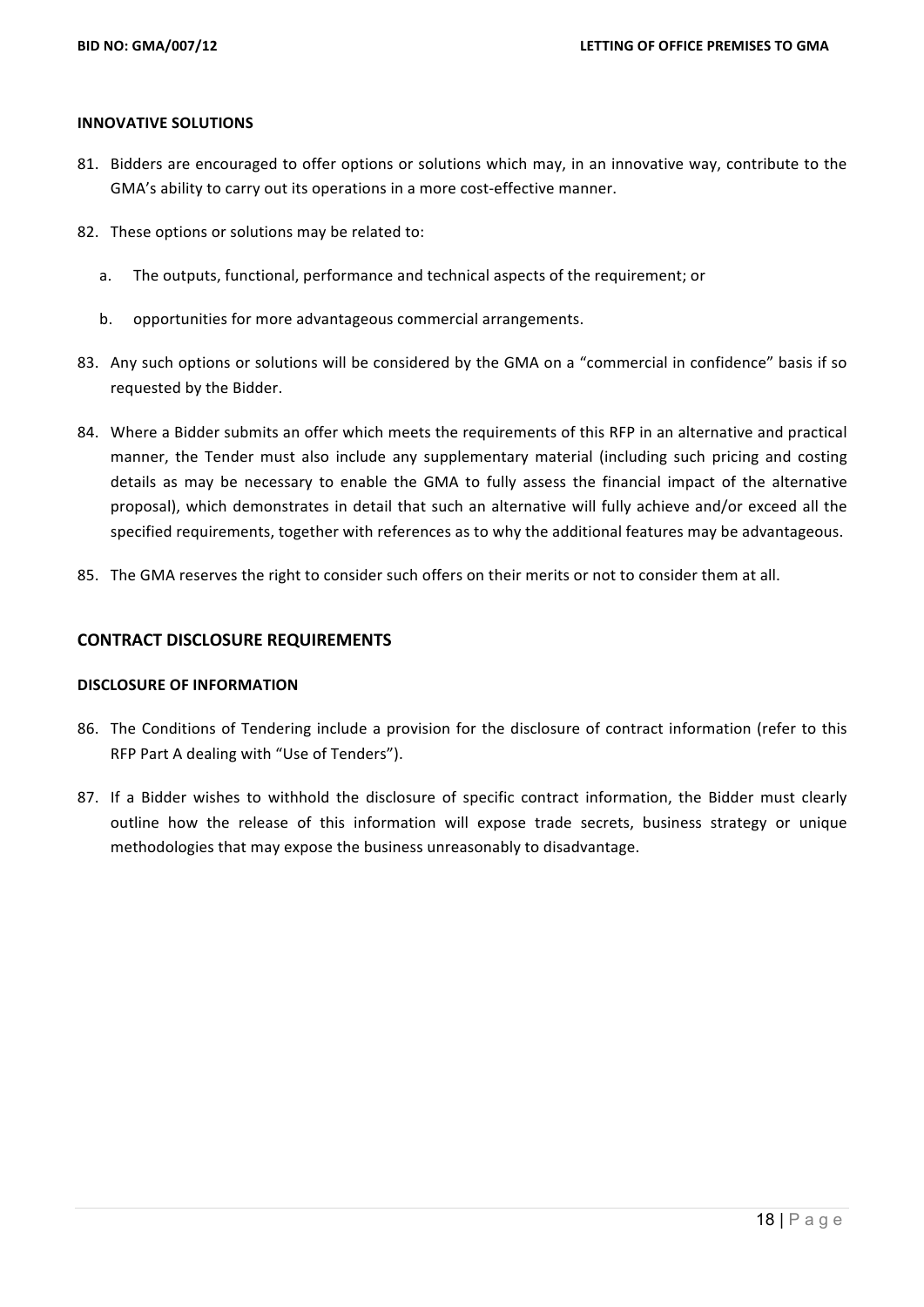#### **TRADE SECRETS**

- 88. In considering whether specific information should be categorised as a trade secret, Bidders' should assess:
	- a. The extent to which it is known outside of the Bidders business:
	- b. the extent to which it is known by the persons engaged in the Bidders business;
	- c. any measures taken to guard its secrecy;
	- d. its value to the Bidders business and to any competitors;
	- e. the amount of money and effort invested in developing the information; and
	- f. the ease or difficulty with which others may acquire or develop this information.

#### **UNREASONABLE DISADVANTAGE**

- 89. In determining whether disclosure of specific information will expose a Bidders business unreasonably to disadvantage, the following should be considered:
	- a. Whether the information is generally available to competitors; and
	- b. whether it could be disclosed without causing substantial harm to the competitive position of the business.

The GMA will consider these applications in the Tender evaluation and negotiations (if any) with Bidders.

#### **EVALUATION OF TENDERS**

#### **EVALUATION PROCESS**

- 90. Following the Closing Time, the GMA intends to evaluate the Tenders received.
- 91. Tenders will be evaluated against the Evaluation Criteria specified under the section "Evaluation Criteria Format".
- 92. Without limiting the GMA's rights in the RFP, the GMA may at any time during the Tendering Process choose to:
	- a. Shortlist one or more Bidders; and
	- b. accept one or more of the Tenders.
- 93. Unless the Evaluation Criteria explicitly require, the GMA may, but is not in any way bound to, shortlist, to select as successful, or to accept the Tender offering the lowest price.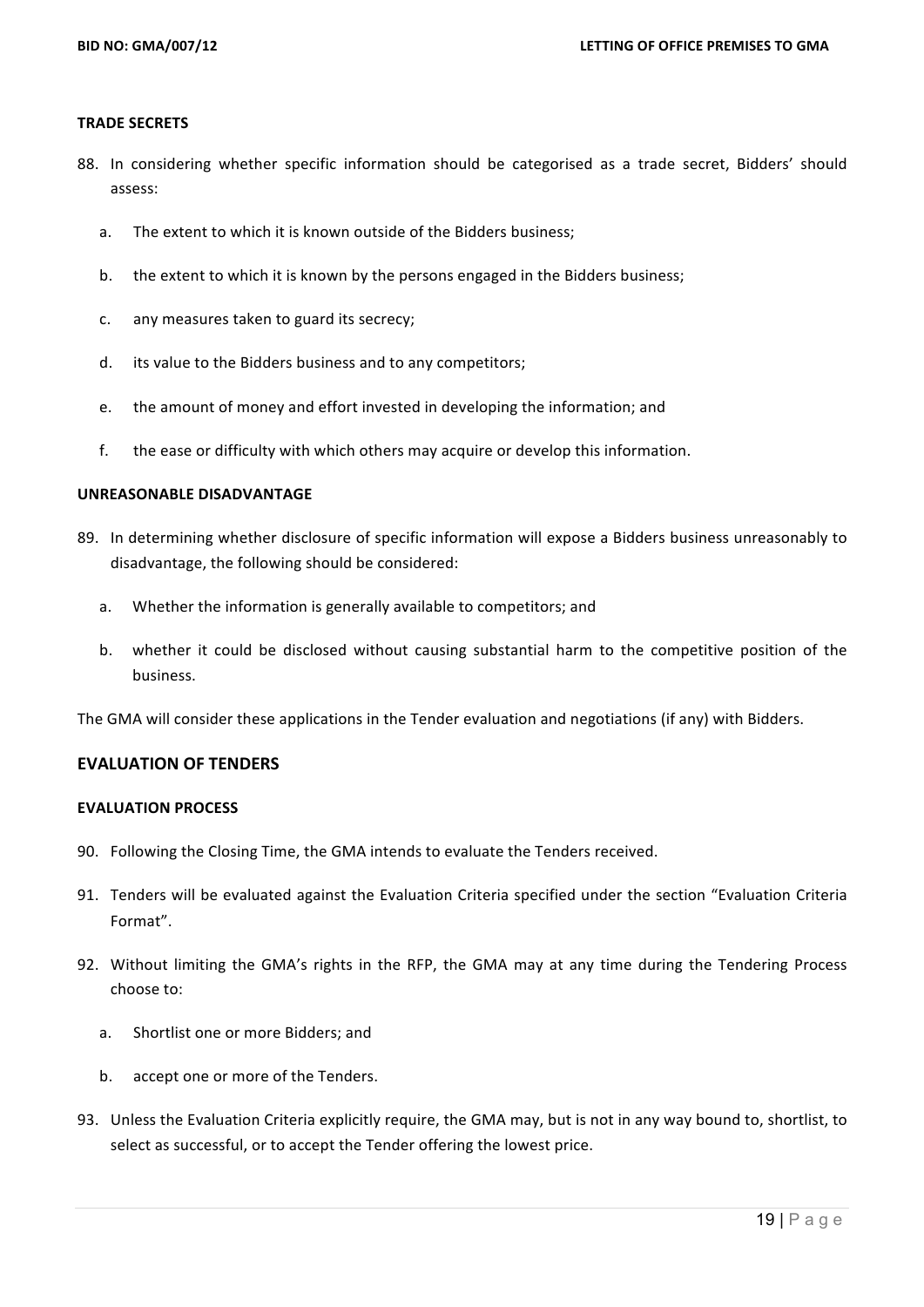- 94. Should the GMA choose to include a short listing stage in its evaluation process, the GMA is not, at any time, required to notify Bidders or any other person or organisation interested in submitting a Tender.
- 95. A Bidders Response will not be deemed to be unsuccessful until such time as the Bidder is formally notified of that fact by the GMA. The commencement of negotiations by the GMA with one or more other Bidders is not to be taken as an indication that any particular Bidders Response has not been successful.

#### **EVALUATION CRITERIA FORMAT**

- 96. The evaluation criteria is weighted to reflect the importance of project requirements noted in the Specifications:
- 97. In evaluating Bidders Responses, the GMA will have regard to:
	- a. Specific evaluation criteria identified in the list below;
	- b. the overall value for money proposition presented in the Bidders Response; and
	- c. particular weighting assigned to any or all of the evaluation criteria specified below.
- 98. For the purposes of this RFP clause 97, 'value for money' is a measurement of financial and non-financial factors, including:
	- a. Quality levels; and
	- b. performance standards.
- 99. Value for money will be assessed on a 'whole of life' basis (including the transitioning-in, the contract term and the transitioning-out phases of the relationship between the GMA and a Bidder), with a view to long-term sustainability of the value for money proposition and with a focus on ensuring that value for money outcomes are promoted and protected following the conclusion of any contract that may result from this RFP.
- 100. Administrative compliance will be determined in accordance with the conditions listed in this RFP.
- 101. The evaluation criteria will be in line with the PPPFA, 2000 (Act No. 5 of 2000) and Preferential Procurement Regulations 2011.
- 102. Evaluation will be based on a point system and two-stage evaluation process. As a pre-requisite, a bid must comply with the requirements of the bid solicitation and meet the minimum threshold of the functionality evaluation criteria to be declared responsive and qualify to the next evaluation stage.
- 103. The value of this bid is estimated to be above R  $1,000,000$  and therefore the  $90/10$  preference point system shall apply. The following is the weighting awarded for each element, and the threshold score.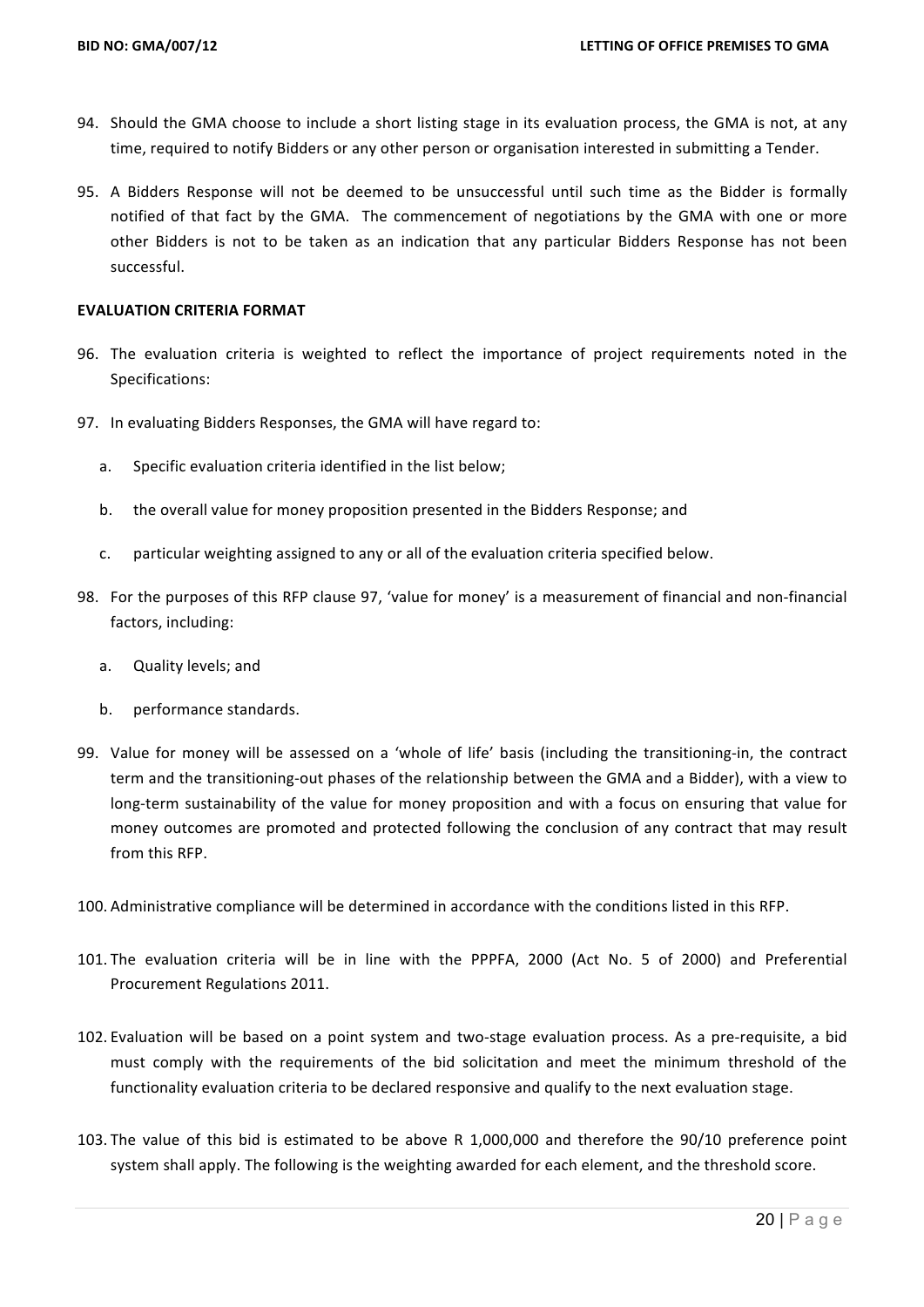| <b>Evaluation element</b>          | Weighting | <b>Threshold score</b> |
|------------------------------------|-----------|------------------------|
| Technical proposal (Functionality) | 100       | 80 Points              |

| <b>Evaluation element</b> | Weighting | <b>Threshold score</b> |
|---------------------------|-----------|------------------------|
| <b>B-BBEE proposal</b>    | 10        | N/A                    |
| Price proposal            | 90        | N/A                    |
| Total                     | 100       |                        |

#### **FUNCTIONALITY EVALUATION**

104. The evaluation criteria for measuring functionality, and the weighting attached to each criterion is listed in the table below:

| No. | <b>EVALUATION CRITERIA</b>                                                                                 | <b>WEIGHT</b>  |
|-----|------------------------------------------------------------------------------------------------------------|----------------|
| 1.  | Location within 500 metres of the Gautrain Midrand Station                                                 | 15             |
| 2.  | Electricity power requirements (emergency backup generator)                                                | 5              |
| 3.  | Tenant installation contribution per square meter                                                          | 10             |
| 4.  | Accessibility of premises, building and facilities for disabled persons                                    | 3              |
| 5.  | Accessibility of building and premises for customers/general public                                        | 3              |
| 6.  | <b>Grade of Building</b>                                                                                   | 15             |
| 7.  | Security and safety                                                                                        | 10             |
| 8.  | Availability of parking for employees and customers                                                        | $\overline{4}$ |
| 9.  | Availability of the premises by 1 April 2013 (Points will be deducted for<br>availability after this date) | 10             |
| 10. | Access to public transport for employees and customers                                                     | 5              |
| 11. | Required usable space of: 2500 - 3000 square meters for offices and<br>boardrooms;                         | 20             |
|     | 100 to 150 square meters of fireproof storage space for documents                                          |                |
|     | <b>TOTAL</b>                                                                                               | 100            |
|     | MINIMUM ACCEPTABLE POINTS (THRESHOLD)                                                                      | 80             |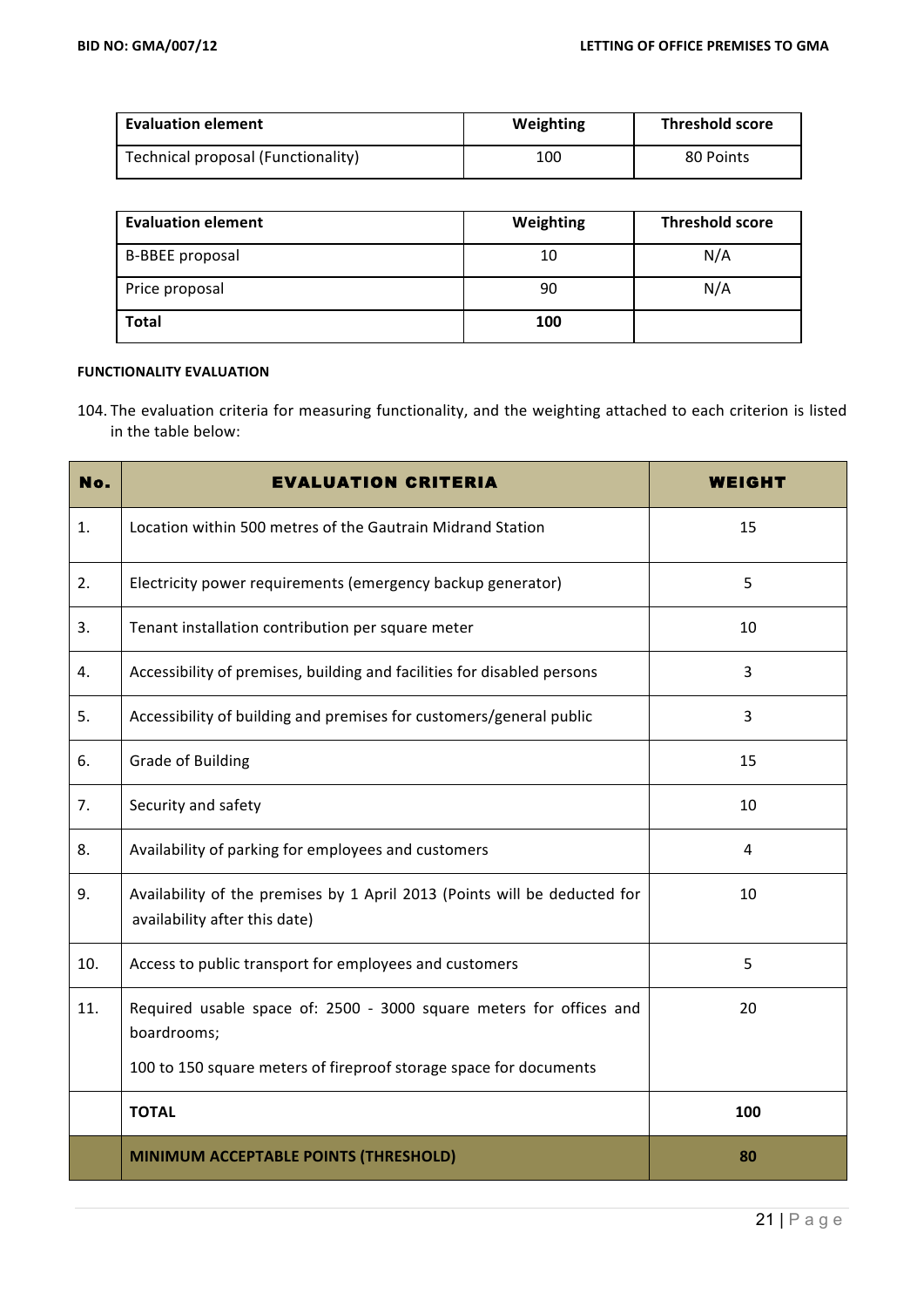- 105. A minimum threshold for functionality of 80 (Eighty) points is required. Bids that do not meet this threshold will automatically be disqualified for further evaluation.
- 106. Thereafter, only the qualifying bids will be evaluated in terms of the 90/10 preference point system, where a maximum of 90 points are allocated for price and a maximum of 10 points are allocated in respect of the level of B-BBEE contribution of the bidder.

#### **PRICE EVALUATION**

107. Requirement is for a  $5 - 10$  year lease. Price points will be calculated on the gross rental (excluding operational costs) for the first five (5) years escalated at the escalation rates proposed by bidders.

#### **B-BBEE EVALUATION**

108. 10 points are allocated. B-BBEE rating certificates are applicable and points allocated in terms of the BBBEE Codes of Good Practice guideline as indicated in the following table.

| <b>CONTRIBUTOR LEVEL</b> | <b>B-BBEE RECOGNITION LEVEL</b> |
|--------------------------|---------------------------------|
| $\mathbf{1}$             | 10                              |
| 2                        | 9                               |
| 3                        | 8                               |
| 4                        | 5                               |
| 5                        | 4                               |
| 6                        | 3                               |
| $\overline{7}$           | $\overline{2}$                  |
| 8                        | 1                               |

109. Bidders must submit valid BBBEE Certificates & Statements which will he verified

#### **POINTS AWARDED FOR B-BBEE STATUS LEVEL OF CONTRIBUTION**

Non-Compliant 0

110. The preference points claimed by each bidder for attaining the B-BBEE Status Level of Contributor will be allocated to each qualifying bid when determining the total bid score under the preference points system. The points scored by a bidder in respect of the level of B-BBEE contribution contemplated in Annexure E, will be added to the points scored for price, calculated as described in Annexure E.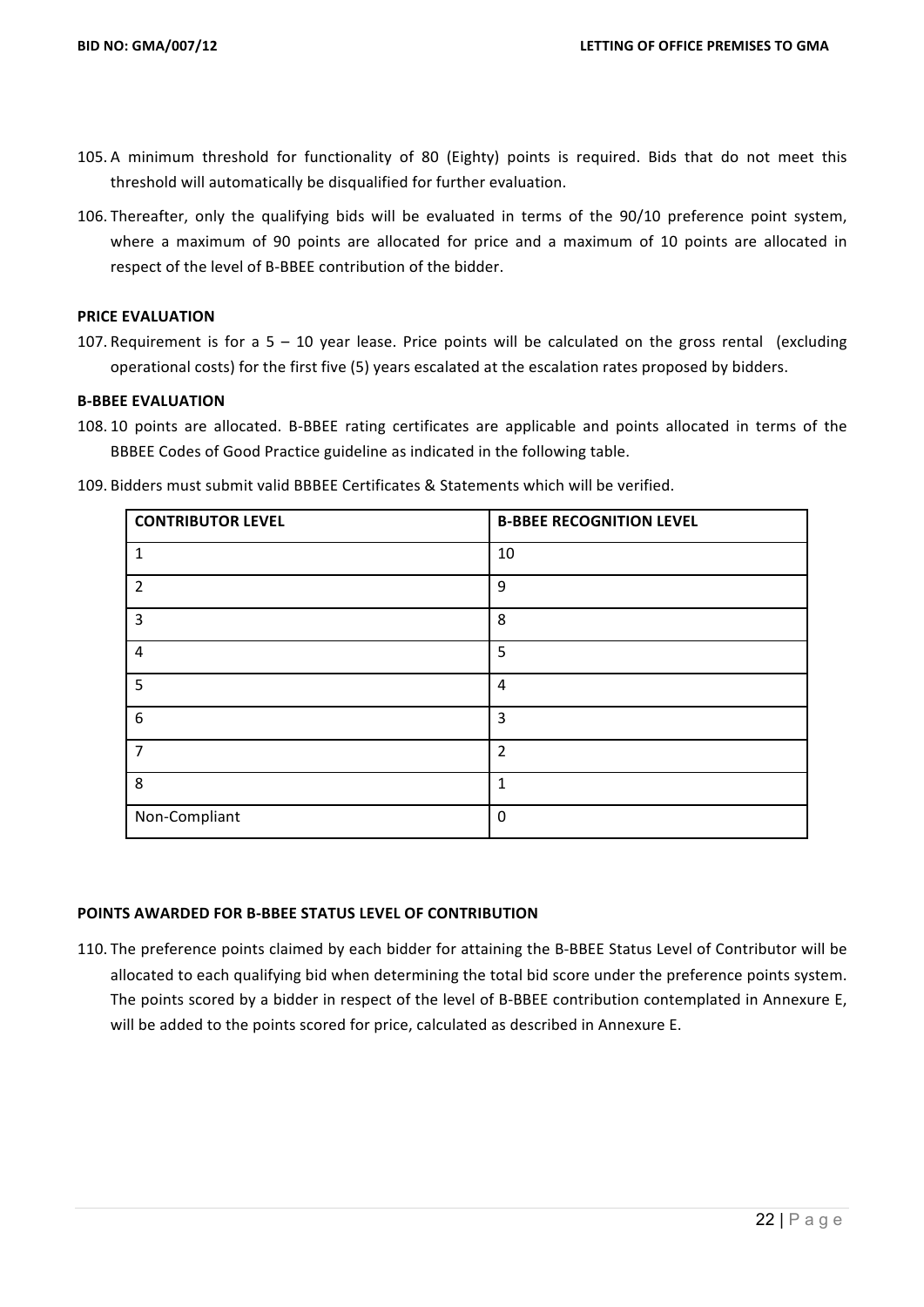#### **CLARIFICATION OF TENDERS**

- 111. The GMA may seek clarification from and enter into discussions with any or all of the Bidders in relation to their Tender. The GMA may use such information in interpreting the Tender and evaluating the cost and risk in accepting the Tender. Failure to supply clarification to the satisfaction of the GMA may render the Tender liable to disqualification.
- 112. The GMA is under no obligation to seek clarification of anything in a Tender and reserves the right to disregard any clarification that the GMA considers to be unsolicited or otherwise impermissible in accordance with the rules set out in this RFP.

#### **DISCUSSION WITH BIDDERS**

- 113. The GMA may elect to engage in detailed discussions with any one or more Bidders, with a view to maximising the benefits of this RFP as measured against the evaluation criteria and in fully understanding a Bidders offer.
- 114. In its absolute discretion, the GMA may invite some or all Bidders to give a presentation to the GMA in relation to their submissions, that may include a demonstration of software, programs or unique methodologies proposed, if applicable.
- 115. The GMA is under no obligation to undertake discussions with, or to invite any presentations from Bidders.
- 116. In addition to presentations and discussions, the GMA may request some or all Bidders to:
	- a. Conduct a site visit, if applicable;
	- b. provide references or additional information; and/or
	- c. make themselves available for panel interviews.

#### **BEST AND FINAL OFFERS**

- 117. Bidders or where the Tendering Process involves a short listing process, shortlisted Bidders may be invited by the GMA to submit a best and final offer in relation to all or certain aspects of their respective Tenders.
- 118. The GMA is under no obligation to give Bidders the opportunity to submit a best and final offer. If the GMA chooses to give Bidders the opportunity to submit a best and final offer, it is under no obligation to give notification before the Closing Time that such opportunity will be given.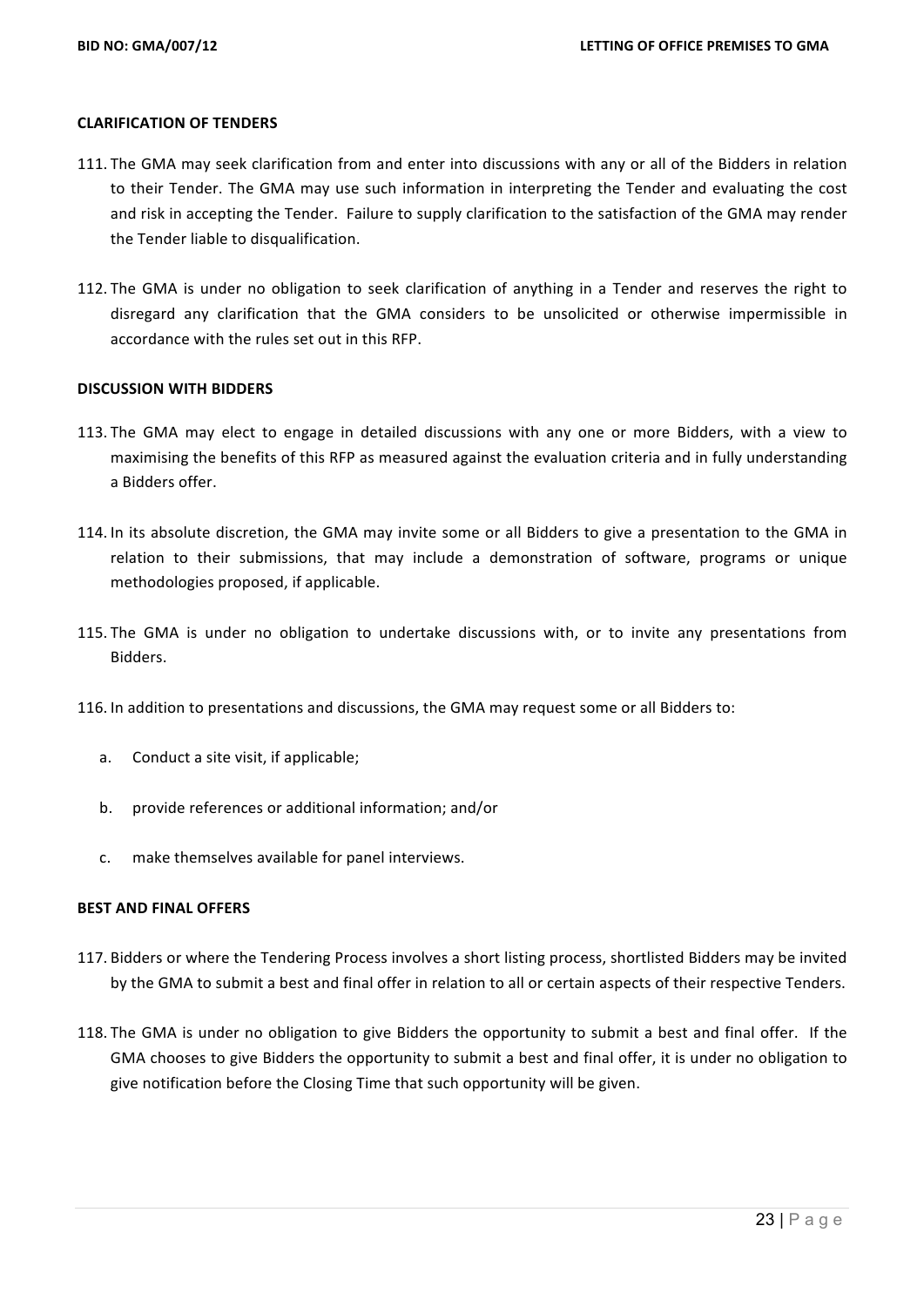119. Notwithstanding the possibility that the GMA may give Bidders the opportunity to submit a best and final offer, Bidders should be aware that the GMA will, in conducting its evaluation of Tenders, rely on all information (including all representations) contained in such Tenders. Bidders are therefore encouraged to submit their best and final offers in the first instance.

#### **SUCCESSFUL TENDERS**

#### **NO LEGALLY BINDING CONTRACT**

120. Selection as a successful Bidder does not give rise to a contract (express or implied) between the successful Bidder and the GMA for the supply of the Services. No legal relationship will exist between the GMA and a successful Bidder for the supply of the Services until such time as a binding contract is executed by them.

#### **PRE-CONTRACTUAL NEGOTIATIONS**

- 121. The GMA may, in its absolute discretion, decide not to enter into pre-contractual negotiations with a successful Bidder.
- 122. A Bidder is bound by its Tender and all other documents forming part of the Bidders Response and, if selected as a successful Bidder, must enter into a contract on the basis of the Tender without negotiation.

#### **NO OBLIGATION TO ENTER INTO CONTRACT**

- 123. The GMA is under no obligation to appoint a successful Bidder or Bidders (as the case may be), or to enter into a contract with a successful Bidder or any other person, if it is unable to identify a Tender that complies in all relevant respects with the requirements of the GMA, or if due to changed circumstances, there is no longer a need for the Services requested, or if funds are no longer available to cover the total envisaged expenditure. For the avoidance of any doubt, in these circumstances the GMA will be free to proceed via any alternative process.
- 124. The GMA may conduct a debriefing session for all Bidders (successful and unsuccessful). Attendance at such debriefing session is optional.

#### **ADDITIONAL RULES**

- 125. It is a condition of the tendering process that Bidders will be required to complete all the forms annexed to this RFP Part C.
- 126. A Bidder who does not submit all the information as required by the GMA will be disqualified from the Tendering Process.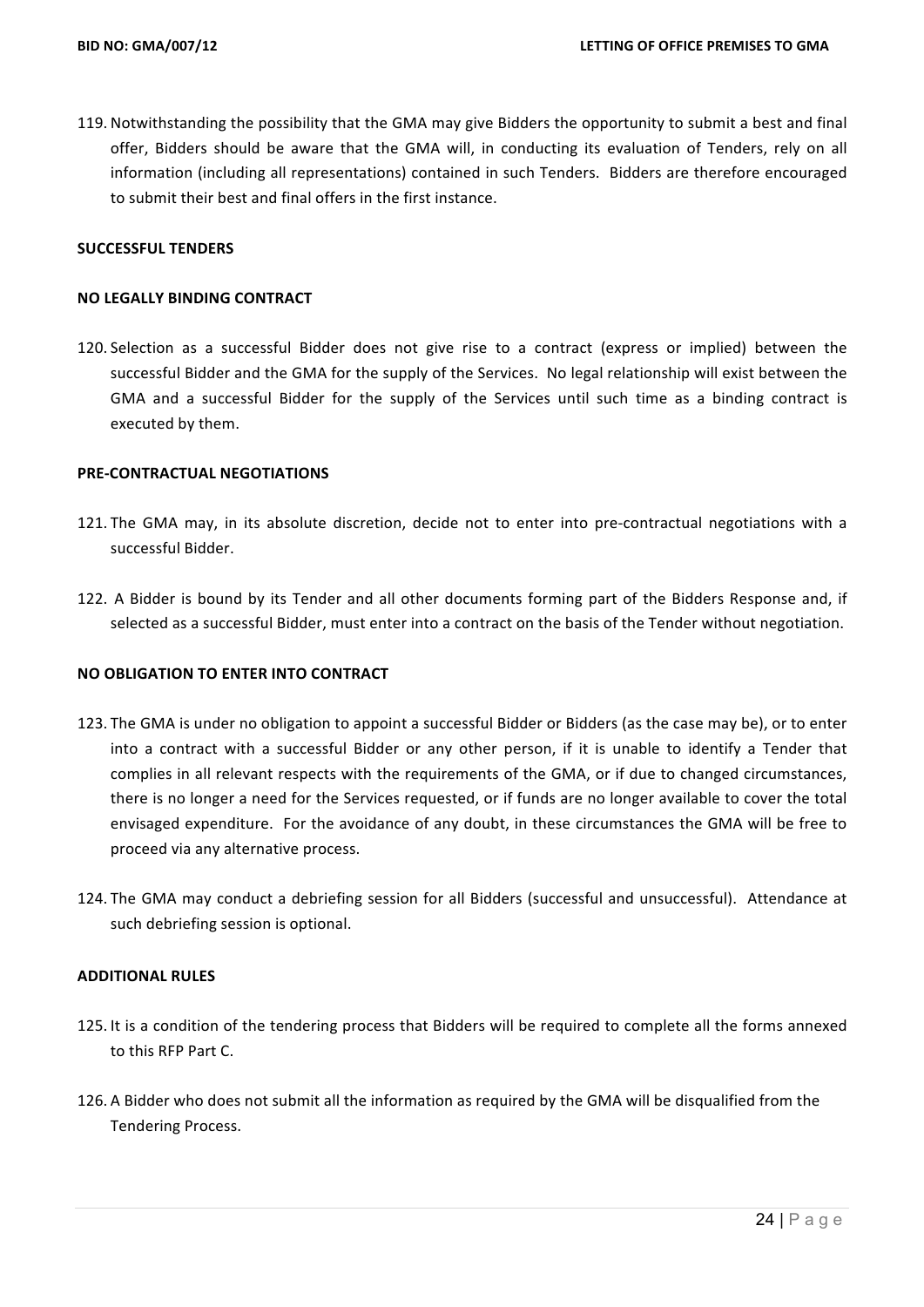#### **BIDDER WARRANTIES**

127. By submitting a Tender, a Bidder warrants that:

- a. In lodging its Tender it did not rely on any express or implied statement, warranty or representation, whether oral, written, or otherwise made by or on behalf of the GMA, its officers, employees, or advisers other than any statement, warranty or representation expressly contained in the RFP;
- b. it did not use the improper assistance of GMA employees or information unlawfully obtained from the GMA in compiling its Tender:
- c. it is responsible for all costs and expenses related to the preparation and lodgement of its Tender, any subsequent negotiation, and any future process connected with or relating to the Tendering Process;
- d. it otherwise accepts and will comply with the rules set out in this RFP; and
- e. it will provide additional information in a timely manner as requested by the GMA to clarify any matters contained in the Tender.

#### **GMA'S RIGHTS**

- 128. Notwithstanding anything else in this RFP, and without limiting its rights at law or otherwise, the GMA reserves the right, in its absolute discretion at any time, to:
	- a. Cease to proceed with, or suspend the Tendering Process prior to the execution of a formal written contract;
	- b. alter the structure and/or the timing of this RFP or the Tendering Process;
	- c. vary or extend any time or date specified in this RFP for all or any Bidder or other persons;
	- d. terminate the participation of any Bidder or any other person in the Tendering Process;
	- e. require additional information or clarification from any Bidder or any other person or provide additional information or clarification;
	- f. call for new Tenders;
	- g. reject any Tender received after the Closing Time;
	- h. reject any Tender that does not comply with the requirements of this RFP; or
	- i. consider and accept or reject any alternative tender.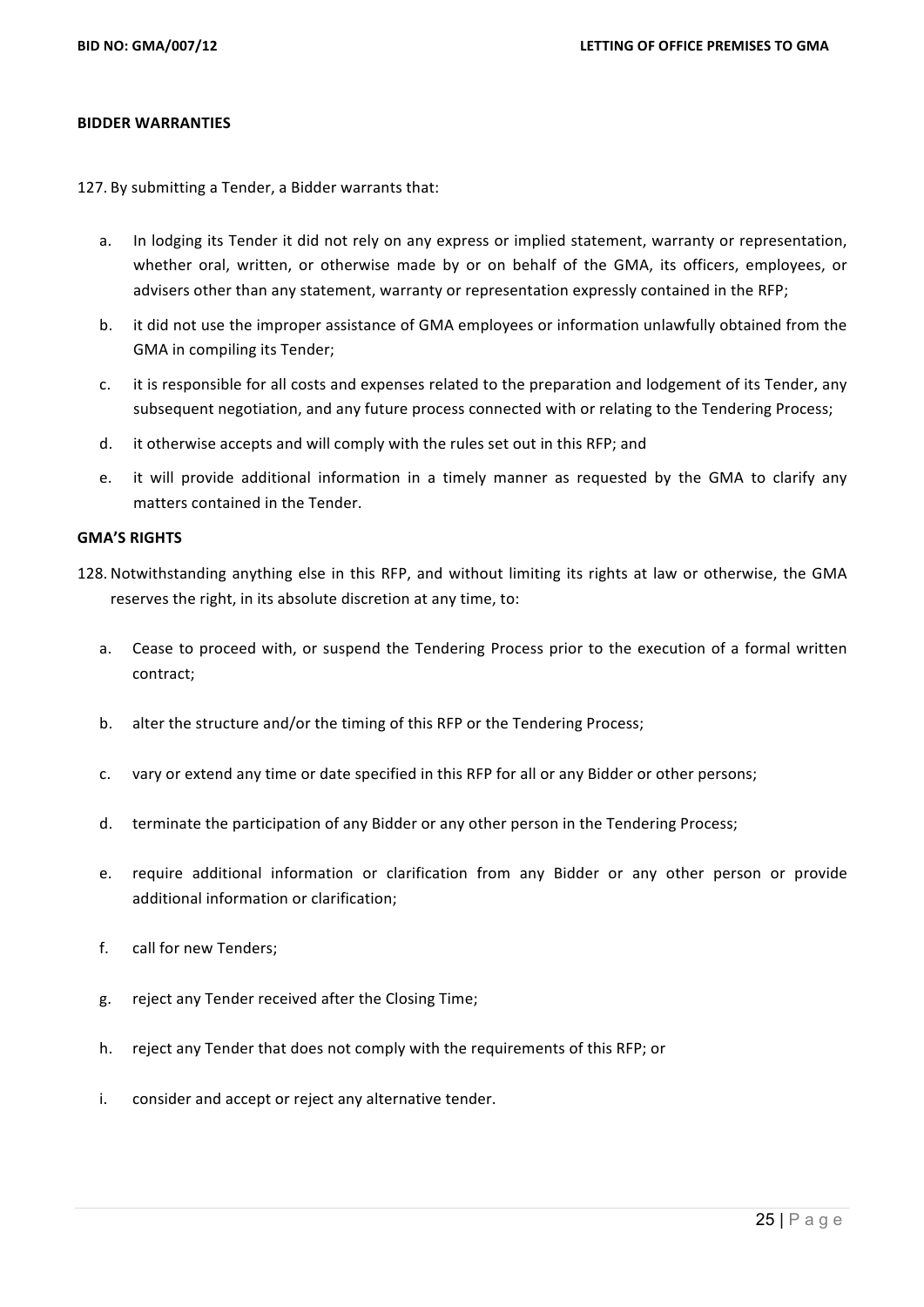#### **GOVERNING LAWS**

- 129. This RFP and the Tendering Process is governed by the laws applying in the Republic of South Africa.
- 130. Each Bidder must comply with all relevant laws in preparing and lodging its Tender and in taking part in the Tendering Process.
- 131. All tenders must be completed using the English language and all costing must be in South African Rands.

#### **INCONSISTENCY**

- 128 If there is any inconsistency between any parts of this RFP, a descending order of precedence must be accorded to:
	- (a) the conditions of tendering in Part A and Part B of this RFP, and any annexure or attachments;
	- (b) the Bidders response in Part C of this RFP;
	- (c) any other part of this RFP, so that the provision in the higher ranked document, to the extent of the inconsistency, prevails.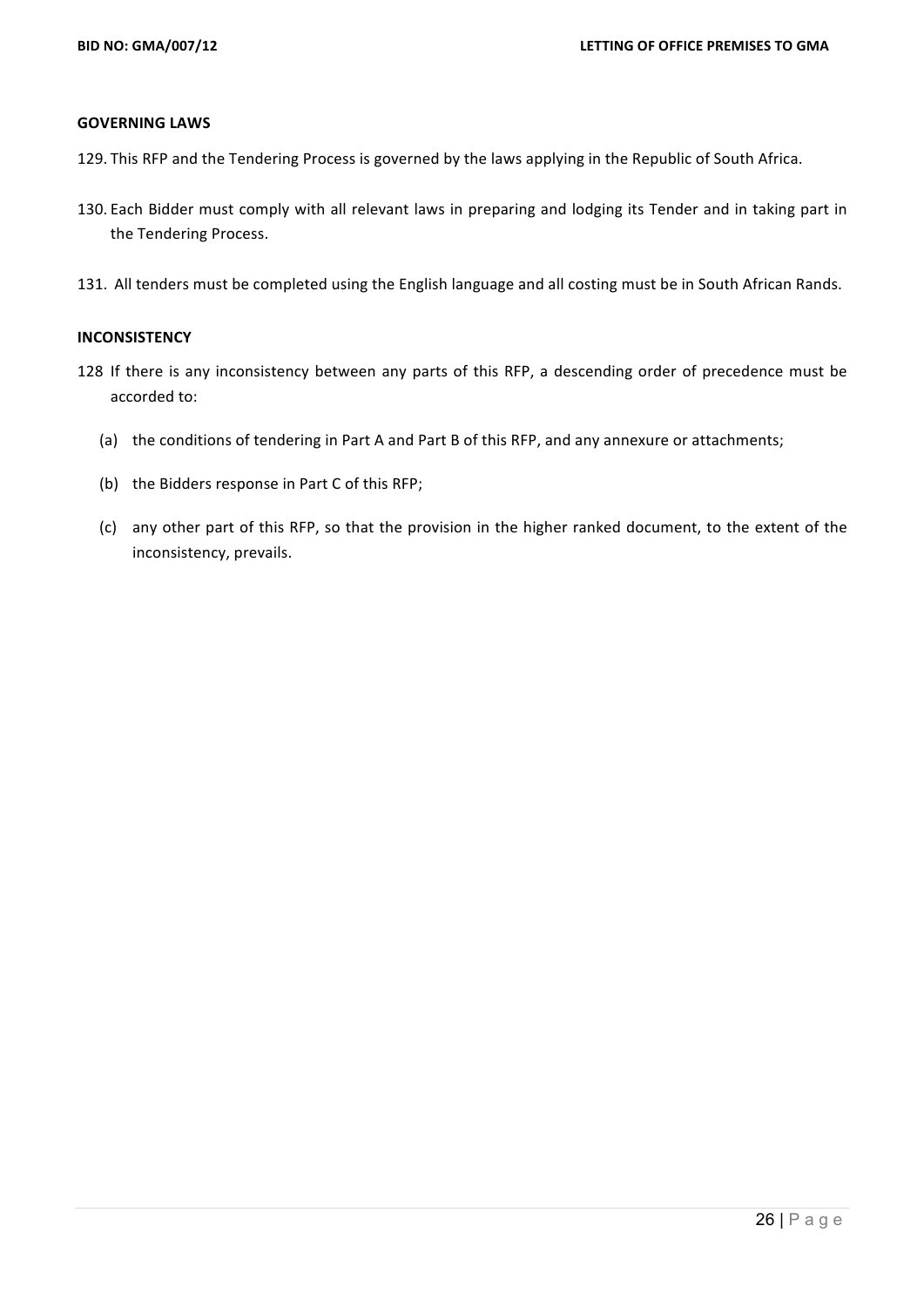## **RFP - PART B:**

#### **TENDER SPECIFICATION**

## **1. SCOPE OF SERVICES**

The Gautrain Management Agency (GMA) invites suitably qualified and experienced registered estate/property agents and land and building owners and developers in the vicinity of the Midrand Gautrain Station to submit proposals for an operating lease of office premises to the GMA that meet the following criteria:

- 1. The premises must be A Grade (or similar equivalent definition) with fittings and furnishings to provide a suitable working and visiting environment to employees, visitors and Board members;
- 2. The premises should preferably be situated on the ground floor;
- 3. The premises should preferably not be in a multi storey building or occupation to not more than two (2) floors;
- 4. The premises should be disabled accessible;
- 5. The area for the offices excluding common areas must be approximately 2 500 square meters;
- 6. The premises should have approximately 150 square meters of fireproof document storage space;
- 7. The premises should have should be approximately 20 parking bays undercover(basement);
- 8. The premises should have should be approximately 75 parking bays with shade cloth cover;
- 9. The premises should be situated within close proximity (not more than 500 metres preferred); to the new Gautrain Station and should be on the Gautrain Bus route;
- 10. The premises should be available for occupation on or before 1 April 2013;
- 11. The premises must be available to be leased by the GMA for between 5 (Five) to 10 (Ten) years;
- 12. There should be an option to purchase;
- 13. Prospective lessors/developers to indicate:
	- a. location
	- b. whether it is a new or existing development
	- c. proof of ownership
	- d. zoning status and approvals required to develop (for new developments)
	- e. erf and premises development plans and layouts
	- f. tenant Installation details and options
	- g. build programme (for new developments)
	- h. indicative occupancy date
	- i. areas available for rental
	- j. full monthly estimated costs (including VAT) for the following:
		- i. gross rental charges for offices, common areas, parking (internal and external), storage areas and
		- ii. operating costs, including details of what is included in and excluded from this charge
		- iii. escalation on all rentals and charges
		- iv. indicative rates and taxes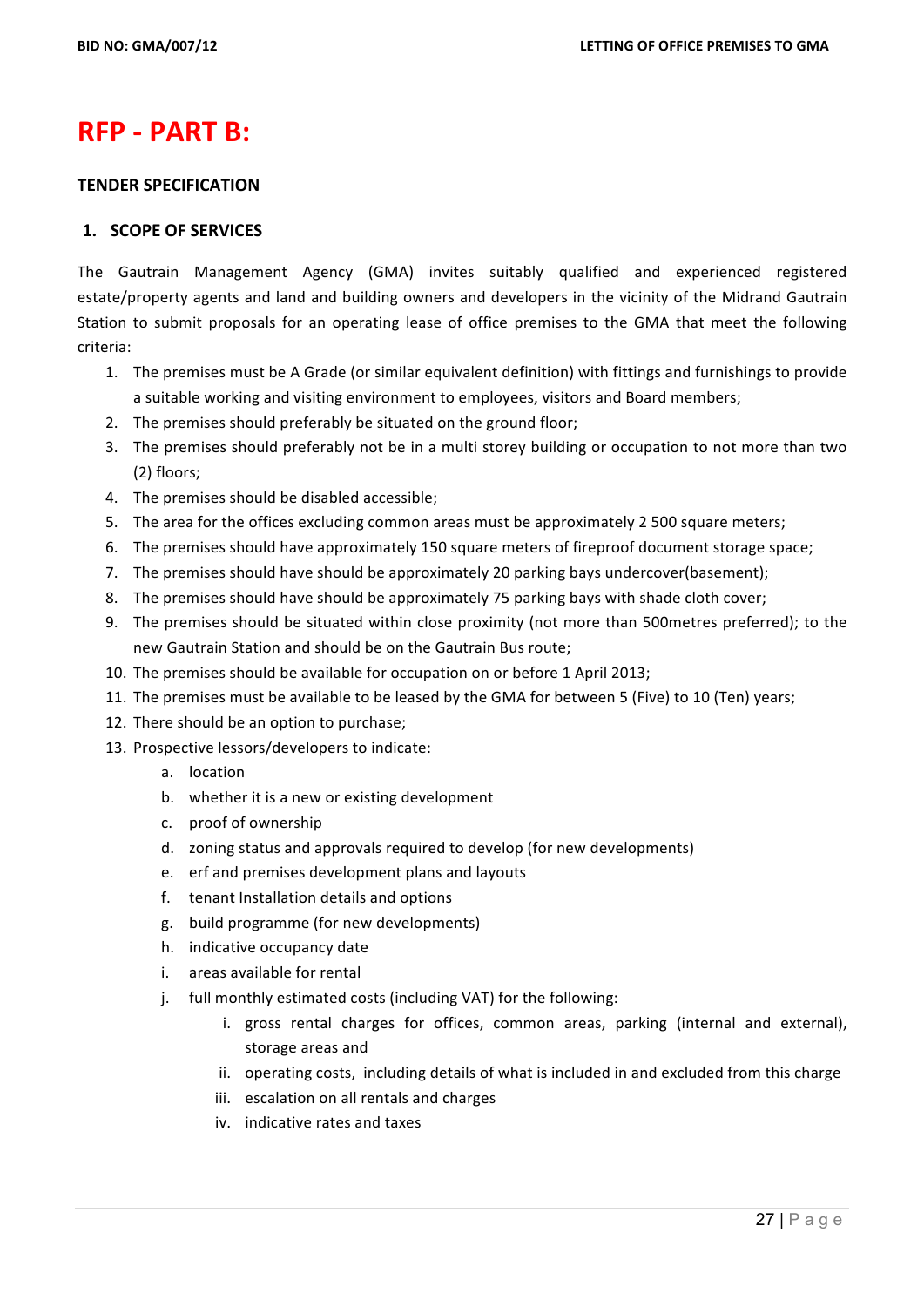## **RFP - PART C:**

## **BIDDERS DECARATION**

All responses must be provided within the specified boxes, must comply with the word and page limits imposed and must respond to this RFP Part B in accordance with the Conditions of Tendering in this RFP Part A. All Annexures form part of the Bidders Response and must be completed in full and signed.

| <b>BIDDERS DECLARATION</b>                                                                                                           |  |  |  |
|--------------------------------------------------------------------------------------------------------------------------------------|--|--|--|
|                                                                                                                                      |  |  |  |
| I have read, understood and accept the conditions contained in this RFP.<br>$\Box$                                                   |  |  |  |
| I have supplied all the required information, and all the information submitted as part of the RFP is true and<br>$\Box$<br>correct. |  |  |  |
| <b>NAME OF THE BIDDER</b>                                                                                                            |  |  |  |
| <b>IDENTITY NUMBER</b>                                                                                                               |  |  |  |
| <b>POSITION</b>                                                                                                                      |  |  |  |
| <b>AUTHORISED SIGNATORY</b>                                                                                                          |  |  |  |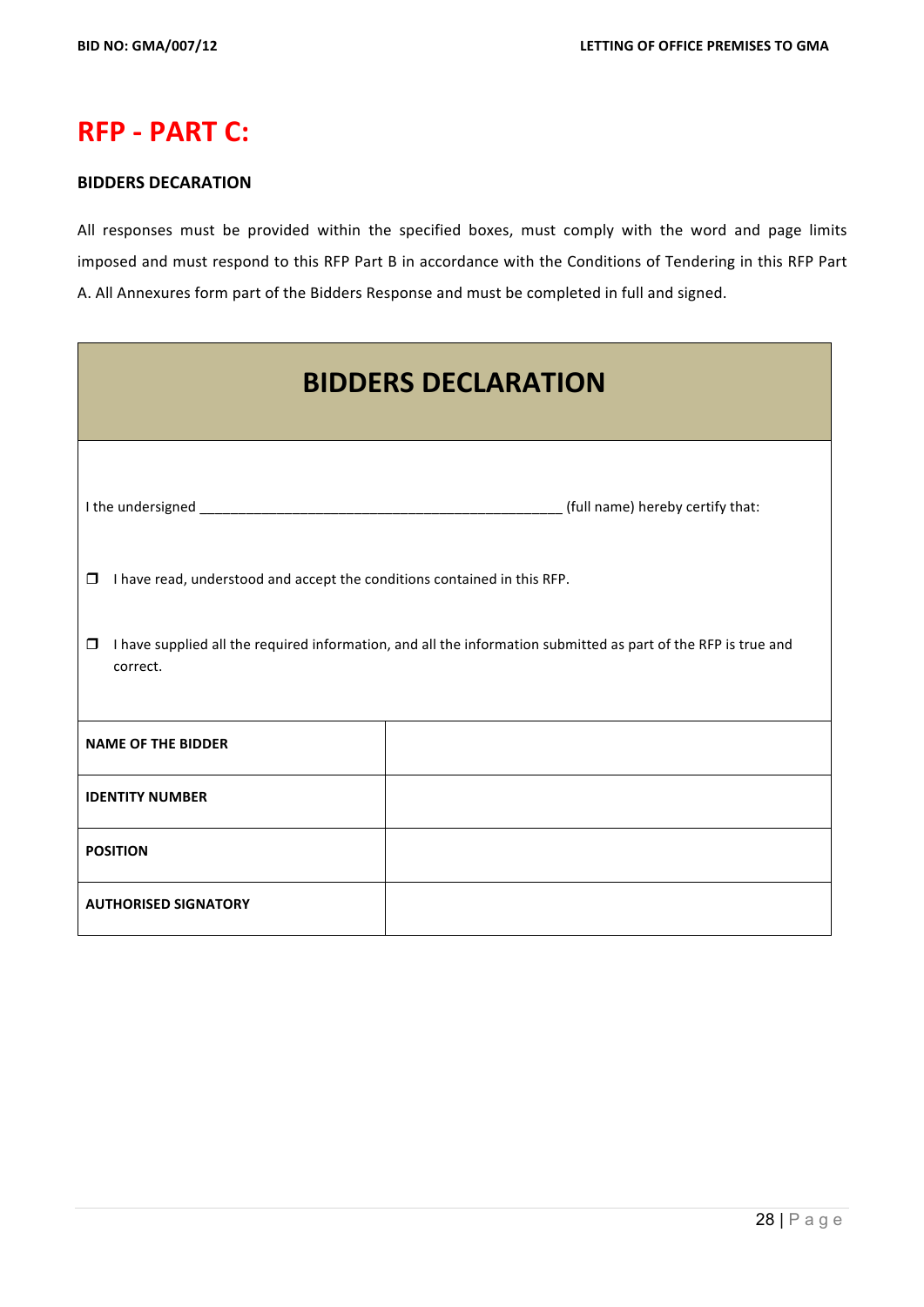| <b>BIDDERS RESPONSE</b>           |             |               |  |
|-----------------------------------|-------------|---------------|--|
| <b>FULL NAME</b>                  |             |               |  |
| <b>POSTAL ADDRESS</b>             |             |               |  |
| <b>PHYSICAL ADDRESS</b>           |             |               |  |
| <b>ENTITY REGISTRATION NUMBER</b> |             |               |  |
| <b>VAT REGISTRATION NUMBER</b>    |             |               |  |
| <b>CONTACT PERSON'S FULL NAME</b> |             |               |  |
| <b>TELEPHONE NUMBER 1</b>         | <b>CODE</b> | <b>NUMBER</b> |  |
| <b>TELEPHONE NUMBER 2</b>         | <b>CODE</b> | <b>NUMBER</b> |  |
| <b>FACSIMILE NUMBER</b>           | <b>CODE</b> | <b>NUMBER</b> |  |
| <b>CELLULAR PHONE NUMBER</b>      |             |               |  |
| <b>E-MAIL ADDRESS</b>             |             |               |  |
| <b>TAX CLEARANCE CERTIFICATE</b>  | <b>YES</b>  | <b>NO</b>     |  |
| FULL NAME OF AUTHORISED AGENT     |             |               |  |
| TITLE OF AUTHORISED AGENT         |             |               |  |
| SIGNATURE OF AUTHORISED AGENT     |             |               |  |
| <b>DATE OF SIGNATURE</b>          |             |               |  |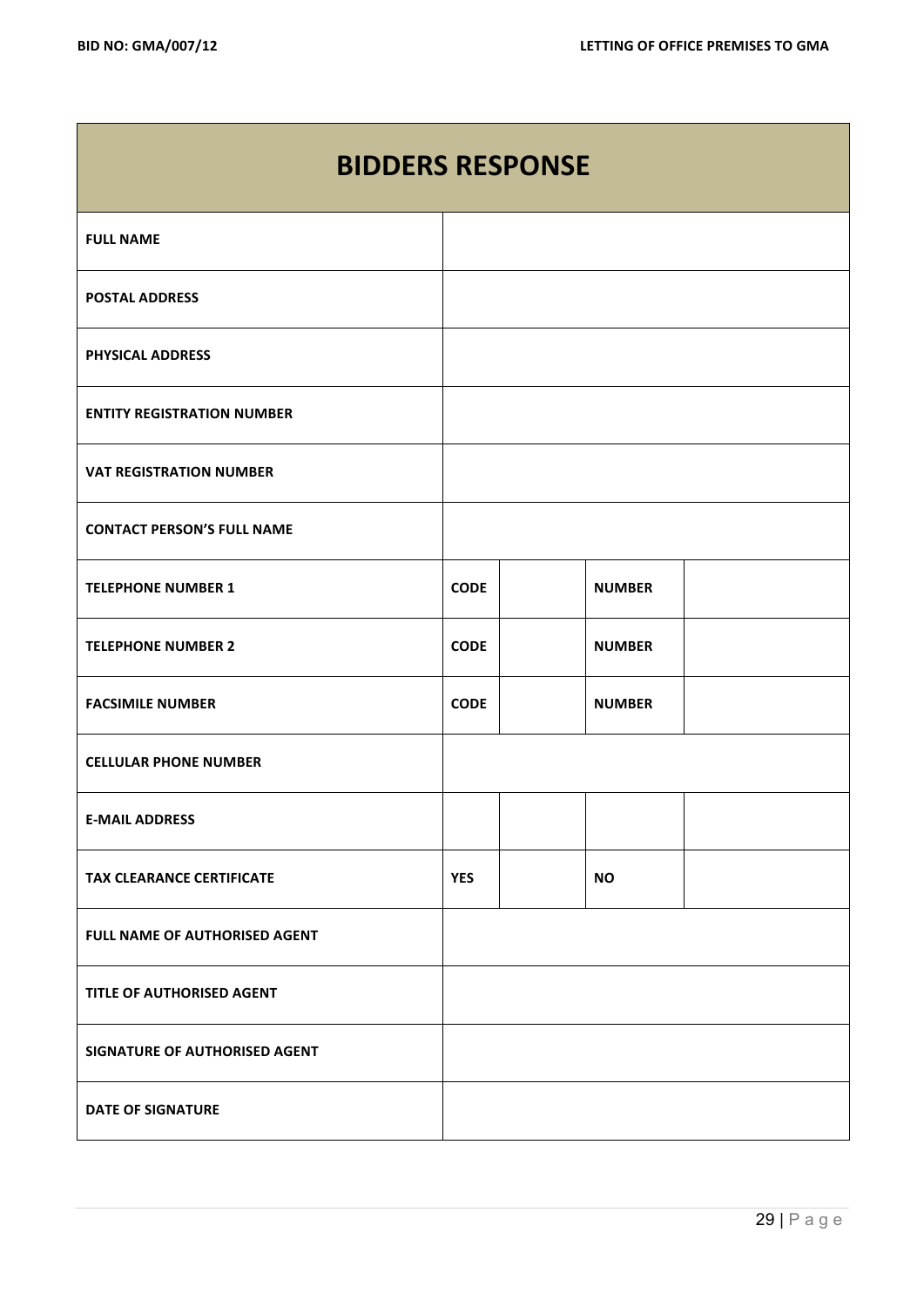| <b>TOTAL BID PRICE</b>                                              |                          |
|---------------------------------------------------------------------|--------------------------|
| <b>ALTERNATIVE TENDER</b>                                           | Word limit - [500] words |
| Where a Bidder also submits an Alternative Tender, it               |                          |
| must include any supplementary material, together                   |                          |
| with associated prices, which demonstrates in detail                |                          |
| that such an alternative will fully achieve and/ or                 |                          |
| exceed all the specifications or requirements together              |                          |
| with references as to why the alternative proposal/s                |                          |
| may be advantageous. This should be cross-referenced                |                          |
| to the Specification.                                               |                          |
| <b>LOCATION (15pts)</b>                                             |                          |
| Details of property location and description. Site map              | Page limit - [1] page    |
| and plans to be provided.                                           |                          |
| <b>ELECTRICITY POWER REQUIREMENTS (5pts)</b>                        |                          |
| Emergency backup generator.                                         |                          |
| <b>TENANT INSTALLATION CONTRIBUTION (10pts)</b>                     |                          |
| Details per square meter and list of what is covered                |                          |
| and not covered by the contribution.                                |                          |
| <b>ACCESSIBILITY OF PREMISES AND BUILDING (6pts)</b>                |                          |
| Accessibility and facilities for disabled persons and               |                          |
| accessibility for customers/general public.                         |                          |
| <b>GRADE OF BUILDING (15pts)</b>                                    |                          |
| Grade for premises with fittings and furnishings to                 |                          |
| provide a suitable working and visiting environment to              |                          |
| employees, visitors and Board members.                              |                          |
| <b>SAFETY &amp; SECURITY (10pts)</b>                                |                          |
| For the building and surroundings.                                  |                          |
| <b>AVAILABILITY OF PARKING FOR EMPLOYEES &amp; CUSTOMERS (4pts)</b> |                          |
| Number of bays available for basement and sheltered                 |                          |
| parking.                                                            |                          |
| <b>AVAILABILITY OF PREMISES (10pts)</b>                             |                          |
| Availability of premises for preoccupation set-up and               |                          |
| occupation.                                                         |                          |
|                                                                     |                          |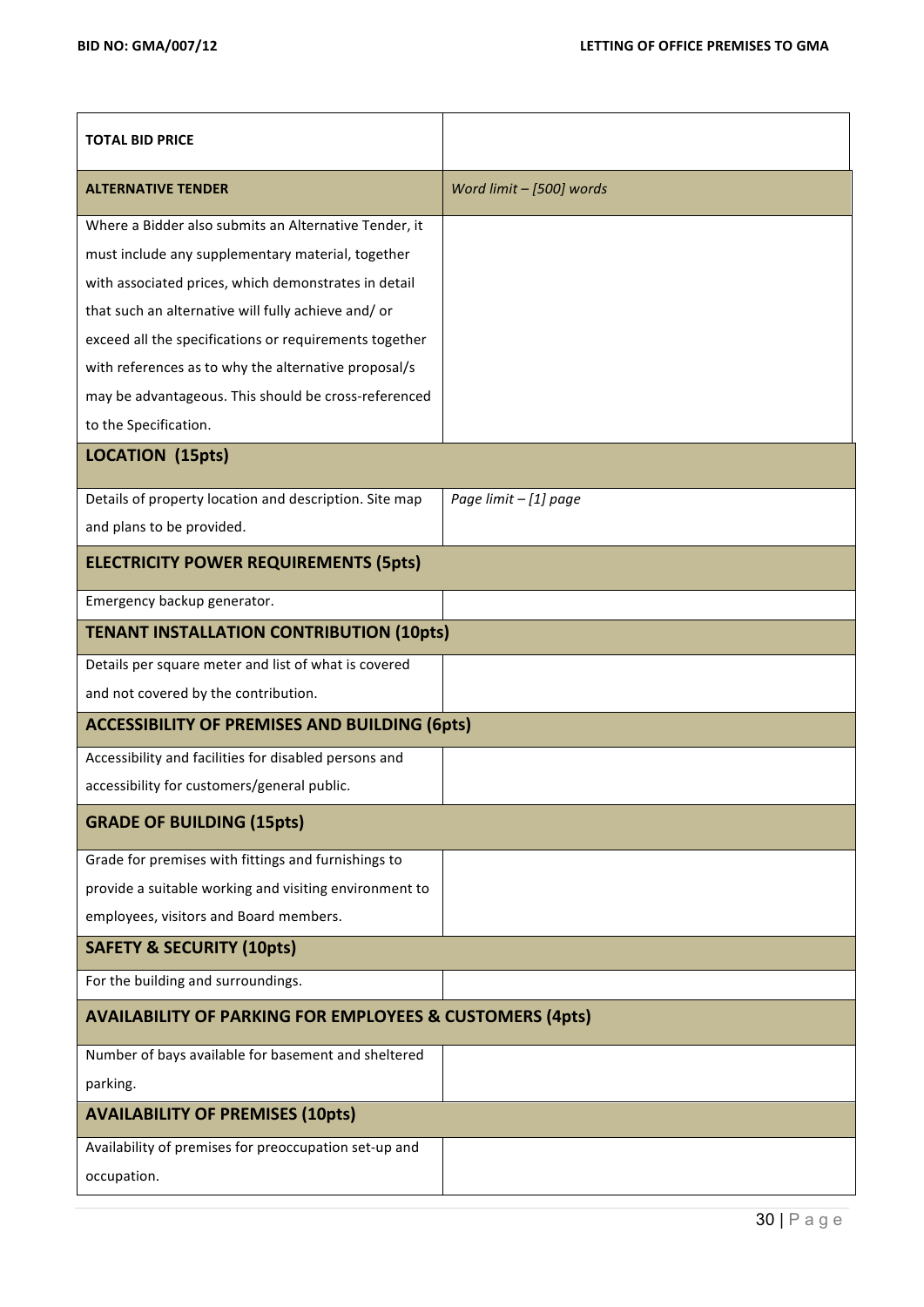| <b>ACCESS TO PUBLIC TRANSPORT (5pts)</b>                   |                                |
|------------------------------------------------------------|--------------------------------|
| Access to public transport for employees and               |                                |
| customers.                                                 |                                |
| <b>REQUIRED USABLE SPACE (20pts)</b>                       |                                |
| Square meters for offices, board rooms, pause areas,       |                                |
| fireproof document storage.                                |                                |
| <b>CONFLICT OF INTEREST</b>                                |                                |
| Provide details of any interests, relationships or clients |                                |
| which may give rise to a conflict of interest and the      |                                |
| area of expertise in which that conflict of interest may   |                                |
| arise.                                                     | Complete as attached in SBD 4  |
| Outline the strategy and process for preventing            |                                |
| conflicts of interest and to handle any future conflict of |                                |
| interest (actual or perceived).                            | Provide notes where applicable |
| <b>ANY OTHER MATTER</b>                                    |                                |
| Detail any other matter which has not been covered in      |                                |
| the previous sections, and which you believe needs to      |                                |
| be considered in the evaluation of your Tender.            |                                |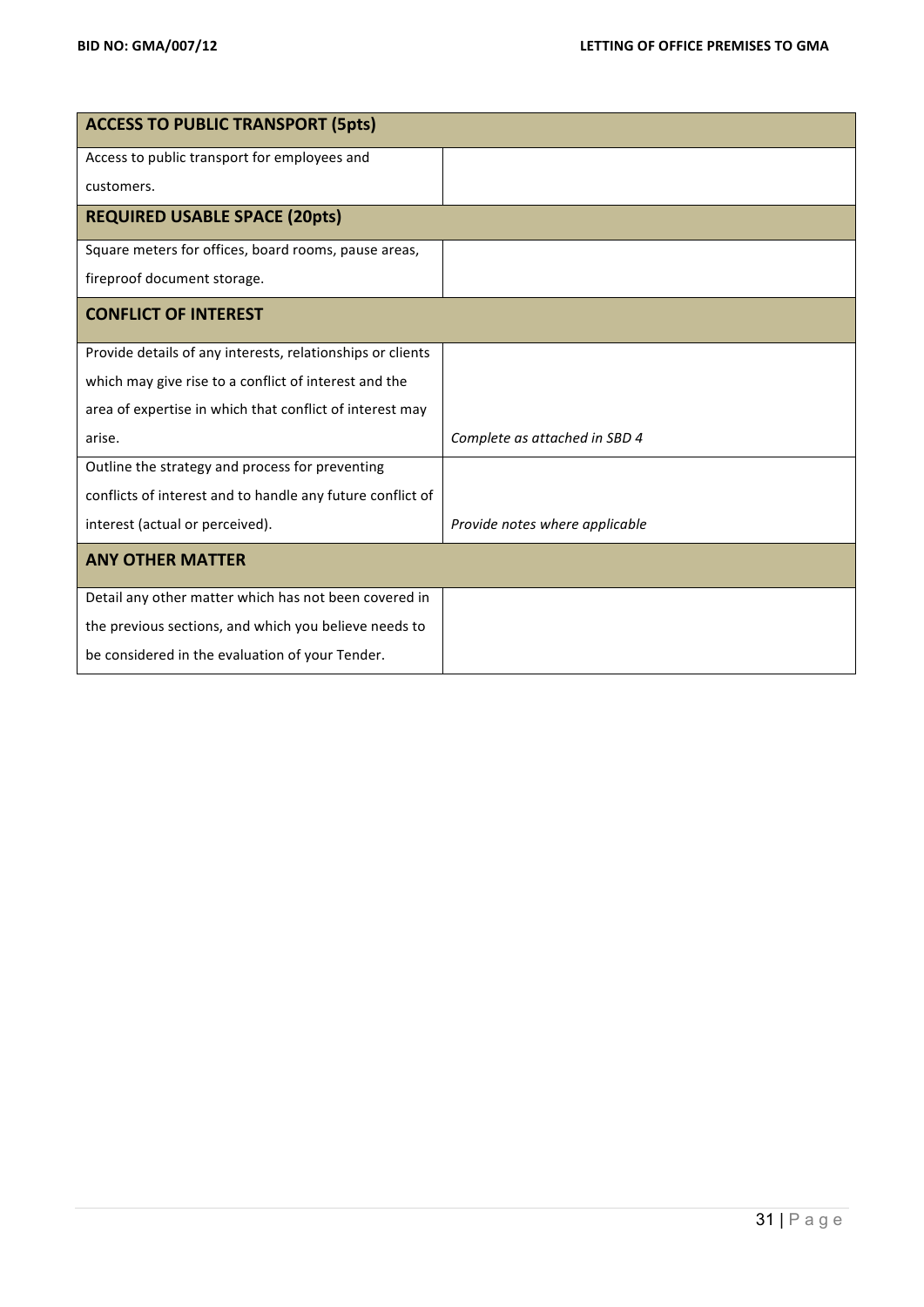#### **SBD 2**

## **A1. TAX CLEARANCE CERTIFICATE REQUIREMENTS**

It is a condition of bid that the taxes of the successful bidder must be in order, or that satisfactory **arrangements have been made with South African Revenue Service (SARS) to meet the Bidders tax obligations.**

- 1 In order to meet this requirement bidders are required to complete in full the form TCC 001 "Application for a Tax Clearance Certificate" and submit it to any SARS branch office nationally. The Tax Clearance Certificate Requirements are also applicable to foreign bidders / individuals who wish to submit bids.
- 2 SARS will then furnish the bidder with a Tax Clearance Certificate that will be valid for a period of 1 (one) year from the date of approval.
- 3 The original Tax Clearance Certificate must be submitted together with the bid. Failure to submit the original and valid Tax Clearance Certificate will result in the invalidation of the bid. Certified copies of the Tax Clearance Certificate will not be acceptable.
- 4 In bids where Consortia / Joint Ventures / Sub-contractors are involved, each party must submit a separate Tax Clearance Certificate.
- 5 Copies of the TCC 001 "Application for a Tax Clearance Certificate" form are available from any SARS branch office nationally or on the website www.sars.gov.za.
- 6 Applications for the Tax Clearance Certificates may also be made via eFiling. In order to use this provision, taxpayers will need to register with SARS as eFilers through the website www.sars.gov.za

## **A2. FINANCIAL VIABILITY REQUIREMENTS**

1. Are there any significant events, matters, occurrences or circumstances which have arisen since the end of your last financial year which may significantly affect operations and your ability to operate as a going concern.

 $\mathcal{L}_\text{max}$  , and the contract of the contract of the contract of the contract of the contract of the contract of the contract of the contract of the contract of the contract of the contract of the contract of the contr  $\mathcal{L}_\text{max}$  , and the contract of the contract of the contract of the contract of the contract of the contract of the contract of the contract of the contract of the contract of the contract of the contract of the contr  $\mathcal{L}_\text{max}$  , and the contract of the contract of the contract of the contract of the contract of the contract of the contract of the contract of the contract of the contract of the contract of the contract of the contr  $\mathcal{L}_\text{max}$  , and the contract of the contract of the contract of the contract of the contract of the contract of the contract of the contract of the contract of the contract of the contract of the contract of the contr \_\_\_\_\_\_\_\_\_\_\_\_\_\_\_\_\_\_\_\_\_\_\_\_\_\_\_\_\_\_\_\_\_\_\_\_\_\_\_\_\_\_\_\_\_\_\_\_\_\_\_\_\_\_\_\_\_\_\_\_\_\_\_ \_\_\_\_\_\_\_\_\_\_\_\_\_\_\_\_\_\_\_\_\_\_\_\_\_\_\_\_\_\_\_\_\_\_\_\_\_\_\_\_\_\_\_\_\_\_\_\_\_\_\_\_\_\_\_\_\_\_\_\_\_\_\_ \_\_\_\_\_\_\_\_\_\_\_\_\_\_\_\_\_\_\_\_\_\_\_\_\_\_\_\_\_\_\_\_\_\_\_\_\_\_\_\_\_\_\_\_\_\_\_\_\_\_\_\_\_\_\_\_\_\_\_\_\_\_\_ \_\_\_\_\_\_\_\_\_\_\_\_\_\_\_\_\_\_\_\_\_\_\_\_\_\_\_\_\_\_\_\_\_\_\_\_\_\_\_\_\_\_\_\_\_\_\_\_\_\_\_\_\_\_\_\_\_\_\_\_\_\_\_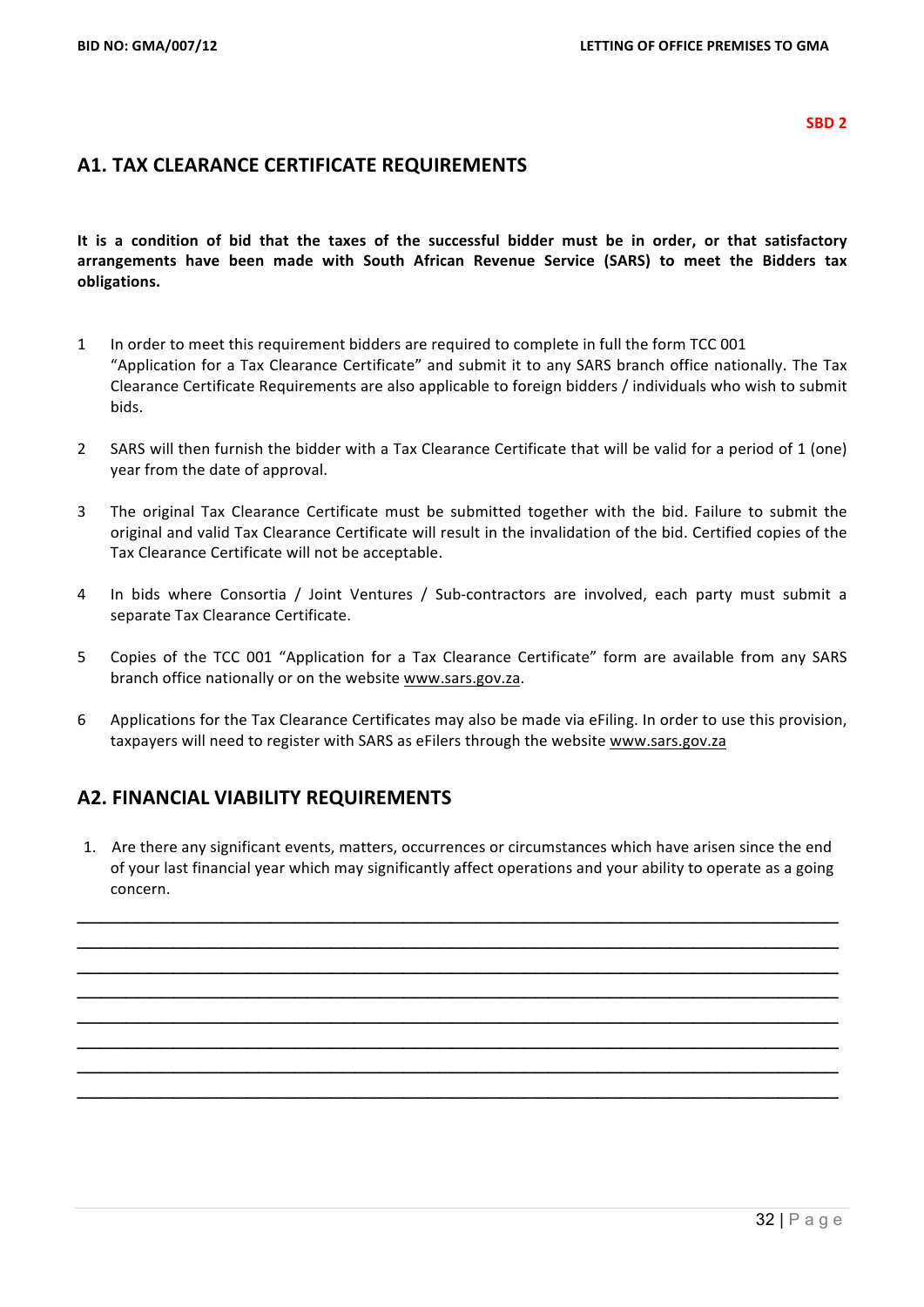**SBD 3.1**

## **PRICING SCHEDULE**

Name of Bidder: …………………………………………………………….. Ref Number: GMA/007/12

Closing Time: 11H00 AM Closing Date 23 November 2012

#### **OFFER TO BE VALID FOR 90 DAYS FROM THE CLOSING DATE OF BID.**

- 1. The accompanying information must be used for the formulation of all proposals.
- 2. Bidders are required to indicate a gross rental price inclusive of VAT for the office premises for a period of 5 years according to the specification, excluding operating expenses.

R………..………………………...………….

#### **3. PRICE BREAKDOWN**

| 3.1         | <b>GROSS RENTAL</b>                                                                              |                                        |
|-------------|--------------------------------------------------------------------------------------------------|----------------------------------------|
| 3.1.1       | Net rental cost per m <sup>2</sup> including Vat for office                                      |                                        |
|             | space                                                                                            |                                        |
|             |                                                                                                  |                                        |
| 3.1.2       | Storage space cost per m <sup>2</sup> including VAT                                              |                                        |
|             |                                                                                                  |                                        |
| 3.1.3       | Indicate number of basement parking bays                                                         |                                        |
|             |                                                                                                  |                                        |
|             |                                                                                                  |                                        |
| 3.1.4       | Cost for basement parking per bay including                                                      |                                        |
|             | <b>VAT</b>                                                                                       |                                        |
|             |                                                                                                  |                                        |
| 3.1.5       | Indicate number of sheltered parking bays                                                        |                                        |
|             |                                                                                                  |                                        |
| 3.1.6       | Cost for sheltered parking per bay including                                                     |                                        |
|             | <b>VAT</b>                                                                                       |                                        |
|             |                                                                                                  |                                        |
| 3.1.7       | GROSS RENTAL per m <sup>2</sup> including VAT                                                    |                                        |
|             | $(3.1.1+3.1.2+3.1.4+3.1.6)$                                                                      |                                        |
| 3.2.1       | Tenant installation allowance                                                                    |                                        |
|             |                                                                                                  | R E R E Per m <sup>2</sup> (incl. VAT) |
|             |                                                                                                  |                                        |
| <b>NOTE</b> | Bidder must list all aspects included and not included within the Tenant Installation Allowance. |                                        |
|             |                                                                                                  |                                        |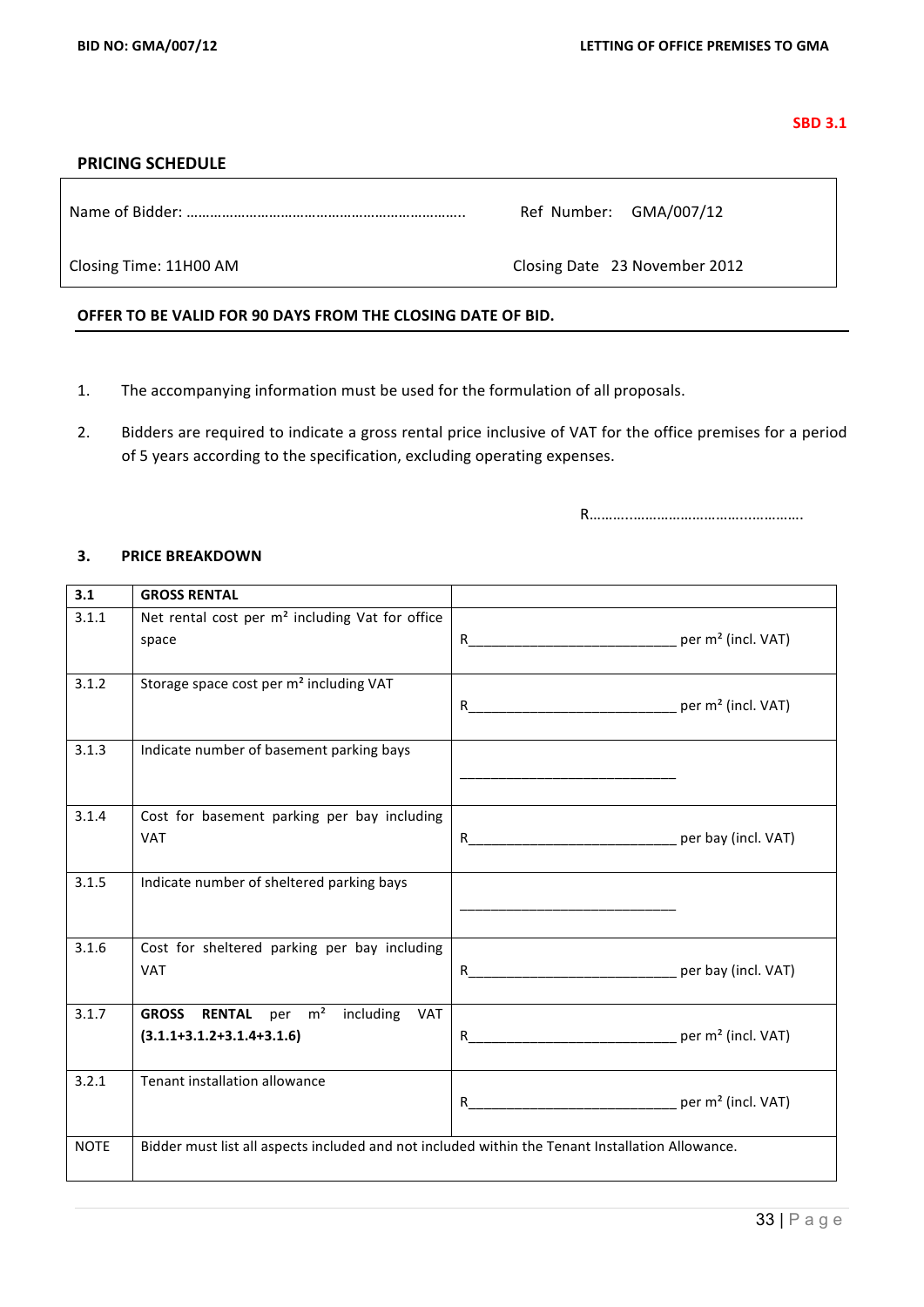| 3.3         | <b>ESCALATIONS</b>                              |                                                                                                                |
|-------------|-------------------------------------------------|----------------------------------------------------------------------------------------------------------------|
| 3.3.1       | % for rental per annum                          |                                                                                                                |
|             |                                                 | %                                                                                                              |
| 3.4         | <b>OPERATING COSTS</b>                          |                                                                                                                |
| <b>NOTE</b> |                                                 | Bidders must provide a list of all aspects will be included within the operational costs for which GMA will be |
|             |                                                 | responsible for (e.g. water, electricity, sewerage, refuse removal, waste management, assessment rates,        |
|             | maintenance, etc.)                              |                                                                                                                |
| 3.5         | <b>DEPOSIT</b>                                  |                                                                                                                |
| 3.5.1       | Indicate any deposit required. Full information |                                                                                                                |
|             | must be provided                                |                                                                                                                |
| 3.6         | <b>ADDITIONAL COSTS</b>                         |                                                                                                                |
| 3.6.1       | Provide information on all other costs excluded |                                                                                                                |
|             |                                                 |                                                                                                                |
|             |                                                 |                                                                                                                |
|             |                                                 |                                                                                                                |
|             |                                                 |                                                                                                                |
|             |                                                 |                                                                                                                |
|             |                                                 |                                                                                                                |
|             |                                                 |                                                                                                                |
|             |                                                 |                                                                                                                |
|             |                                                 |                                                                                                                |
|             |                                                 |                                                                                                                |
|             |                                                 |                                                                                                                |
|             |                                                 |                                                                                                                |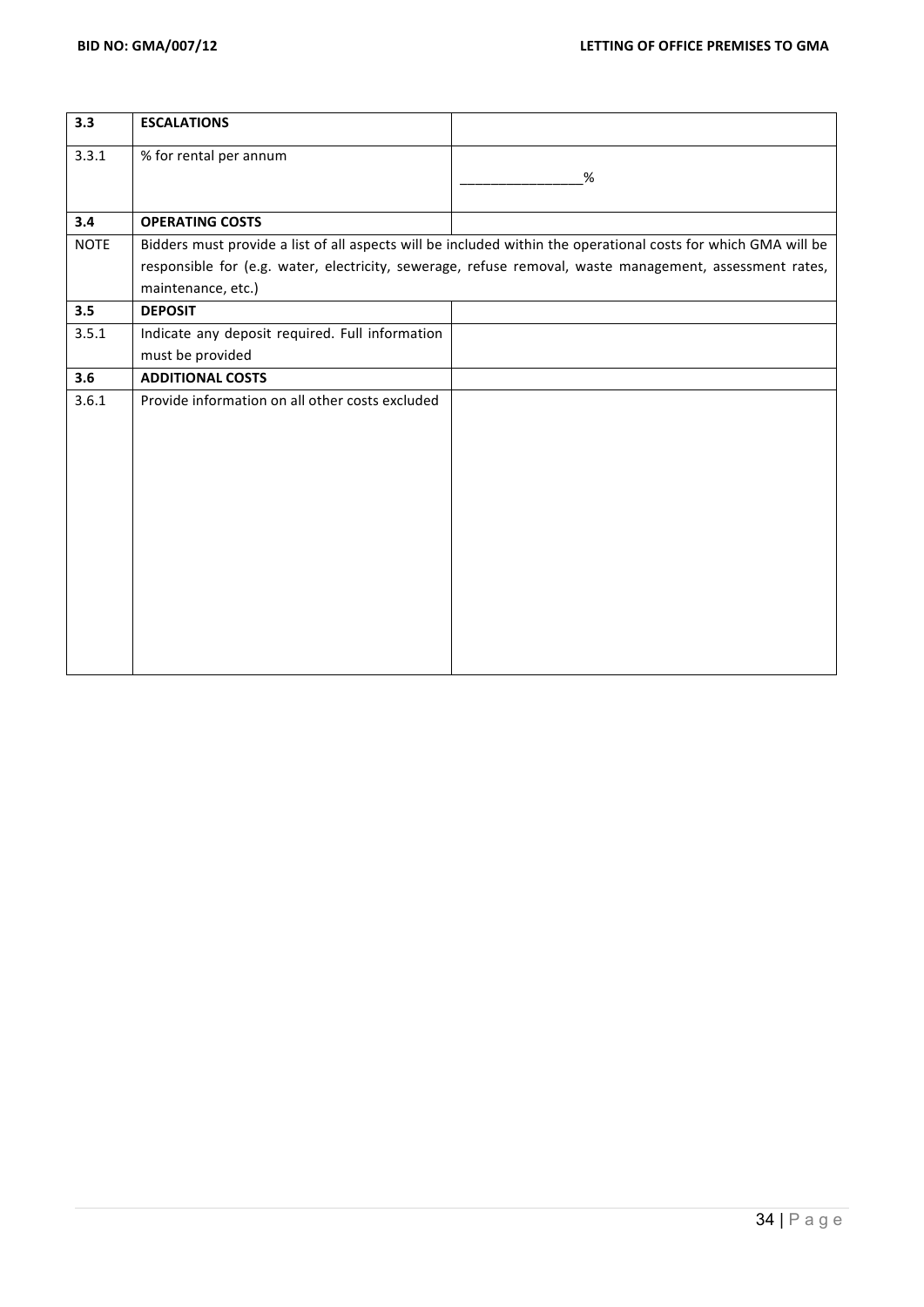**SBD 3.2**

### **PRICING DECLARATION**

Dear Sir/Madam

After having carefully read through and examined this RFP Reference Number GMA/007/12 in its entirety together with all the provisions contained in each section of the RFP document,

We hereby offer an operating lease of office premises to the GMA as detailed in Specification section of the REQUEST FOR PROPOSAL document:

IN AMOUNTS (Gross rental for a period of first 5 years excluding operating costs):

| R | $\int$ including $V\Delta T$<br>$ \cdots$ $\cdots$ |
|---|----------------------------------------------------|
|   |                                                    |

IN WORDS:

R Z CONSERVATION CONSERVATION CONSERVATION CONSERVATION CONSERVATION CONSERVATION CONSERVATION CONSERVATION CONSERVATION CONSERVATION CONSERVATION CONSERVATION CONSERVATION CONSERVATION CONSERVATION CONSERVATION CONSERVATI

We confirm that this price covers all activities associated with the rental of the office premises to the GMA as per the requirements in the specification.

We confirm that GMA will incur no additional costs whatsoever over and above this amount with the exception of Operating expenses and Tenant Installations in connection with the letting of the office premises.

We undertake to hold this offer open for acceptance for a period of 60 (Sixty) days from the date of submission of offers. We further undertake that upon final acceptance of our offer, we will commence with the provision of service when required to do so by the Client.

Moreover, we agree that until formal Contract Documents have been prepared and executed, this Form of Tender, together with a written acceptance from the Client shall constitute a binding agreement between us, governed by the terms and conditions set out in this REQUEST FOR PROPOSAL.

We understand that you are not bound to accept the lowest or any offer and that we must bear all costs which we have incurred in connection with preparing and submitting this tender.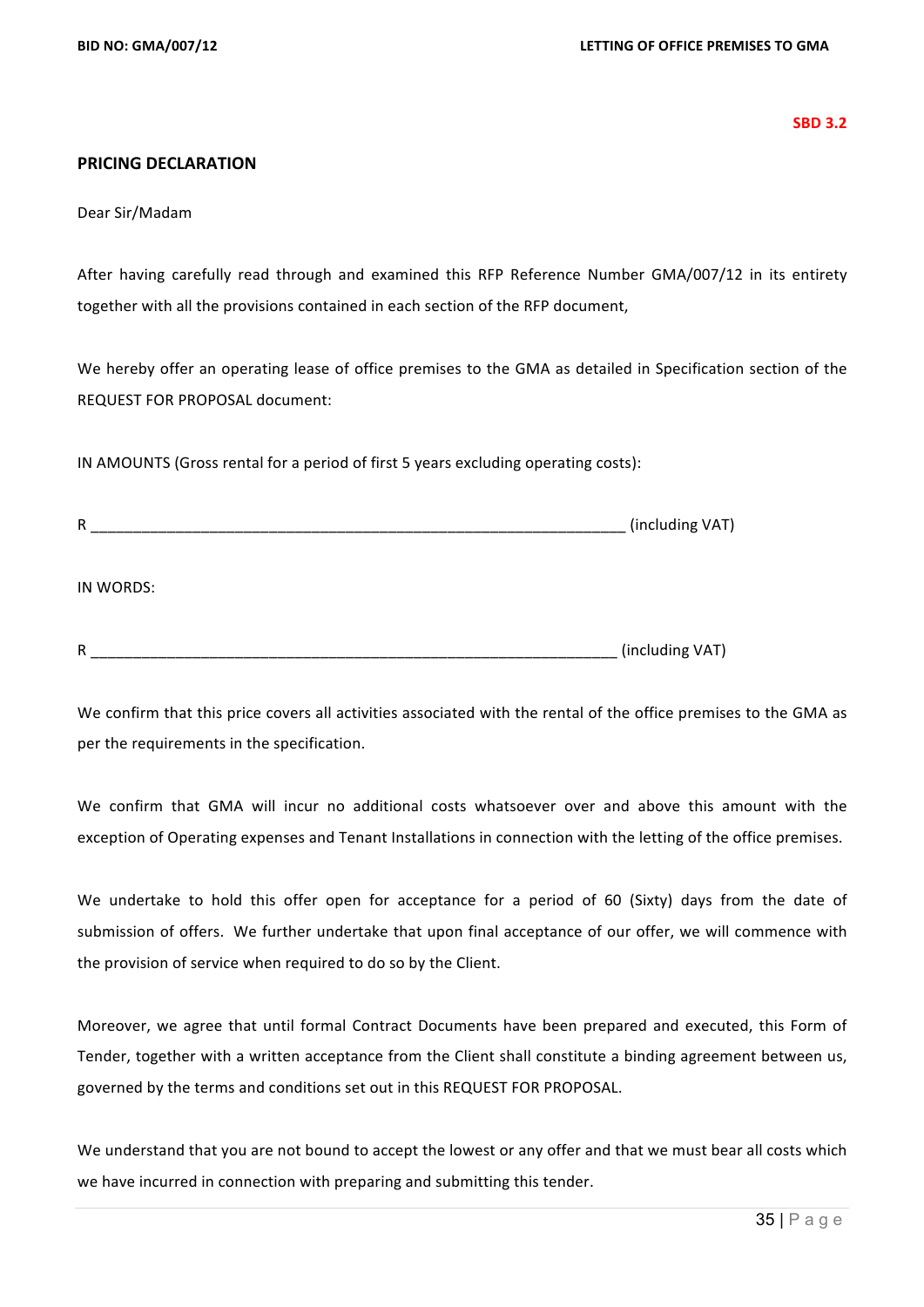We hereby undertake for the period during which this tender remains open for acceptance not to divulge to any persons, other than the persons to which the tender is submitted, any information relating to the submission of this tender or the details therein except where such is necessary for the submission of this tender.

| I the undersigned | (full name) hereby certify that: |
|-------------------|----------------------------------|
|-------------------|----------------------------------|

 $\Box$  I have read, understood and unconditionally accept that the conditions contained in above Section of this RFP.

 $\Box$  I have supplied all the required information, and all the information submitted as part of the Pricing Section of this RFP is true and correct.

| NAME OF BIDDER                    |  |
|-----------------------------------|--|
| <b>IDENTITY NUMBER</b>            |  |
| <b>POSITION</b>                   |  |
| SIGNATURE OF AUTHORISED SIGNATORY |  |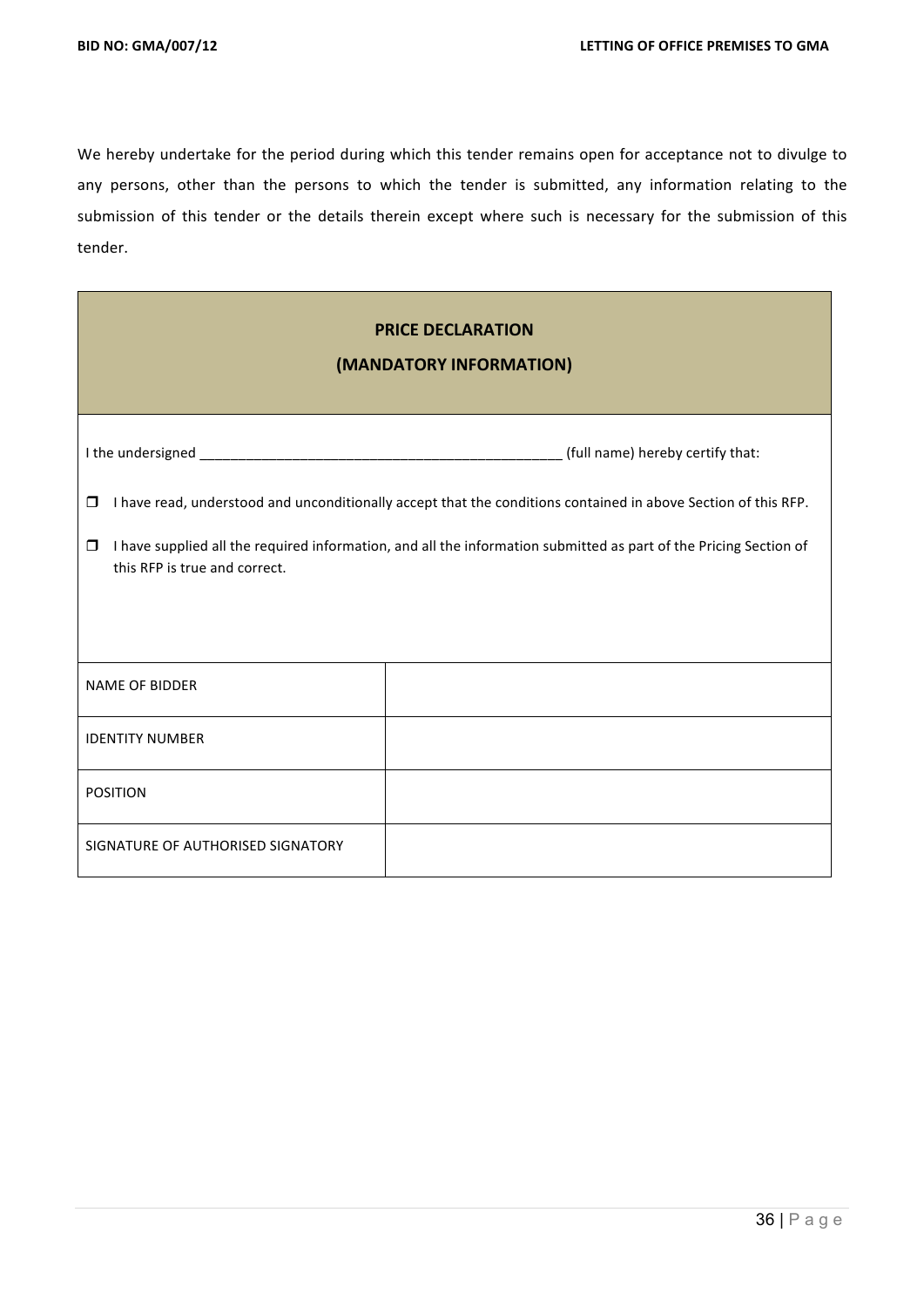#### **SBD 4**

#### **DECLARATION OF INTEREST**

- 1. Any legal person, including persons employed by the state<sup>1</sup>, or persons having a kinship with persons employed by the state, including a blood relationship, may make an offer or offers in terms of this invitation to bid (includes an advertised competitive bid, a limited bid, a proposal or written price quotation). In view of possible allegations of favouritism, should the resulting bid, or part thereof, be awarded to persons employed by the state, or to persons connected with or related to them, it is required that the bidder or his/her authorised representative declare his/her position in relation to the evaluating/adjudicating authority where
	- the bidder is employed by the state; and/or
	- the legal person on whose behalf the bidding document is signed, has a relationship with persons/a person who are/is involved in the evaluation and or adjudication of the bid(s), or where it is known that such a relationship exists between the person or persons for or on whose behalf, the declarant acts and persons who are involved with the evaluation and or adjudication of the bid.
- 2. **In order to give effect to the above, the following questionnaire must be completed and submitted** with **the bid.**

| 2.1 |                                                                                         |
|-----|-----------------------------------------------------------------------------------------|
| 2.2 |                                                                                         |
| 2.3 |                                                                                         |
| 2.4 | Registration number of company, enterprise, close corporation, partnership agreement or |
| 2.5 |                                                                                         |
| 2.6 |                                                                                         |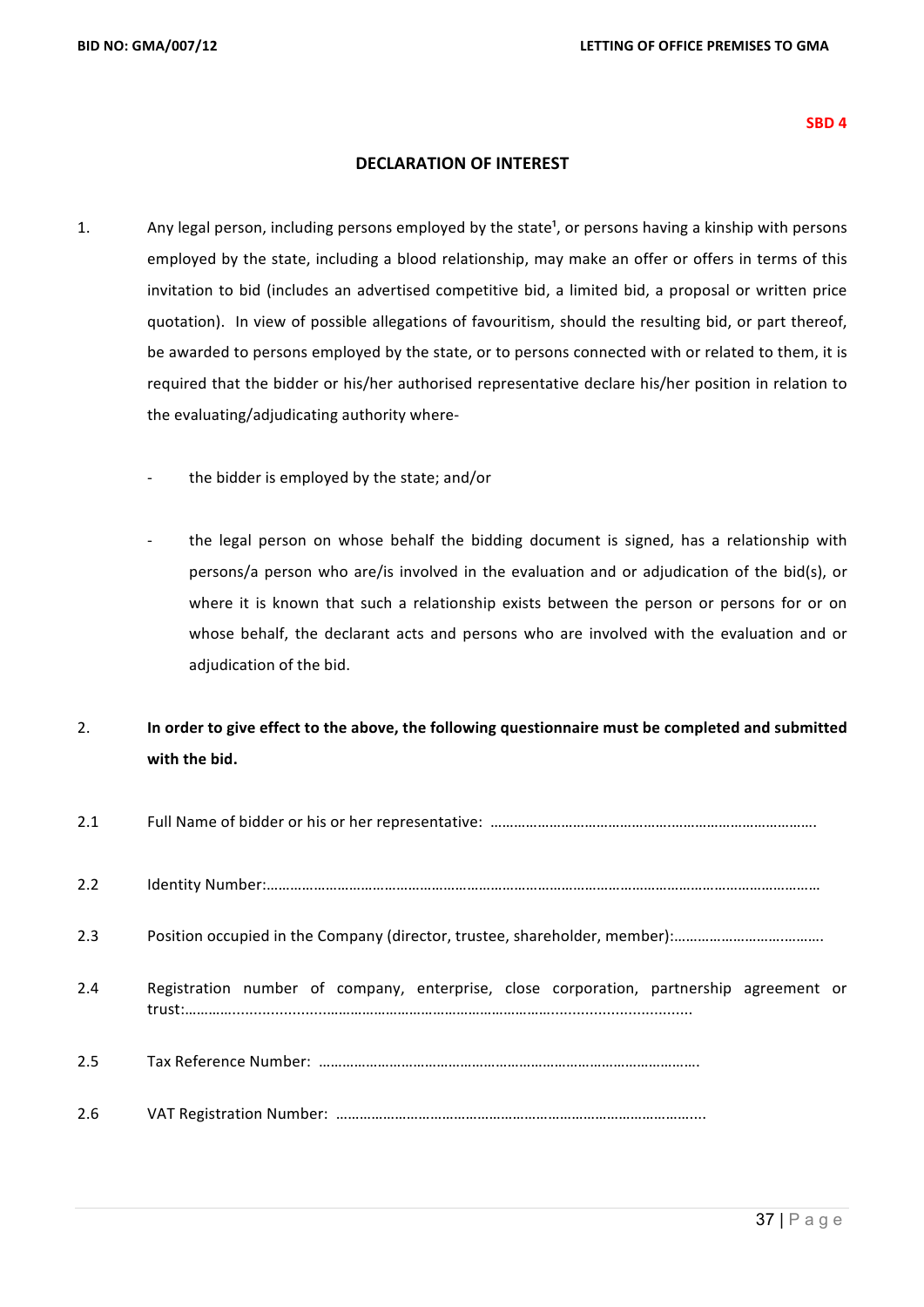- 2.6.1 The names of all directors / trustees / shareholders / members, their individual identity numbers, tax reference numbers and, if applicable, employee / PERSAL numbers must be indicated in paragraph 3 below.
- 2.7 Are you or any person connected with the bidder **YES/NO** Are you or any person connected with the bidder presently employed by the state? YES/NO
- 2.7.1 If so, furnish the following particulars:

Name of person / director / trustee / shareholder/ member: ……....…………………………………… Name of state institution at which you or the person connected to the bidder is employed: with a summan connected to the bidder is employed: Position occupied in the state institution: ………………………………………………………………………..

Any other particulars: ……………………………………………………………… ……………………………………………………………… ………………………………………………………………

- 2.7.2 If you are presently employed by the state, did you obtain the appropriate authority to undertake remunerative work outside employment in the public sector? **YES/NO**
- 2.7.1.1 If yes, did you attach proof of such authority to the bid document? **YES/NO**

(Note: Failure to submit proof of such authority, where applicable, may result in the disqualification of the bid.

2.7.1.2 If no, furnish reasons for non-submission of such proof:

……………………………………………………………………. ……………………………………………………………………. …………………………………………………………………….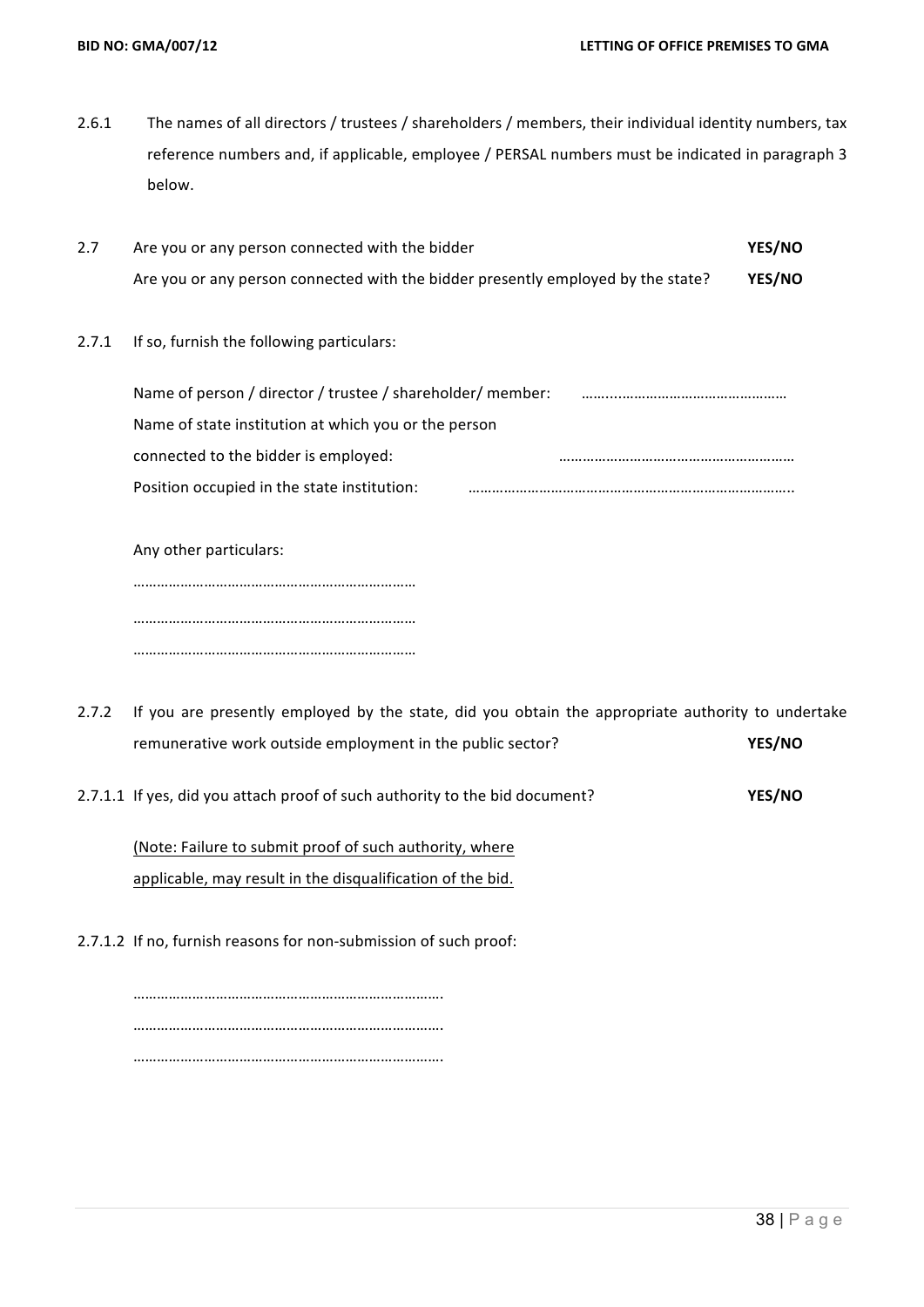2.8 Did you or your spouse, or any of the company's directors / trustees / shareholders / members or their spouses conduct business with the state in the previous 12 months **YES/NO** 

| 2.8.1 If so, furnish particulars: |
|-----------------------------------|
|                                   |
|                                   |
|                                   |

2.9 Do you, or any person connected with the bidder, have **YES/NO** any relationship (family, friend, other) with a person

the evaluation and or adjudication of this bid?

employed by the state and who may be involved with

2.9.1 If so, furnish particulars.

……………………………………………………………... …………………………………………………………..…. ………………………………………………………………

2.10 Are you, or any person connected with the bidder, aware of any relationship (family, friend, other) between any other bidder and any person employed by the state who may be involved with the evaluation and or adjudication of this bid? **YES/NO**

2.10.1If so, furnish particulars.

……………………………………………………………… ……………………………………………………………… ………………………………………………………………

2.11 Do you or any of the directors / trustees / shareholders / members

## **YES/NO**

of the company have any interest in any other related companies whether or not they are bidding for this contract?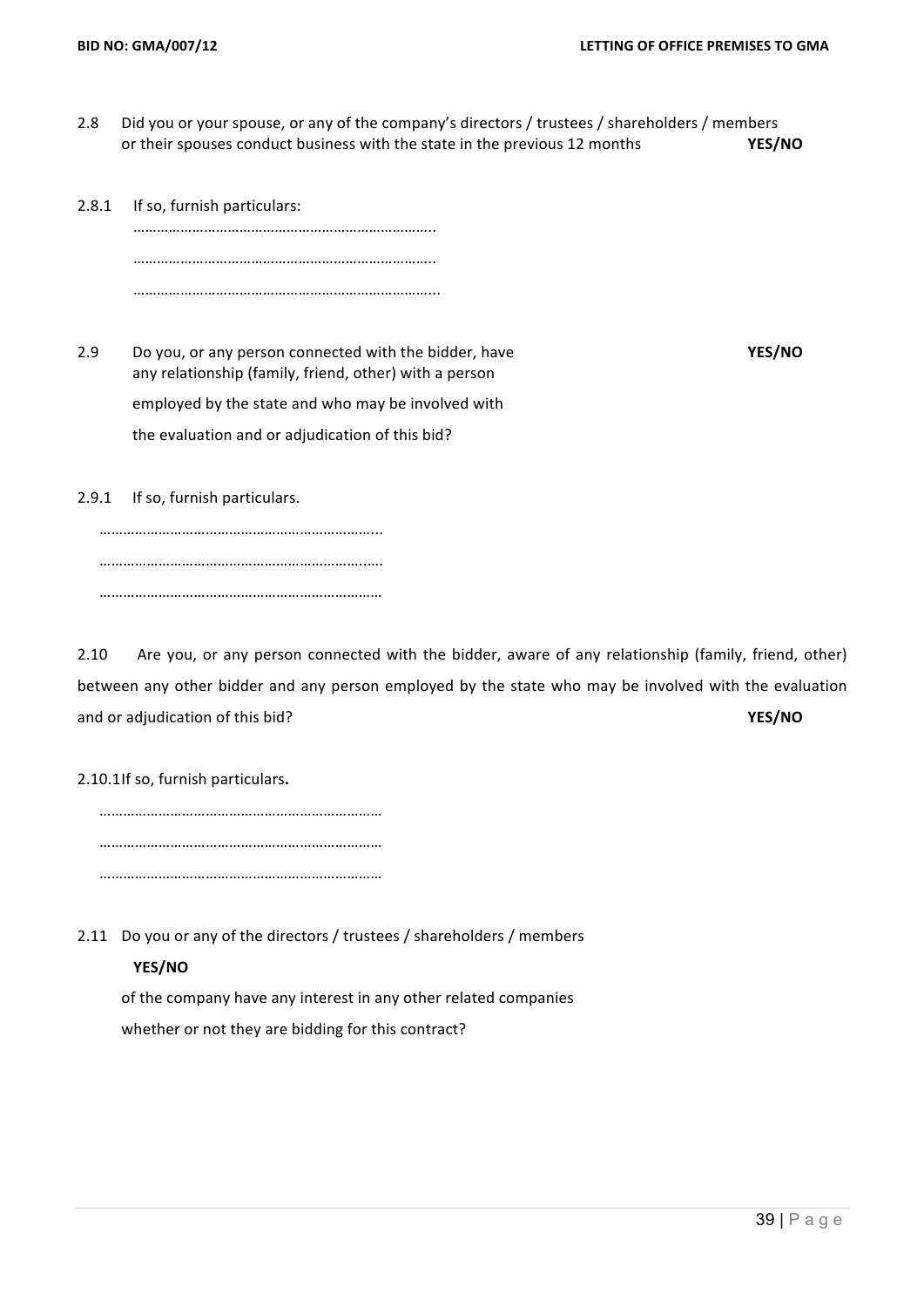## 2.11.1If so, furnish particulars:

## **3 Full details of director /trustees/members/shareholders.**

| <b>Full Name</b> | <b>Identity Number</b> | Personal                | Income | <b>State Employee Number</b><br><b>Tax</b> |  |
|------------------|------------------------|-------------------------|--------|--------------------------------------------|--|
|                  |                        | <b>Reference Number</b> |        | / Persal Number                            |  |
|                  |                        |                         |        |                                            |  |
|                  |                        |                         |        |                                            |  |
|                  |                        |                         |        |                                            |  |
|                  |                        |                         |        |                                            |  |
|                  |                        |                         |        |                                            |  |
|                  |                        |                         |        |                                            |  |
|                  |                        |                         |        |                                            |  |
|                  |                        |                         |        |                                            |  |
|                  |                        |                         |        |                                            |  |
|                  |                        |                         |        |                                            |  |
|                  |                        |                         |        |                                            |  |
|                  |                        |                         |        |                                            |  |
|                  |                        |                         |        |                                            |  |
|                  |                        |                         |        |                                            |  |
|                  |                        |                         |        |                                            |  |
|                  |                        |                         |        |                                            |  |
|                  |                        |                         |        |                                            |  |
|                  |                        |                         |        |                                            |  |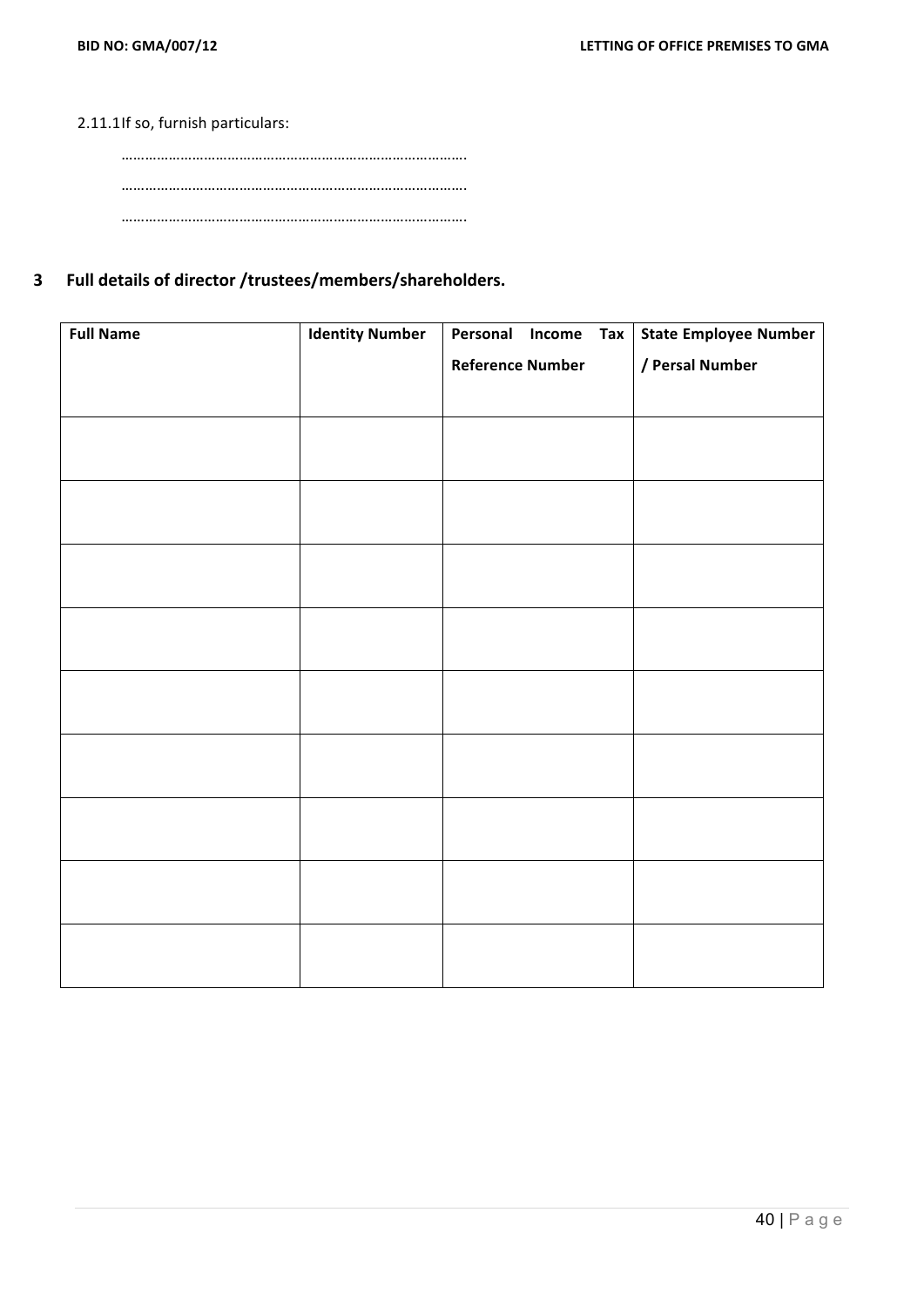|                                                                                                              | <b>4. DECLARATION</b> |  |
|--------------------------------------------------------------------------------------------------------------|-----------------------|--|
|                                                                                                              |                       |  |
| <b>J CERTIFY THAT THE INFORMATION FURNISHED IN PARAGRAPHS 2 AND 3 ABOVE IS</b><br>CORRECT.                   |                       |  |
| I I ACCEPT THAT THE STATE MAY REJECT THE BID OR ACT AGAINST ME SHOULD THIS<br>DECLARATION PROVE TO BE FALSE. |                       |  |
| <b>NAME OF BIDDER</b>                                                                                        |                       |  |
| <b>IDENTITY NUMBER</b>                                                                                       |                       |  |
| <b>POSITION</b>                                                                                              |                       |  |
| <b>SIGNATURE OF AUTHORISED SIGNATORY</b>                                                                     |                       |  |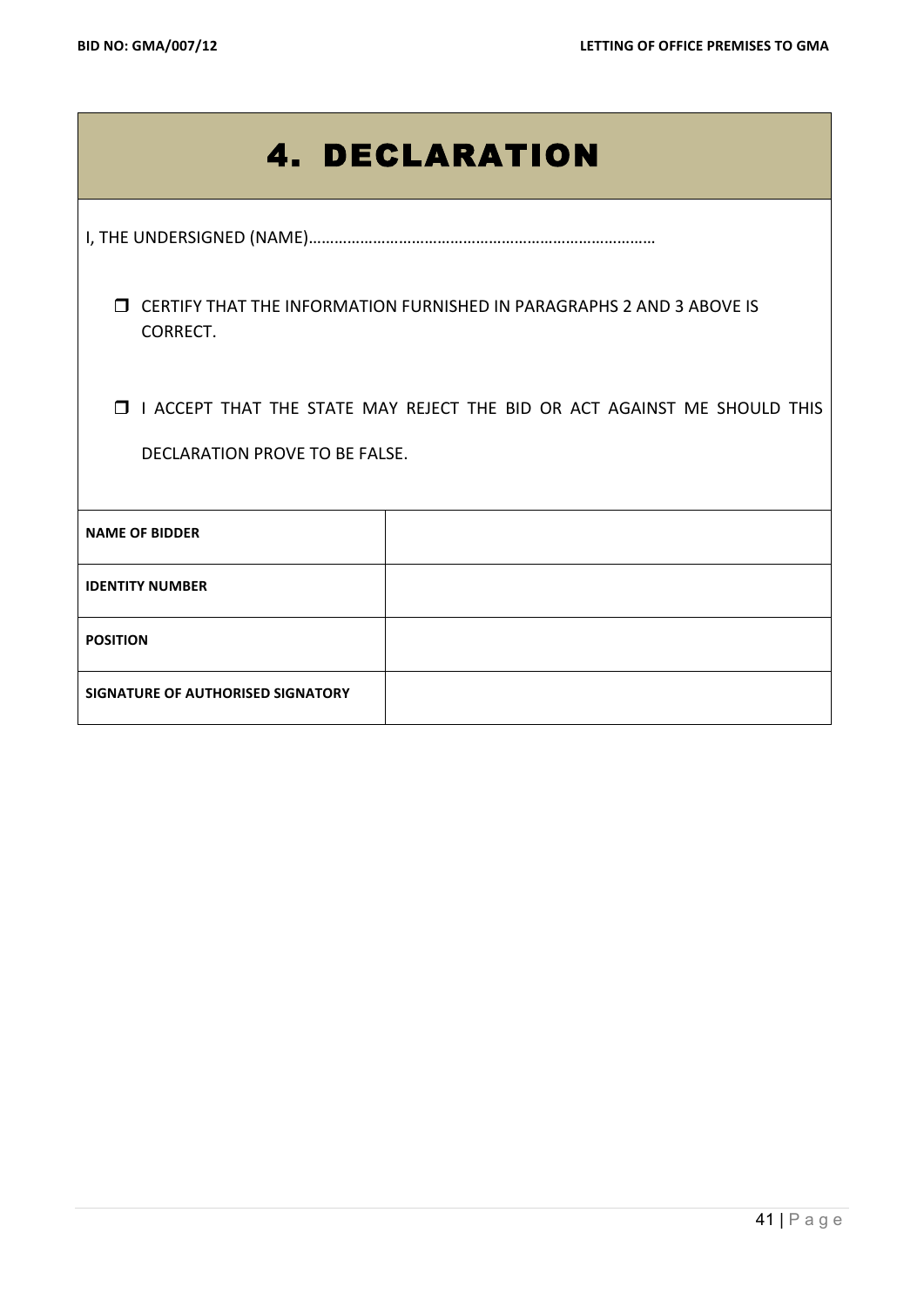#### **SBD 6.1**

#### **PREFERENCE POINTS CLAIM FORM IN TERMS OF THE PREFERENTIAL PROCUREMENT REGULATIONS 2011**

This preference form must form part of all bids invited. It contains general information and serves as a claim form for preference points for Broad-Based Black Economic Empowerment (B-BBEE) Status Level of Contribution 

**NB: BEFORE COMPLETING THIS FORM, BIDDERS MUST STUDY THE GENERAL CONDITIONS, DEFINITIONS AND** DIRECTIVES APPLICABLE IN RESPECT OF B-BBEE, AS PRESCRIBED IN THE PREFERENTIAL PROCUREMENT **REGULATIONS, 2011.** 

#### 1. **GENERAL CONDITIONS**

- 1.1 The following preference point systems are applicable to all bids:
	- the 80/20 system for requirements with a Rand value of up to R1 000 000 (all applicable taxes included); and
	- the 90/10 system for requirements with a Rand value above R1 000 000 (all applicable taxes included).
- 1.2 The value of this bid is estimated to be above R 1,000,000 (all applicable taxes included) and therefore the 90/10 system shall be applicable.
- 1.3 Preference points for this bid shall be awarded for:

| (a) | Price                               | maximum points | 90 |
|-----|-------------------------------------|----------------|----|
| (b) | B-BBEE Status Level of Contribution | maximum points | 10 |

- 1.4 Bidders with annual total revenue of R5 million or less qualify as Exempted Micro Enterprises (EMEs) in terms of the Broad-Based Black Economic Empowerment Act, and must submit a certificate issued by a registered auditor, accounting officer or an accredited verification agency.
- 1.5 Bidders other than Exempted Micro-Enterprises (EMEs) must submit their original and valid B-BBEE status level verification certificate or a certified copy thereof, substantiating their B-BBEE rating.
- 1.6 The submission of such certificates must comply with the requirements of instructions and guidelines issued by National Treasury and be in accordance with notices published by the Department of Trade and Industry in the Government Gazette.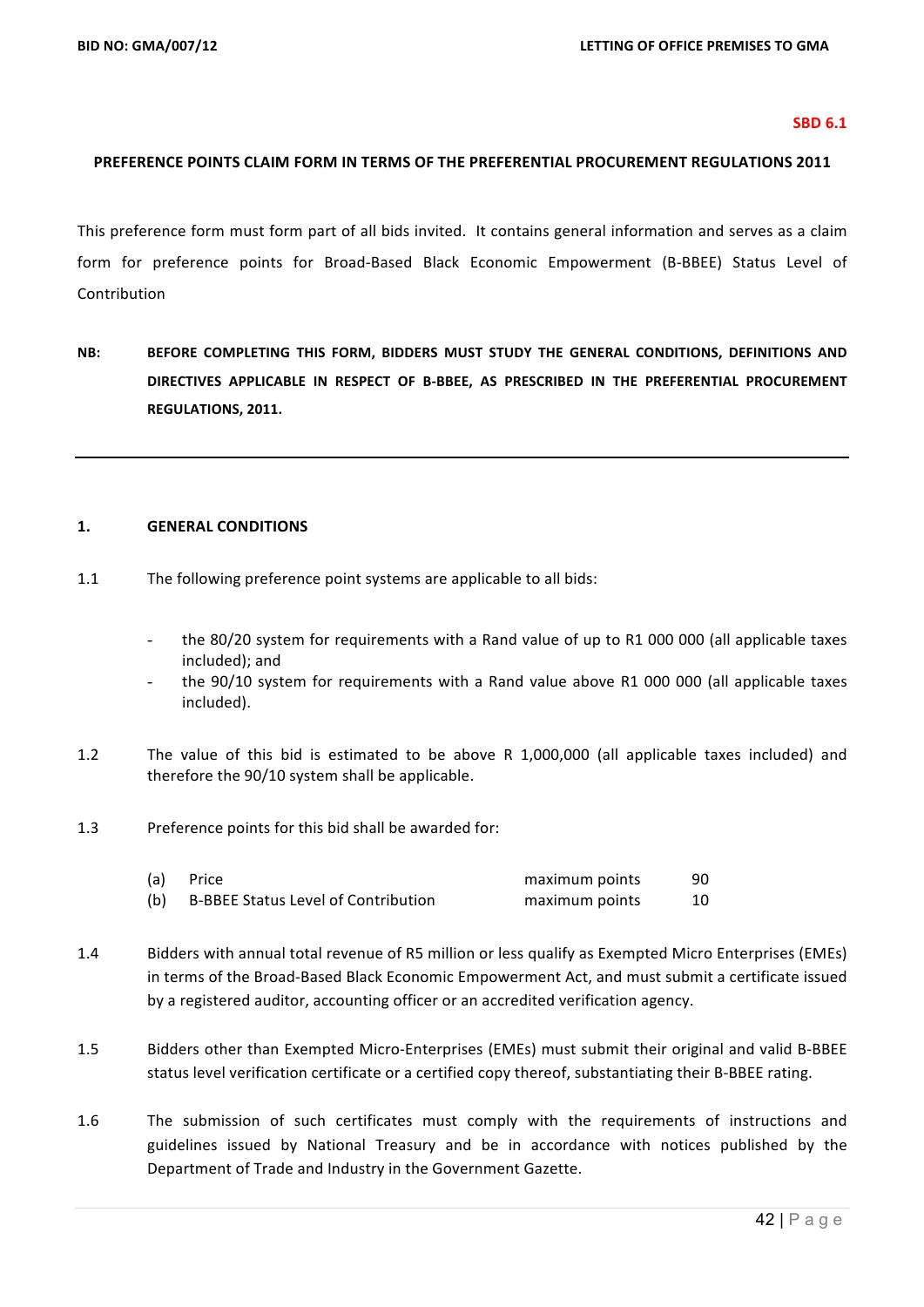- 1.7 The B-BEEE status level attained by the bidder shall be used to determine the number of points contemplated in section 5.1 below.
- 1.8 Failure on the part of a bidder to complete and/or to sign this form and submit a B-BBEE Verification Certificate from a Verification Agency accredited by the South African Accreditation System (SANAS) or a Registered Auditor approved by the Independent Regulatory Board of Auditors (IRBA) or an Accounting Officer as contemplated in the Close Corporation Act (CCA) together with the bid will be interpreted to mean that preference points for B-BBEE status level of contribution are not claimed.
- 1.9. The GMA reserves the right to require of a bidder, either before a bid is adjudicated or at any time subsequently, to substantiate any claim in regard to preferences, in any manner required by the GMA.

#### **2. DEFINITIONS**

- 2.1 "All applicable taxes" includes value-added tax, pay as you earn, income tax, unemployment insurance fund contributions and skills development levies;
- 2.2 **"B-BBEE"** means broad-based black economic empowerment as defined in section 1 of the Broad-Based Black Economic Empowerment Act;
- 2.3 "B-BBEE status level of contributor" means the B-BBEE status received by a measured entity based on its overall performance using the relevant scorecard contained in the Codes of Good Practice on Black Economic Empowerment, issued in terms of section 9(1) of the Broad-Based Black Economic Empowerment Act:
- 2.4 **"Bid"** means a written offer in a prescribed or stipulated form in response to an invitation by an organ of the state for the provision of services, works or goods, through price quotations, advertised competitive bidding processes or proposals;
- 2.5 **"Broad-Based Black Economic Empowerment Act"** means the Broad-Based Black Economic Empowerment Act, 2003 (Act No. 53 of 2003):
- 2.6 **"Comparative price"** means the price after the factors of a non-firm price and all unconditional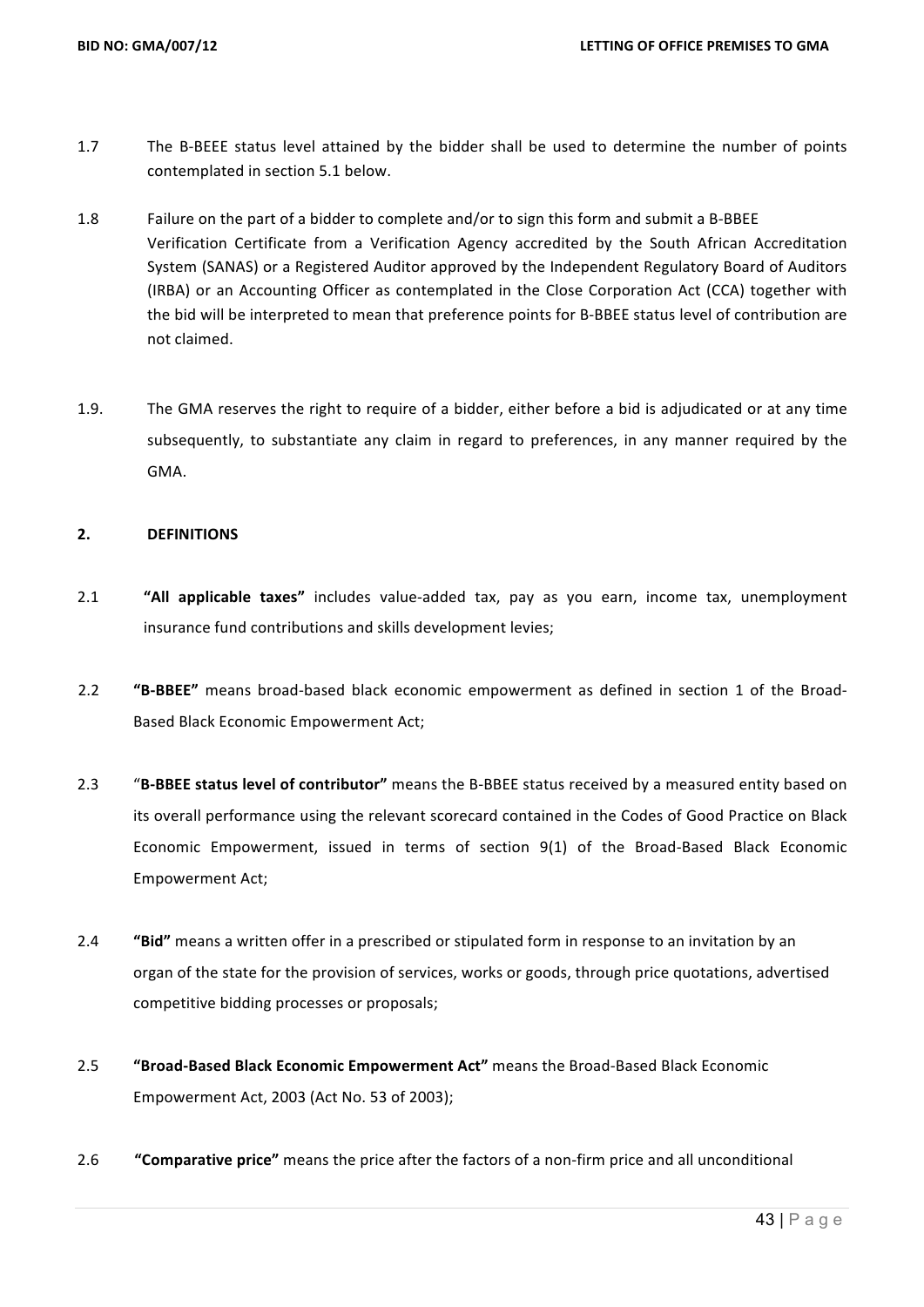discounts that can be utilized have been taken into consideration;

- 2.7 **"Consortium or joint venture"** means an association of persons for the purpose of combining their expertise, property, capital, efforts, skill and knowledge in an activity for the execution of a contract;
- 2.8 **"Contract"** means the agreement that results from the acceptance of a bid by an organ of state;
- 2.9 **"EME"** means any enterprise with annual total revenue of R5 million or less;
- 2.10 **"Firm price"** means the price that is only subject to adjustments in accordance with the actual increase or decrease resulting from the change, imposition, or abolition of customs or excise duty and any other duty, levy, or tax, which, in terms of the law or regulation, is binding on the contractor and demonstrably has an influence on the price of any supplies, or the rendering costs of any service, for the execution of the contract;
- 2.11 **"Functionality"** means the measurement according to predetermined norms, as set out in the bid documents, of a service or commodity that is designed to be practical and useful, working or operating, taking into account, among other factors, the quality, reliability, viability and durability of a service and the technical capacity and ability of a bidder;
- 2.12 **"Non-firm prices"** means all prices other than "firm" prices;
- 2.13 **"Person"** includes a juristic person;
- 2.14 **"Rand value"** means the total estimated value of a contract in South African currency, calculated at the time of bid invitations, and includes all applicable taxes and excise duties;
- 2.15 **"Sub-contract"** means the primary contractor's assigning, leasing, making out work to, or employing, another person to support such primary contractor in the execution of part of a project in terms of the contract;
- 2.16 **"Total revenue"** bears the same meaning assigned to this expression in the Codes of Good Practice on Black Economic Empowerment, issued in terms of section 9(1) of the Broad-Based Black Economic Empowerment Act and promulgated in the *Government Gazette* on 9 February 2007;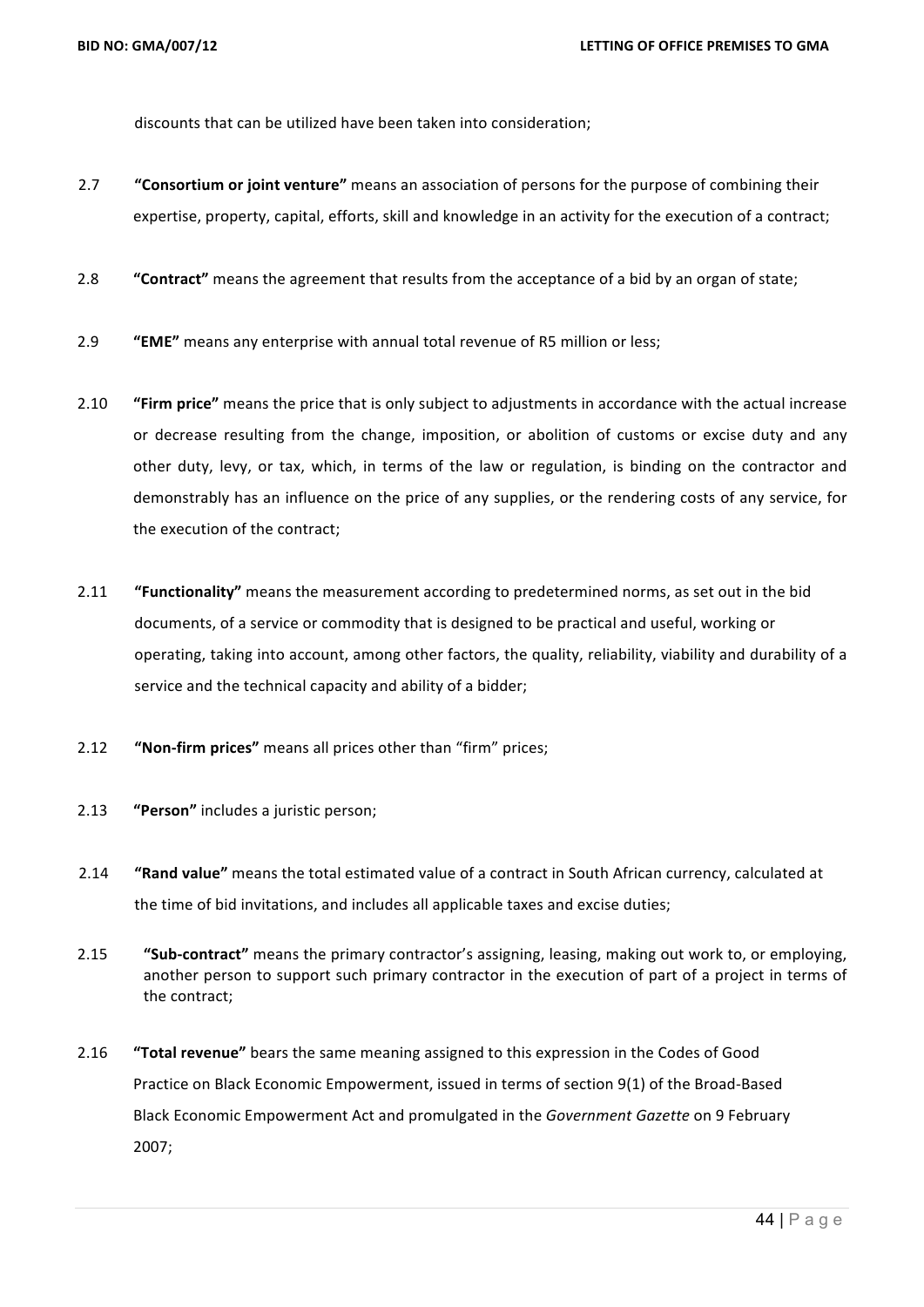- 2.17 **"Trust"** means the arrangement through which the property of one person is made over or bequeathed to a trustee to administer such property for the benefit of another person; and
- 2.18 **"Trustee"** means any person, including the founder of a trust, to whom property is bequeathed in order for such property to be administered for the benefit of another person.

#### **3. ADJUDICATION USING A POINT SYSTEM**

- 3.1 The bidder obtaining the highest number of total points will be awarded the contract.
- 3.2 Preference points shall be calculated after prices have been brought to a comparative basis taking into account all factors of non-firm prices and all unconditional discounts;
- 3.3 Points scored shall be rounded off to the nearest 2 decimal places;
- 3.4 In the event that two or more bids have scored equal total points, the successful bid shall be the one scoring the highest number of preference points for B-BBEE;
- 3.5 However, when functionality is part of the evaluation process and two or more bids have scored equal points including equal preference points for B-BBEE, the successful bid shall be the one scoring the highest score for functionality; and
- 3.6 Should two or more bids be equal in all respects, the award shall be decided by the drawing of lots.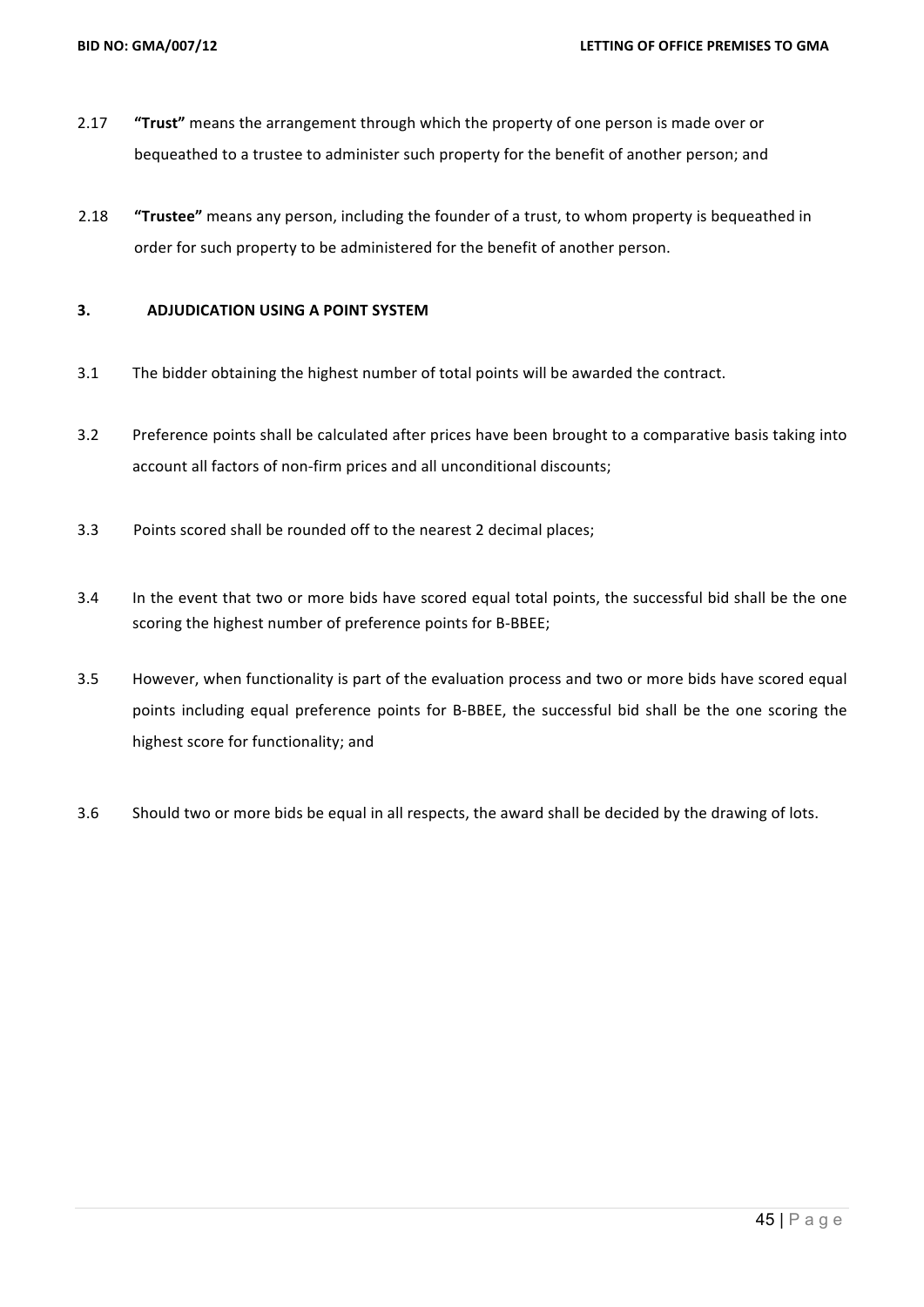#### **4. POINTS AWARDED FOR PRICE**

#### **4.1 THE 90/10 PREFERENCE POINT SYSTEM**

A maximum of 90 points is allocated for price on the following basis:

$$
Ps = 90 \left( 1 - \frac{Pt - P \min}{P \min} \right)
$$

Where

- $Ps =$  Points scored for comparative price of bid under consideration
- Pt  $=$  Comparative price of bid under consideration
- Pmin  $=$  Comparative price of lowest acceptable bid

#### **5.** Points awarded for B-BBEE Status Level of Contribution

- 5.1 In terms of Regulation 5 (2) and 6 (2) of the Preferential Procurement Regulations, preference points must be awarded to a bidder for attaining the B-BBEE status level of contributor in accordance with the table below:
- 5.2

| <b>B-BBEE Status Level of Contributor</b> | <b>Number of points</b> |
|-------------------------------------------|-------------------------|
| $\mathbf{1}$                              | 10                      |
| $\overline{2}$                            | 9                       |
| 3                                         | 8                       |
| 4                                         | 5                       |
| 5                                         | 4                       |
| 6                                         | 3                       |
| 7                                         | $\overline{2}$          |
| 8                                         | $\mathbf{1}$            |
| Non-compliant contributor                 | 0                       |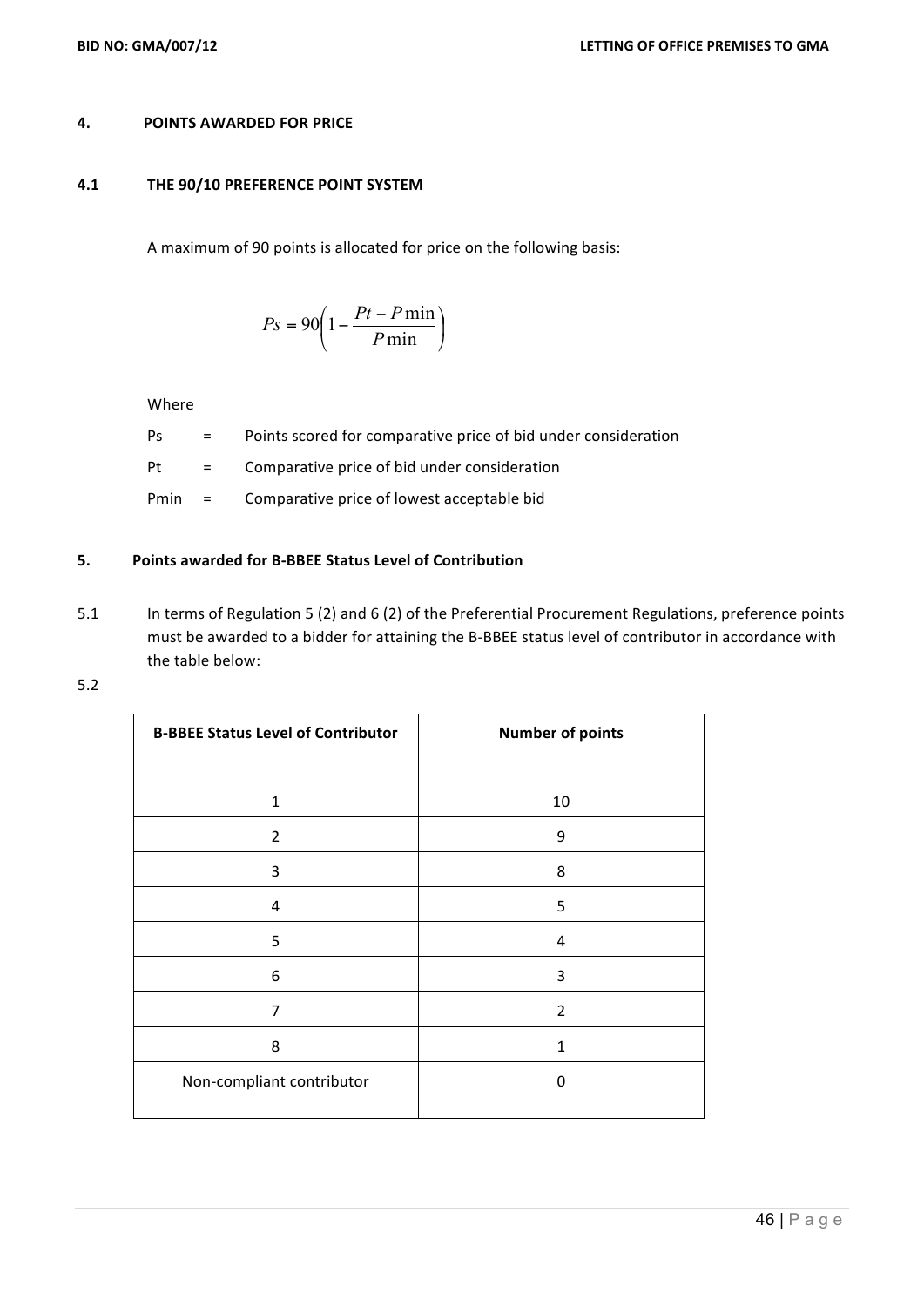- 5.3 Bidders who qualify as EMEs in terms of the B-BBEE Act must submit a certificate issued by an Accounting Officer as contemplated in the CCA or a Verification Agency accredited by SANAS or a Registered Auditor. Registered auditors do not need to meet the prerequisite for IRBA's approval for the purpose of conducting verification and issuing EMEs with B-BBEE Status Level Certificates.
- 5.4 Bidders other than EMEs must submit their original and valid B-BBEE status level verification certificate or a certified copy thereof, substantiating their B-BBEE rating issued by a Registered Auditor approved by IRBA or a Verification Agency accredited by SANAS.
- 5.5 A trust, consortium or joint venture, will qualify for points for their B-BBEE status level as a legal entity, provided that the entity submits their B-BBEE status level certificate.
- 5.6 A trust, consortium or joint venture will qualify for points for their B-BBEE status level as an unincorporated entity, provided that the entity submits their consolidated B-BBEE scorecard as if they were a group structure and that such a consolidated B-BBEE scorecard is prepared for every separate bid.
- 5.7 Tertiary institutions and public entities will be required to submit their B-BBEE status level certificates in terms of the specialized scorecard contained in the B-BBEE Codes of Good Practice.
- 5.8 A person will not be awarded points for B-BBEE status level if it is indicated in the bid documents that such a bidder intends sub-contracting more than 25% of the value of the contract to any other enterprise that does not qualify for at least the points that such a bidder qualifies for, unless the intended sub-contractor is an EME that has the capability and ability to execute the sub-contract.
- 5.9 A person awarded a contract may not sub-contract more than 25% of the value of the contract to any other enterprise that does not have an equal or higher B-BBEE status level than the person concerned, unless the contract is sub-contracted to an EME that has the capability and ability to execute the subcontract.

#### **6. BID DECLARATION**

6.1 Bidders who claim points in respect of B-BBEE Status Level of Contribution must complete the following: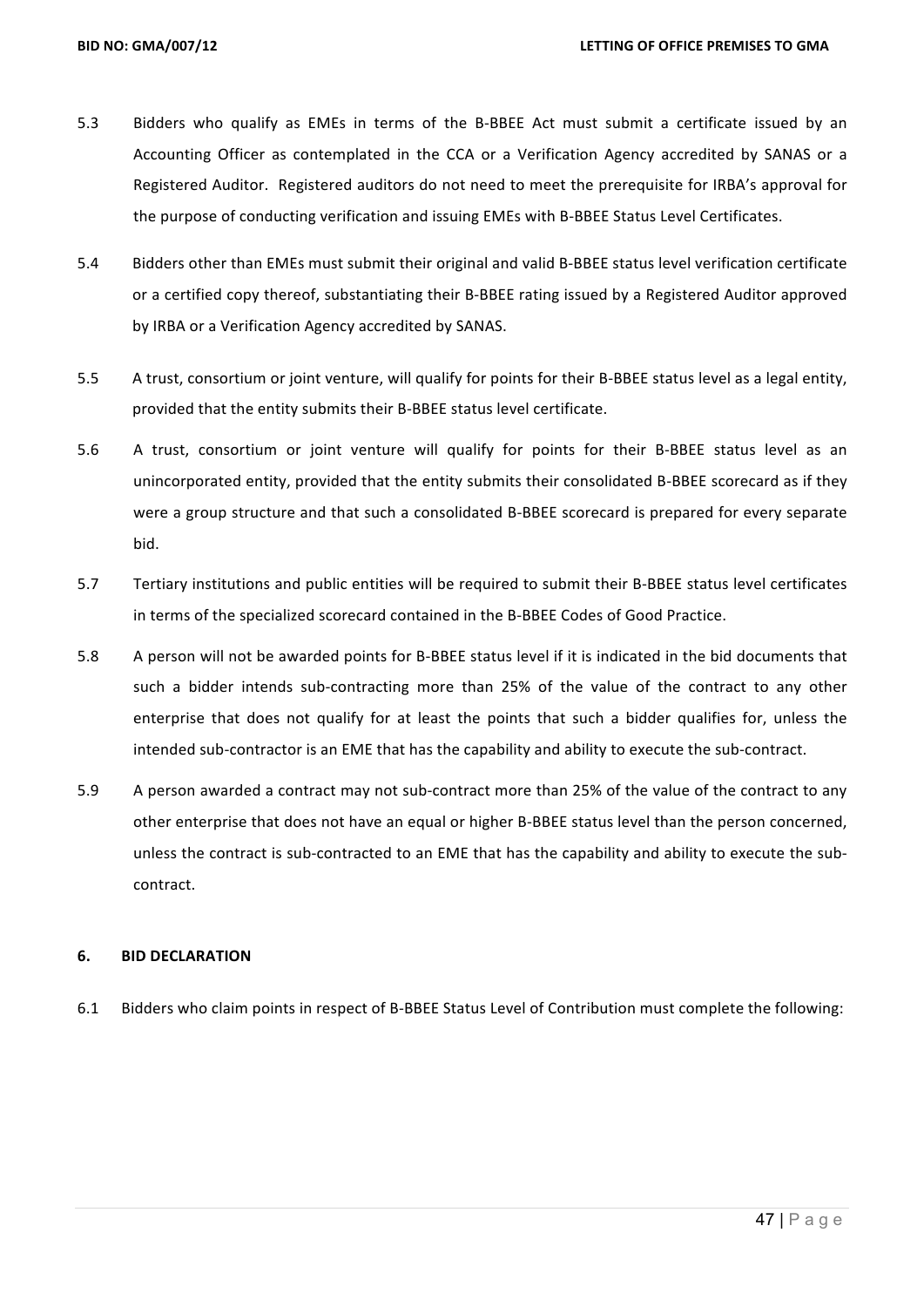### **7. B-BBEE STATUS LEVEL OF CONTRIBUTION CLAIMED IN TERMS OF PARAGRAPHS 1.3.1.2 AND 5.1**

7.1 B-BBEE Status Level of Contribution:  $= 10$  (maximum of 10)

(Points claimed in respect of paragraph 7.1 must be in accordance with the table reflected in paragraph 5.1 and must be substantiated by means of a B-BBEE certificate issued by a Verification Agency accredited by SANAS or a Registered Auditor approved by IRBA or an Accounting Officer as contemplated in the CCA).

#### **8 SUB-CONTRACTING**

8.1 Will any portion of the contract be sub-contracted? YES / NO (delete which is not applicable)

#### 8.1.1 If yes, indicate:

- (i) what percentage of the contract will be subcontracted? ................................……………….…% (ii) the name of the sub-contractor? …….………………………………………………………….. (iii) the B-BBEE status level of the sub-contractor? ………………………………………………………………………
- (iv) whether the sub-contractor is an EME? YES / NO (delete which is not applicable)

#### **9 DECLARATION WITH REGARD TO COMPANY/FIRM**

| 9.1 | Name of company/firm:        |  |
|-----|------------------------------|--|
| 9.2 | VAT registration number:     |  |
| 9.3 | Company registration number: |  |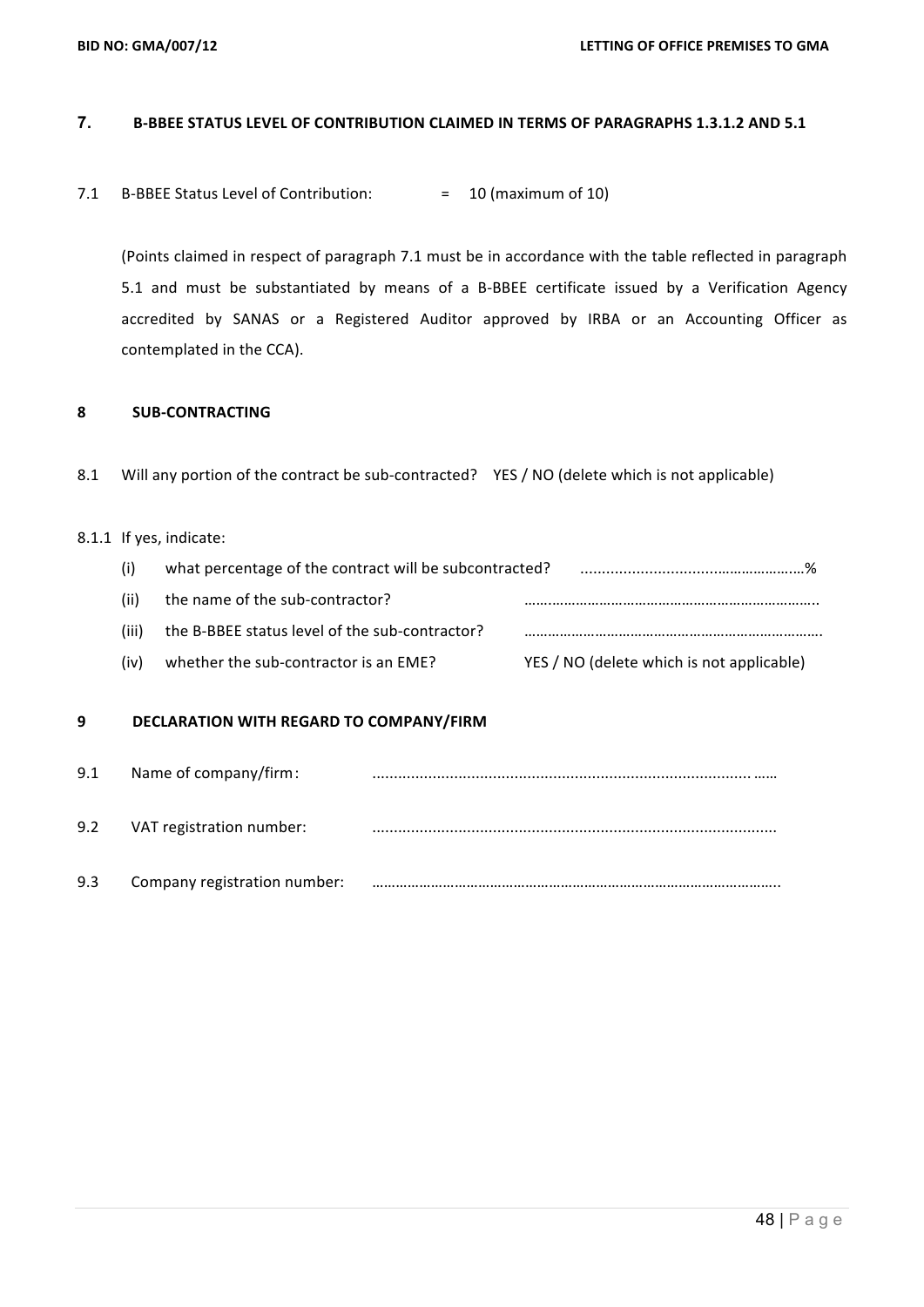#### 9.4 TYPE OF COMPANY/ FIRM

Partnership/Joint Venture / Consortium One person business/sole propriety Close corporation Company (Pty) Limited

#### 9.5 DESCRIBE PRINCIPAL BUSINESS ACTIVITIES

------------------------------------------------------------------------------------------------------------------------------------- ------------------------------------------------------------------------------------------------------------------------------------- ----------------------------------------------------------------------------------------------------------------------------------

#### 9.6 COMPANY CLASSIFICATION

 Manufacturer Supplier Professional service provider Other service providers, e.g. transporter, etc. [TICK APPLICABLE BOX]

- 9.7 Total number of years the company/firm has been in business? ……………………………………
- 9.8 I/we, the undersigned, who is / are duly authorised to do so on behalf of the company/firm, certify that the points claimed, based on the B-BBE status level of contribution indicated in paragraph 7 of the foregoing certificate, qualifies the company/ firm for the preference(s) shown and I / we acknowledge that:
	- (i) The information furnished is true and correct;
	- (ii) The preference points claimed are in accordance with the General Conditions as indicated in paragraph 1 of this form;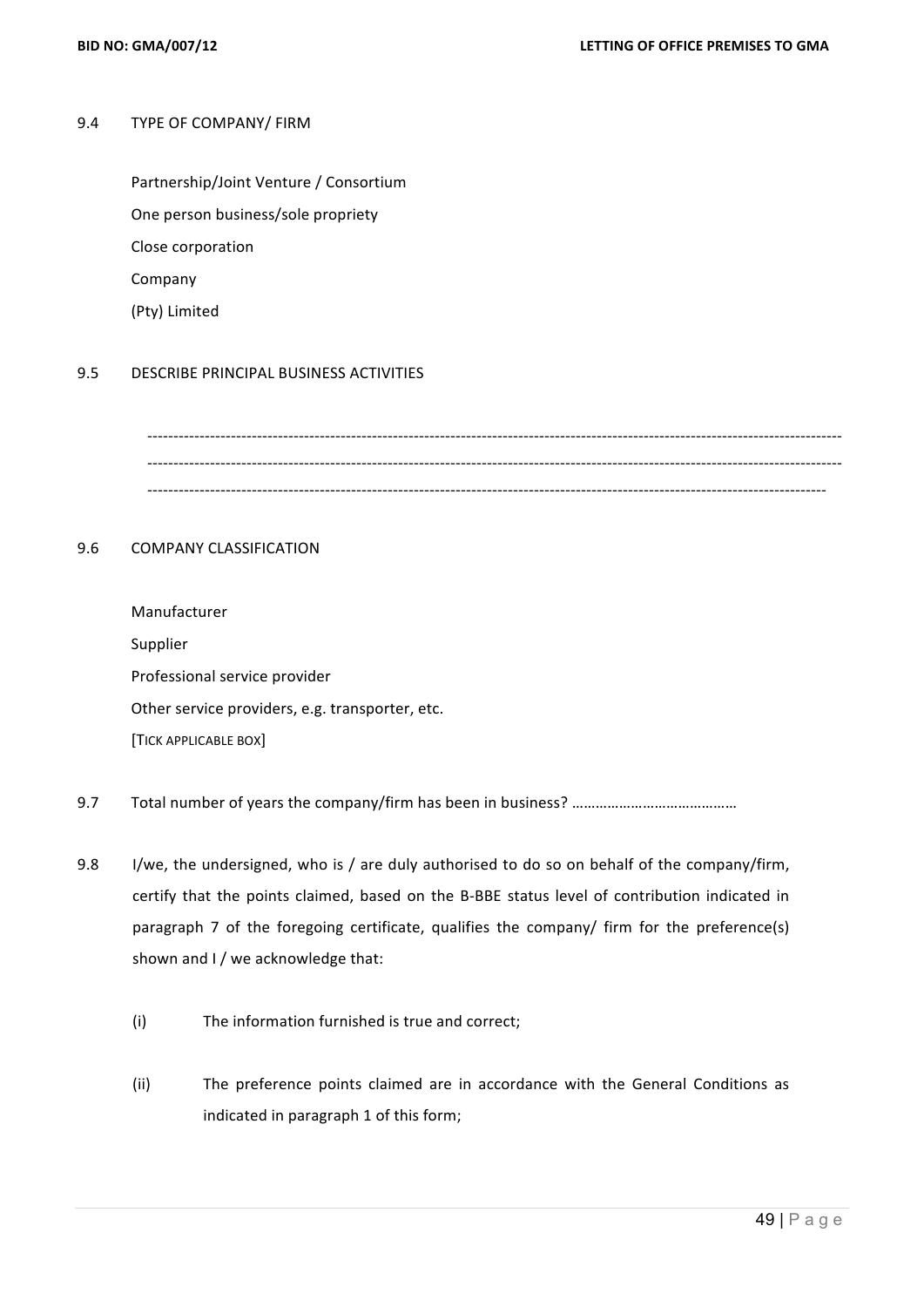- (iii) In the event of a contract being awarded as a result of points claimed as shown in paragraph 7, the contractor may be required to furnish documentary proof to the satisfaction of the purchaser that the claims are correct;
- (iv) If the B-BBEE status level of contribution has been claimed or obtained on a fraudulent basis or any of the conditions of contract have not been fulfilled, the purchaser may, in addition to any other remedy it may have -
	- (a) disqualify the person from the bidding process;
	- (b) recover costs, losses or damages it has incurred or suffered as a result of that person's conduct;
	- (c) cancel the contract and claim any damages which it has suffered as a result of having to make less favourable arrangements due to such cancellation;
	- (d) restrict the bidder or contractor, its shareholders and directors, or only the shareholders and directors who acted on a fraudulent basis, from obtaining business from any organ of state for a period not exceeding 10 years, after the audi alteram partem (hear the other side) rule has been applied; and
	- (e) forward the matter for criminal prosecution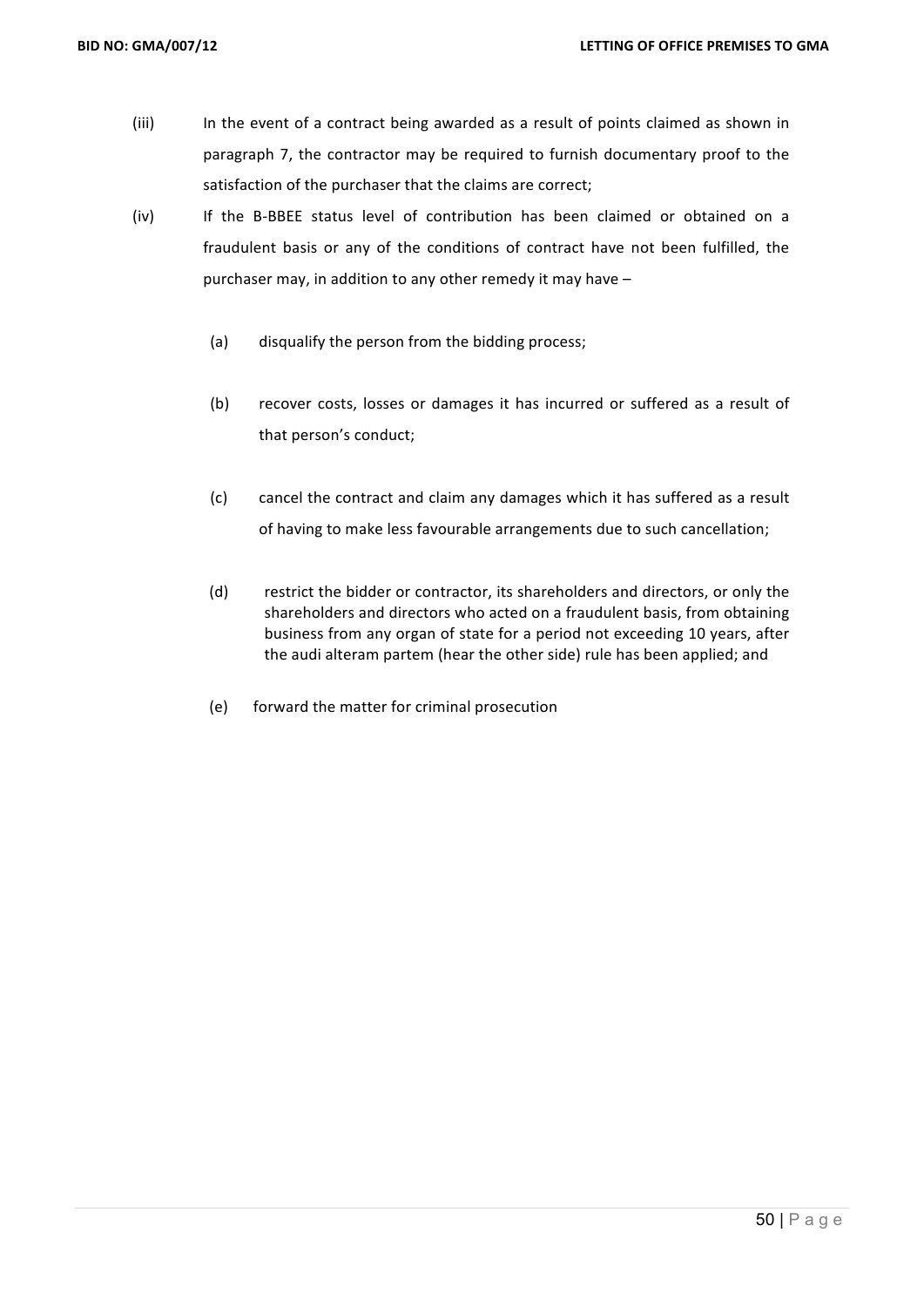| <b>WITNESSES</b>                  |  |
|-----------------------------------|--|
| NAME OF BIDDER                    |  |
| <b>IDENTITY NUMBER</b>            |  |
| <b>POSITION</b>                   |  |
| AUTHORISED SIGNATORIES OF BIDDERS |  |
| <b>WITNESS 1</b>                  |  |
| <b>WITNESS 2</b>                  |  |
| <b>DATE</b>                       |  |
| <b>ADDRESS</b>                    |  |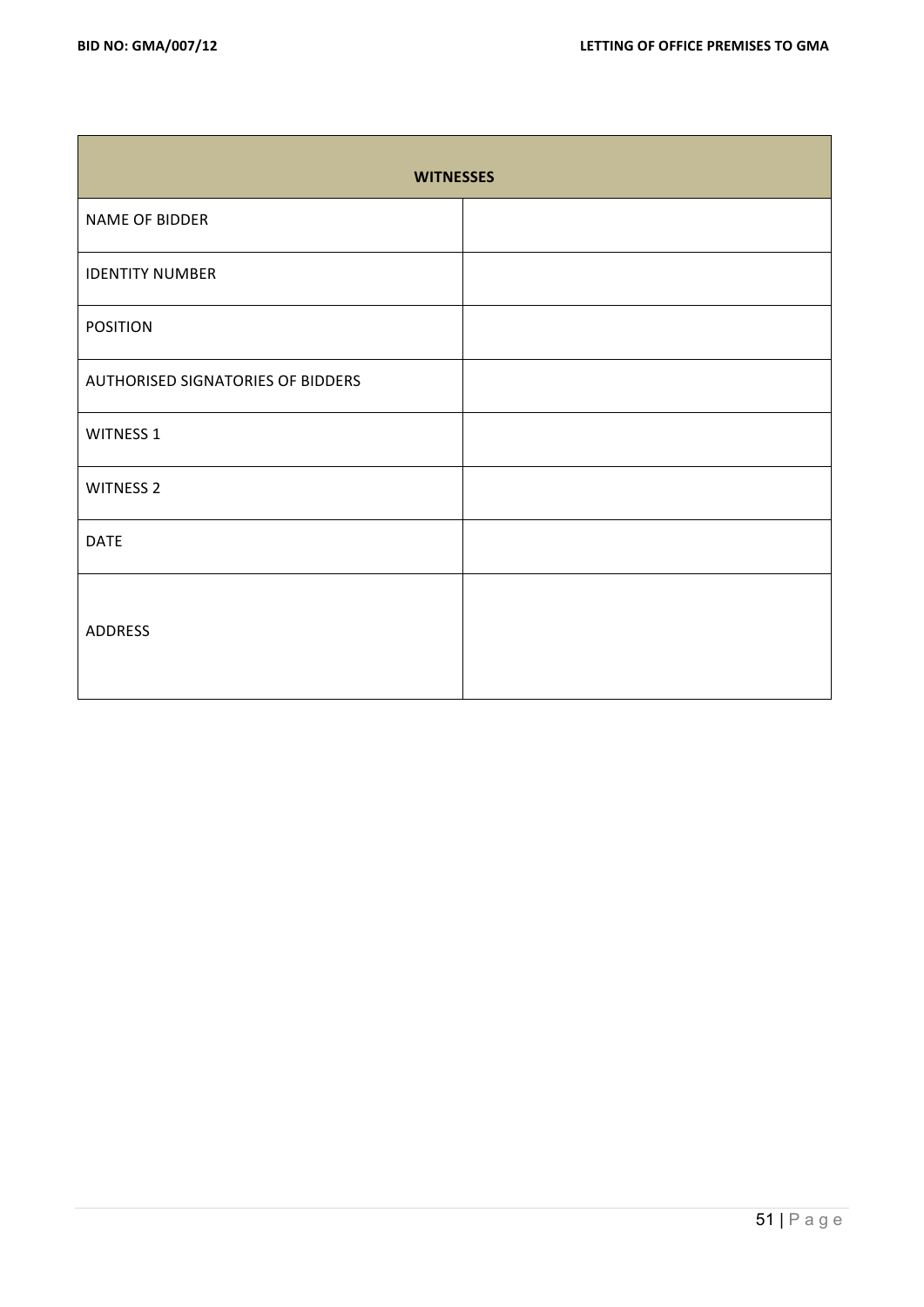#### **SBD 7.2**

## **CONTRACT FORM - RENDERING OF SERVICES**

#### **PART 1 (TO BE FILLED IN BY THE SERVICE PROVIDER)**

- 1. I hereby undertake to render services described in the attached bidding documents to (name of the institution)……………………………………. in accordance with the requirements and task directives / proposals specifications stipulated in Bid Number…………………….. at the price/s quoted. My offer/s remains binding upon me and open for acceptance by the Purchaser during the validity period indicated and calculated from the closing date of the bid.
- 2. The following documents shall be deemed to form and be read and construed as part of this agreement:
	- (i) Bidding documents, *viz*
		- *-* Invitation to bid;
			- *-* Tax clearance certificate;
			- *-* Pricing schedule(s);
			- Filled in task directive/proposal;
			- Preference claims for Broad Based Black Economic Empowerment Status Level of Contribution in terms of the Preferential Procurement Regulations 2011;
			- Declaration of interest:
			- **Declaration of Bidders past SCM practices;**
			- Certificate of Independent Bid Determination:
			- **Special Conditions of Contract:**
	- (ii) General Conditions of Contract; and
	- (iii) Other (specify)
- 3. I confirm that I have satisfied myself as to the correctness and validity of my bid; that the price(s) and rate(s) quoted cover all the services specified in the bidding documents; that the price(s) and rate(s) cover all my obligations and I accept that any mistakes regarding price(s) and rate(s) and calculations will be at my own risk.
- 4. I accept full responsibility for the proper execution and fulfilment of all obligations and conditions devolving on me under this agreement as the principal liable for the due fulfilment of this contract.
- 5. I declare that I have no participation in any collusive practices with any bidder or any other person regarding this or any other bid.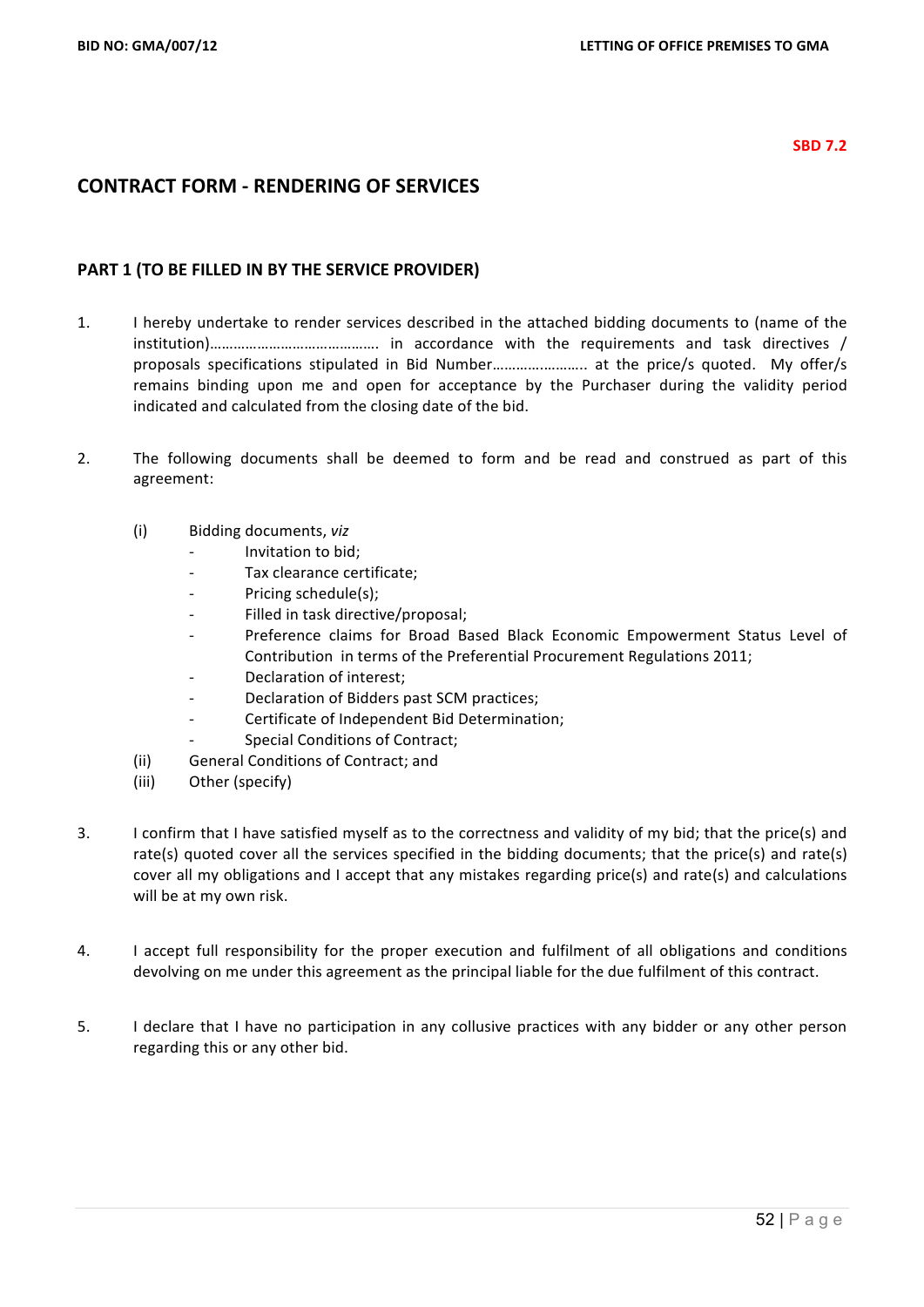$\mathbf{r}$ 

L,

| I confirm that I am duly authorised to sign this contract. |  |  |
|------------------------------------------------------------|--|--|
| NAME OF BIDDER                                             |  |  |
| NAME (PRINT)                                               |  |  |
| <b>POSITION</b>                                            |  |  |
| AUTHORISED SIGNATORIES OF BIDDERS                          |  |  |
| <b>WITNESS 1</b>                                           |  |  |
| <b>WITNESS 2</b>                                           |  |  |
| DATE                                                       |  |  |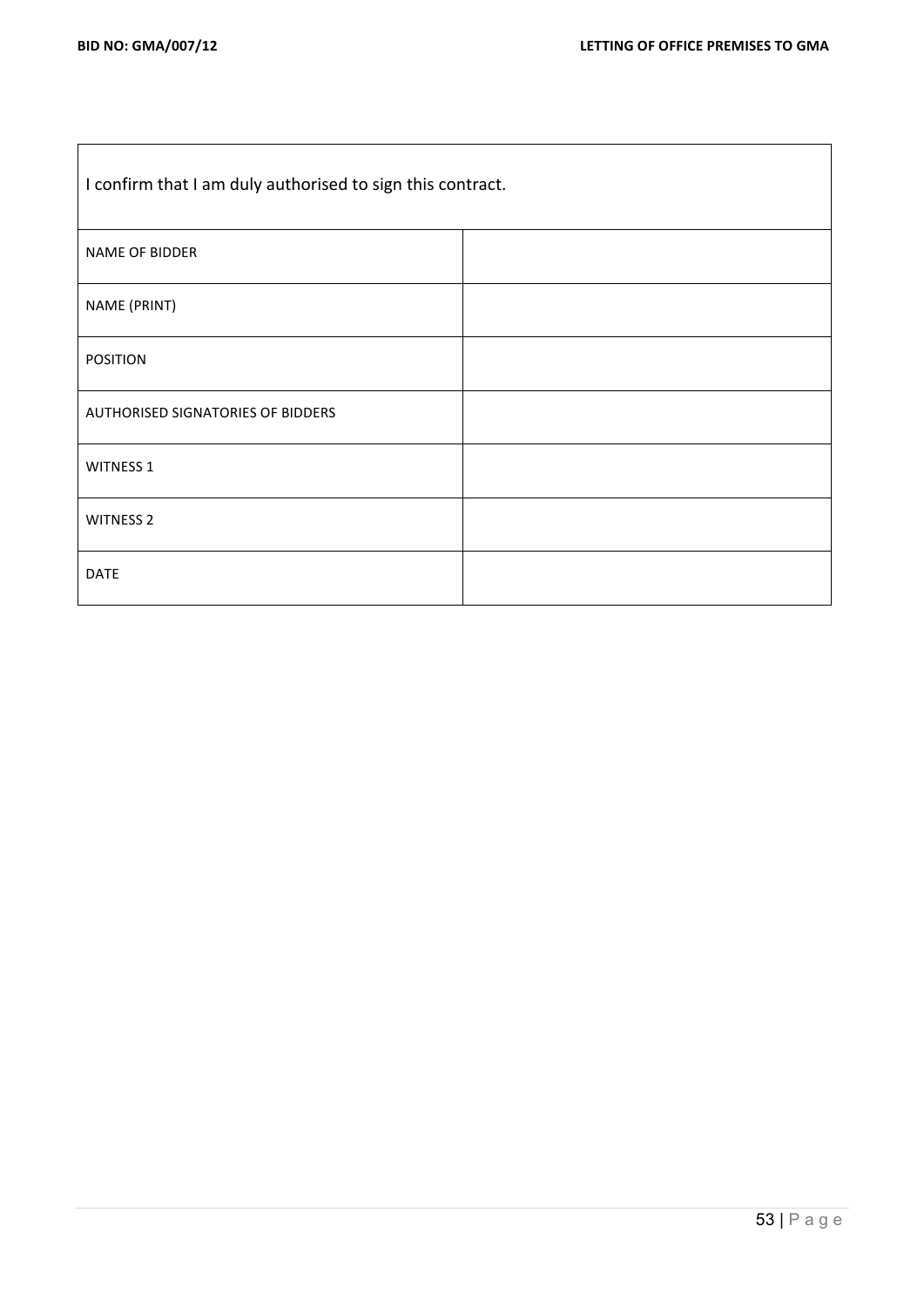## **DECLARATION OF BIDDERS PAST SUPPLY CHAIN MANAGEMENT PRACTICES**

- 1 This declaration is used by GMA in ensuring that when goods and services are being procured, all reasonable steps are taken to combat the abuse of the supply chain management system.
- 2 The bid of any bidder may be disregarded if that bidder, or any of its directors have
	- a. abused the institution's supply chain management system;
	- b. committed fraud or any other improper conduct in relation to such system; or
	- c. failed to perform on any previous contract.
- **3 In** order to give effect to the above, the following questionnaire must be completed and submitted with the bid.

| NO.   | <b>QUESTION</b>                                                                        | <b>YES</b> | <b>NO</b> |
|-------|----------------------------------------------------------------------------------------|------------|-----------|
| 4.1   | Is the bidder or any of its directors listed on the National Treasury's Database of    | Yes        | No.       |
|       | Restricted Suppliers as companies or persons prohibited from doing business with the   |            |           |
|       | public sector?                                                                         |            |           |
|       | (Companies or persons who are listed on this Database were informed in writing of this |            |           |
|       | restriction by the Accounting Officer/Authority of the institution that imposed the    |            |           |
|       | restriction after the <i>audi alteram partem</i> rule was applied).                    |            |           |
|       | The Database of Restricted Suppliers now resides on the National Treasury's website    |            |           |
|       | (www.treasury.gov.za) and can be accessed by clicking on its link at the bottom of the |            |           |
|       | home page.                                                                             |            |           |
| 4.1.1 | If so, furnish particulars:                                                            |            |           |
|       |                                                                                        |            |           |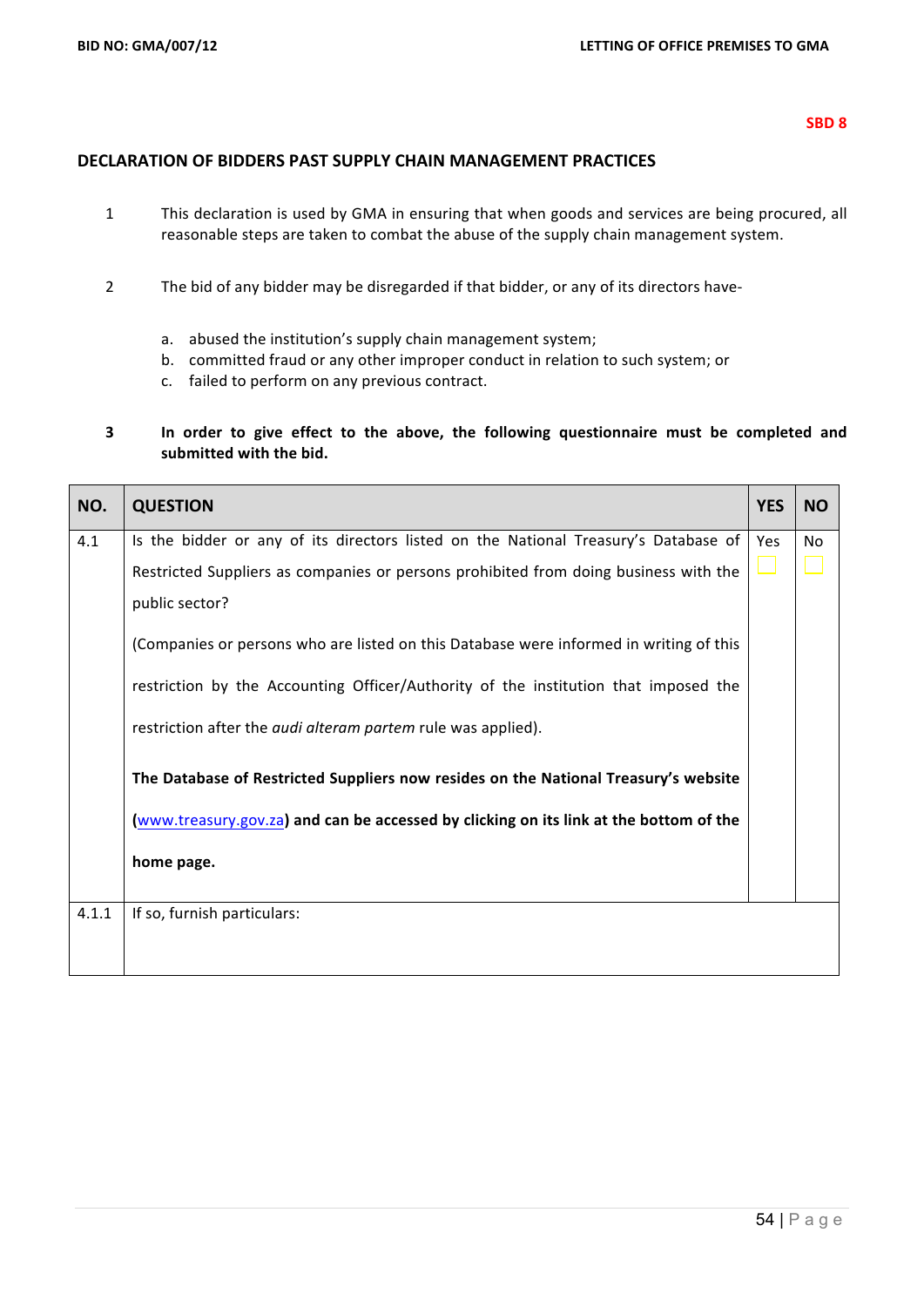| 4.2   | Is the bidder or any of its directors listed on the Register for Tender Defaulters in terms<br>of section 29 of the Prevention and Combating of Corrupt Activities Act (No 12 of<br>2004)?<br>The Register for Tender Defaulters can be accessed on the National Treasury's |  |
|-------|-----------------------------------------------------------------------------------------------------------------------------------------------------------------------------------------------------------------------------------------------------------------------------|--|
|       | website (www.treasury.gov.za) by clicking on its link at the bottom of the home                                                                                                                                                                                             |  |
|       | page.                                                                                                                                                                                                                                                                       |  |
|       |                                                                                                                                                                                                                                                                             |  |
| 4.2.1 | If so, furnish particulars:                                                                                                                                                                                                                                                 |  |
| 4.3   | Was the bidder or any of its directors convicted by a court of law (including a court                                                                                                                                                                                       |  |
|       | outside of the Republic of South Africa) for fraud or corruption during the past five<br>years?                                                                                                                                                                             |  |
| 4.3.1 | If so, furnish particulars:                                                                                                                                                                                                                                                 |  |
|       |                                                                                                                                                                                                                                                                             |  |
| 4.4   | Was any contract between the bidder and any organ of state terminated during the                                                                                                                                                                                            |  |
|       | past five years on account of failure to perform on or comply with the contract?                                                                                                                                                                                            |  |
| 4.4.1 | If so, furnish particulars:                                                                                                                                                                                                                                                 |  |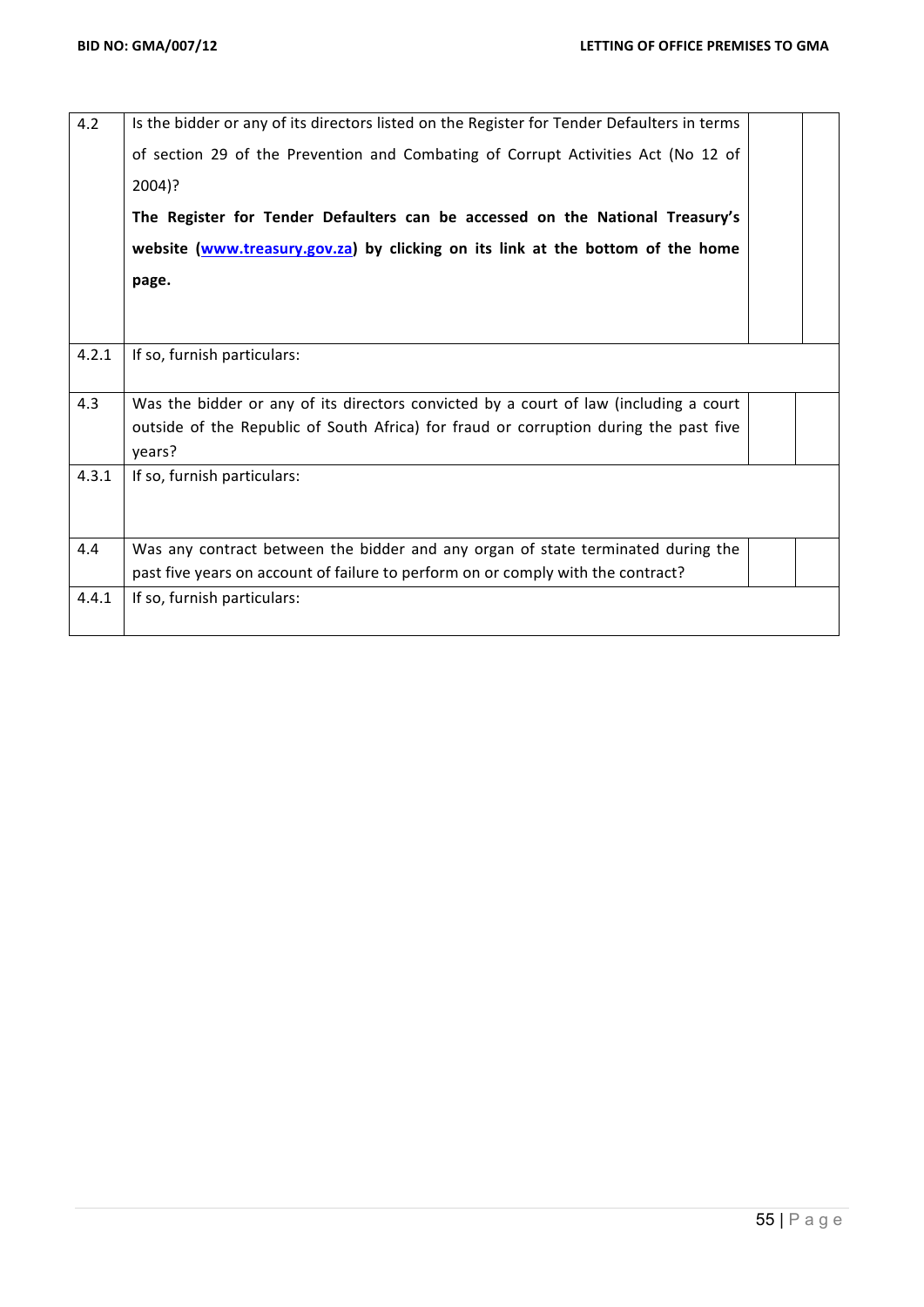# **CERTIFICATION**

|                                     | $\Box$ CERTIFY THAT THE INFORMATION FURNISHED ON THIS DECLARATION FORM IS TRUE AND CORRECT.            |
|-------------------------------------|--------------------------------------------------------------------------------------------------------|
|                                     | $\Box$ I ACCEPT THAT, IN ADDITION TO CANCELLATION OF A CONTRACT, ACTION MAY BE TAKEN AGAINST ME SHOULD |
| THIS DECLARATION PROVE TO BE FALSE. |                                                                                                        |
|                                     |                                                                                                        |
|                                     |                                                                                                        |
| <b>NAME OF THE BIDDER</b>           |                                                                                                        |
| <b>POSITION</b>                     |                                                                                                        |
| <b>AUTHORISED SIGNATORY</b>         |                                                                                                        |
| <b>DATE</b>                         |                                                                                                        |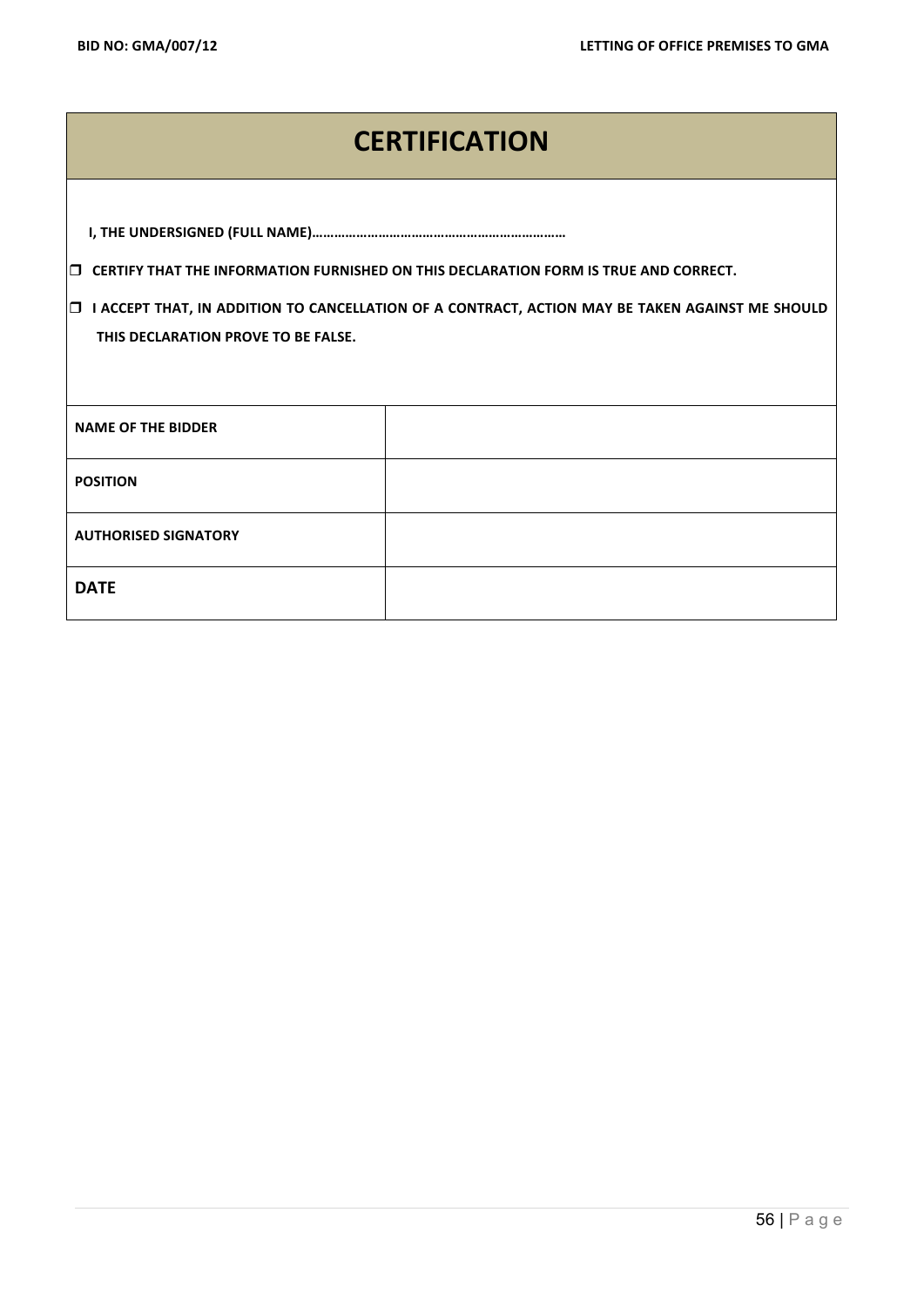#### **CERTIFICATE OF INDEPENDENT BID DETERMINATION**

- 1. This Standard Bidding Document must form part of all bids<sup>1</sup> invited.
- 2. Section 4 (1) (b) (iii) of the Competition Act No. 89 of 1998, as amended, prohibits an agreement between, or concerted practice by, firms, or a decision by an association of firms, if it is between parties in a horizontal relationship and if it involves collusive bidding (or bid rigging).<sup>2</sup> Collusive bidding is a *per se* prohibition meaning that it cannot be justified under any grounds.
- 3. Treasury Regulation 16A9 prescribes that accounting officers and accounting authorities must take all reasonable steps to prevent abuse of the supply chain management system and authorizes accounting officers and accounting authorities to:
	- a. disregard the bid of any bidder if that bidder or any of its directors have abused the institution's supply chain management system and or committed fraud or any other improper conduct in relation to such system.
	- b. cancel a contract awarded to a supplier of goods and services if the supplier committed any corrupt or fraudulent act during the bidding process or the execution of that contract.
- 4. This SBD serves as a certificate of declaration that would be used by institutions to ensure that, when bids are considered, reasonable steps are taken to prevent any form of bid-rigging.
- 5. In order to give effect to the above, the attached Certificate of Bid Determination (Annexure G) must be completed and submitted with the bid:

<sup>1</sup> Includes price quotations, advertised competitive bids, limited bids and proposals.

<sup>2</sup> Bid rigging (or collusive bidding) occurs when businesses, that would otherwise be expected to compete, secretly conspire to raise prices or lower the quality of goods and / or services for GMA which wish to acquire goods and / or services through a bidding process. Bid rigging is, therefore, an agreement between competitors not to compete.

<sup>3</sup> Joint venture or Consortium means an association of persons for the purpose of combining their expertise, property, capital, efforts, skill and knowledge in an activity for the execution of a contract.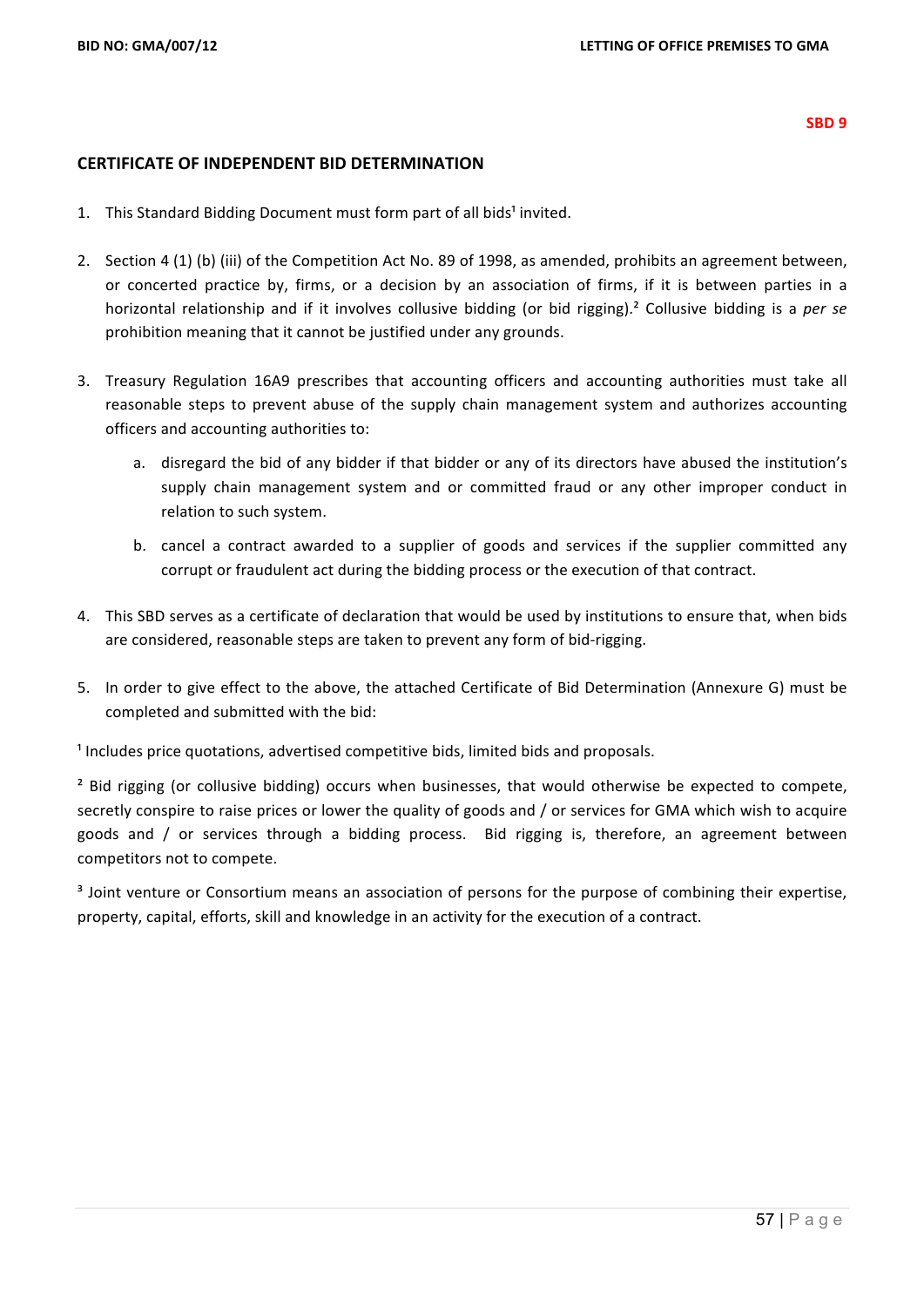I, the undersigned, in submitting the accompanying bid:

(Bid Number and Description)

In response to the invitation for the bid made by:

(Name of Institution)

do hereby make the following statements that I certify to be true and complete in every respect:

I certify, on behalf of: \_\_\_\_\_\_\_\_\_\_\_\_\_\_\_\_\_\_\_\_\_\_\_\_\_\_\_\_\_\_\_\_\_\_\_\_\_\_\_\_\_\_\_\_\_\_\_\_\_\_\_\_\_\_\_\_\_\_\_\_\_\_\_\_\_\_ that: (Name of Bidder)

\_\_\_\_\_\_\_\_\_\_\_\_\_\_\_\_\_\_\_\_\_\_\_\_\_\_\_\_\_\_\_\_\_\_\_\_\_\_\_\_\_\_\_\_\_\_\_\_\_\_\_\_\_\_\_\_\_\_\_\_\_\_\_\_\_\_\_\_\_\_\_\_\_\_\_\_\_\_\_\_\_\_\_\_\_\_\_ 

\_\_\_\_\_\_\_\_\_\_\_\_\_\_\_\_\_\_\_\_\_\_\_\_\_\_\_\_\_\_\_\_\_\_\_\_\_\_\_\_\_\_\_\_\_\_\_\_\_\_\_\_\_\_\_\_\_\_\_\_\_\_\_\_\_\_\_\_\_\_\_\_\_\_\_\_\_\_\_\_\_\_\_\_\_\_\_ 

- 1. I have read and I understand the contents of this Certificate;
- 2. I understand that the accompanying bid will be disqualified if this Certificate is found not to be true and complete in every respect;
- 3. I am authorised by the bidder to sign this Certificate, and to submit the accompanying bid, on behalf of the bidder:
- 4. Each person whose signature appears on the accompanying bid has been authorised by the bidder to determine the terms of, and to sign the bid, on behalf of the bidder;
- 5. For the purposes of this Certificate and the accompanying bid, I understand that the word "competitor" shall include any individual or organisation, other than the bidder, whether or not affiliated with the bidder, who:
	- (a) has been requested to submit a bid in response to this bid invitation;
	- (b) could potentially submit a bid in response to this bid invitation, based on their qualifications, abilities or experience; and
	- (c) provides the same goods and services as the bidder and/or is in the same line of business as the bidder.
- 6. The bidder has arrived at the accompanying bid independently from, and without consultation, communication, agreement or arrangement with any competitor. However communication between partners in a joint venture or consortium<sup>3</sup> will not be construed as collusive bidding.
- 7. In particular, without limiting the generality of paragraphs 6 above, there has been no consultation, communication, agreement or arrangement with any competitor regarding:
	- (a) prices;
	- (b) geographical area where product or service will be rendered (market allocation);
	- (c) methods, factors or formulas used to calculate prices;
	- (d) the intention or decision to submit or not to submit, a bid;
	- (e) the submission of a bid which does not meet the specifications and conditions of the bid; or
	- (f) bidding with the intention not to win the bid.
- 8. In addition, there have been no consultations, communications, agreements or arrangements with any competitor regarding the quality, quantity, specifications and conditions or delivery particulars of the products or services to which this bid invitation relates.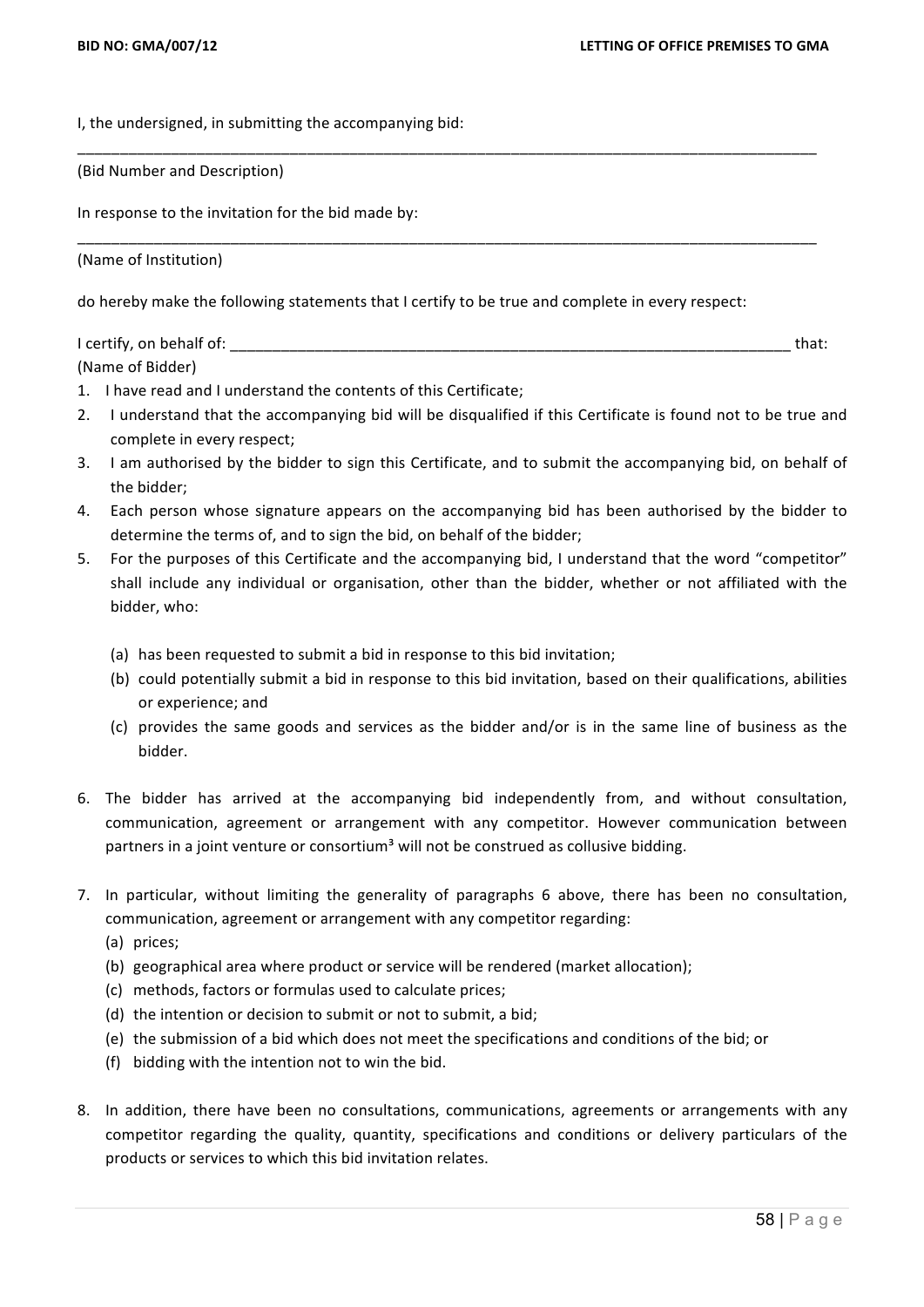- 9. The terms of the accompanying bid have not been, and will not be, disclosed by the bidder, directly or indirectly, to any competitor, prior to the date and time of the official bid opening or of the awarding of the contract.
- 10. I am aware that, in addition and without prejudice to any other remedy provided to combat any restrictive practices related to bids and contracts, bids that are suspicious will be reported to the Competition Commission for investigation and possible imposition of administrative penalties in terms of section 59 of the Competition Act No 89 of 1998 and or may be reported to the National Prosecuting Authority (NPA) for criminal investigation and or may be restricted from conducting business with the public sector for a period not exceeding ten (10) years in terms of the Prevention and Combating of Corrupt Activities Act No 12 of 2004 or any other applicable legislation.

| <b>NAME OF BIDDER</b>       |  |
|-----------------------------|--|
| <b>POSITION</b>             |  |
| <b>AUTHORISED SIGNATORY</b> |  |
| <b>DATE</b>                 |  |